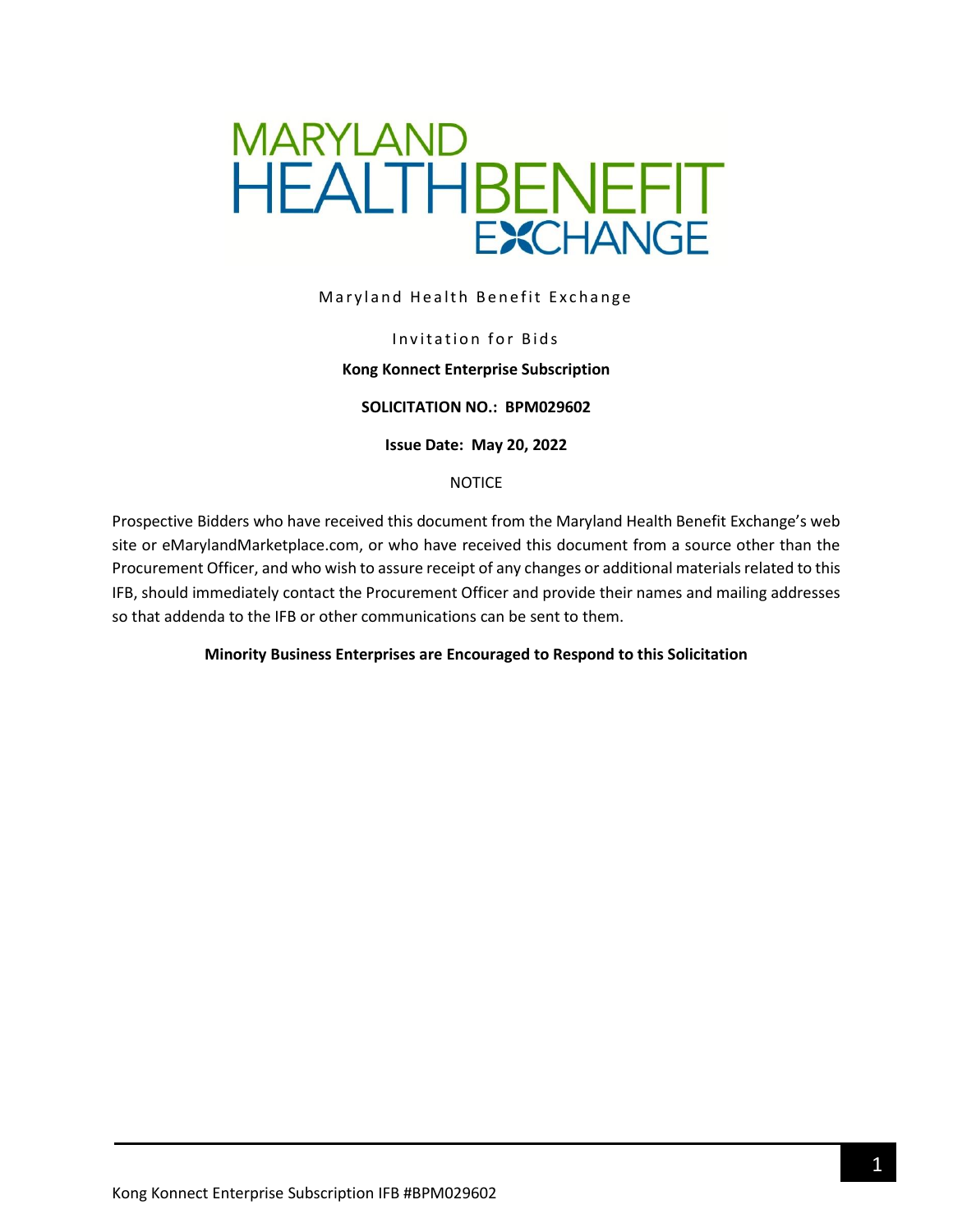# **MARYLAND HEALTH BENEFIT EXCHANGE KEY INFORMATION SUMMARY SHEET Kong Konnect Enterprise Subscription Invitation for Bids # - BPM029602**

| <b>Invitation For Bids:</b>                                    | Kong Konnect Enterprise Subscription                                                                                                                                          |
|----------------------------------------------------------------|-------------------------------------------------------------------------------------------------------------------------------------------------------------------------------|
| <b>Issue Date:</b>                                             | May 20, 2022                                                                                                                                                                  |
| <b>Procurement Officer:</b>                                    | Tracey D. Gamble<br><b>Procurement Officer</b><br>750 E. Pratt Street<br>6th Floor<br>Baltimore, MD 21202<br>Phone Number: 410-547-152<br>Email: hix.procurement@maryland.gov |
| <b>Contract Monitor:</b>                                       | Mr. Greg Yaculak<br>750 East Pratt Street<br>6 <sup>th</sup> Floor<br>Baltimore, MD 21202<br>greg.yaculak@maryland.gov                                                        |
| <b>Procurement Method:</b>                                     | Competitive Sealed Bids (Firm Fixed Price)                                                                                                                                    |
| Bids are to be sent to (email<br>delivery strongly preferred): | Maryland Health Benefit Exchange<br>750 East Pratt Street<br>6 <sup>th</sup> Floor<br>Baltimore, MD 21202<br>Attn: Tracey D. Gamble<br>or via email in pdf format             |
|                                                                | https://marylandhealthconnection.sharefile.com/r-r82a11c85f4cd45bba33e3f8755765003                                                                                            |
|                                                                | A confirmation email will be sent within 24 hours of receipt of bid.                                                                                                          |
| <b>Closing Date and Time:</b>                                  | 11:00 AM Eastern Standard Time (EST) on 06/23/2022                                                                                                                            |
| <b>Bid Opening Date and Time:</b>                              | 11:30 PM Eastern Standard Time (EST) on 06/23/2022 at 750 E. Pratt<br>Street, 6 <sup>th</sup> Floor, Baltimore, MD 21202 (Registration Required)                              |
| <b>MBE Subcontracting Goal:</b>                                | 0%                                                                                                                                                                            |

NOTE: Bidders must agree to the terms and conditions of the IFB including Attachment A - Contract. MHBE is issuing this IFB separate from any other State Master Contract. In addition, Bidders must complete Attachment D – Bid Form as is, please see bid form instruction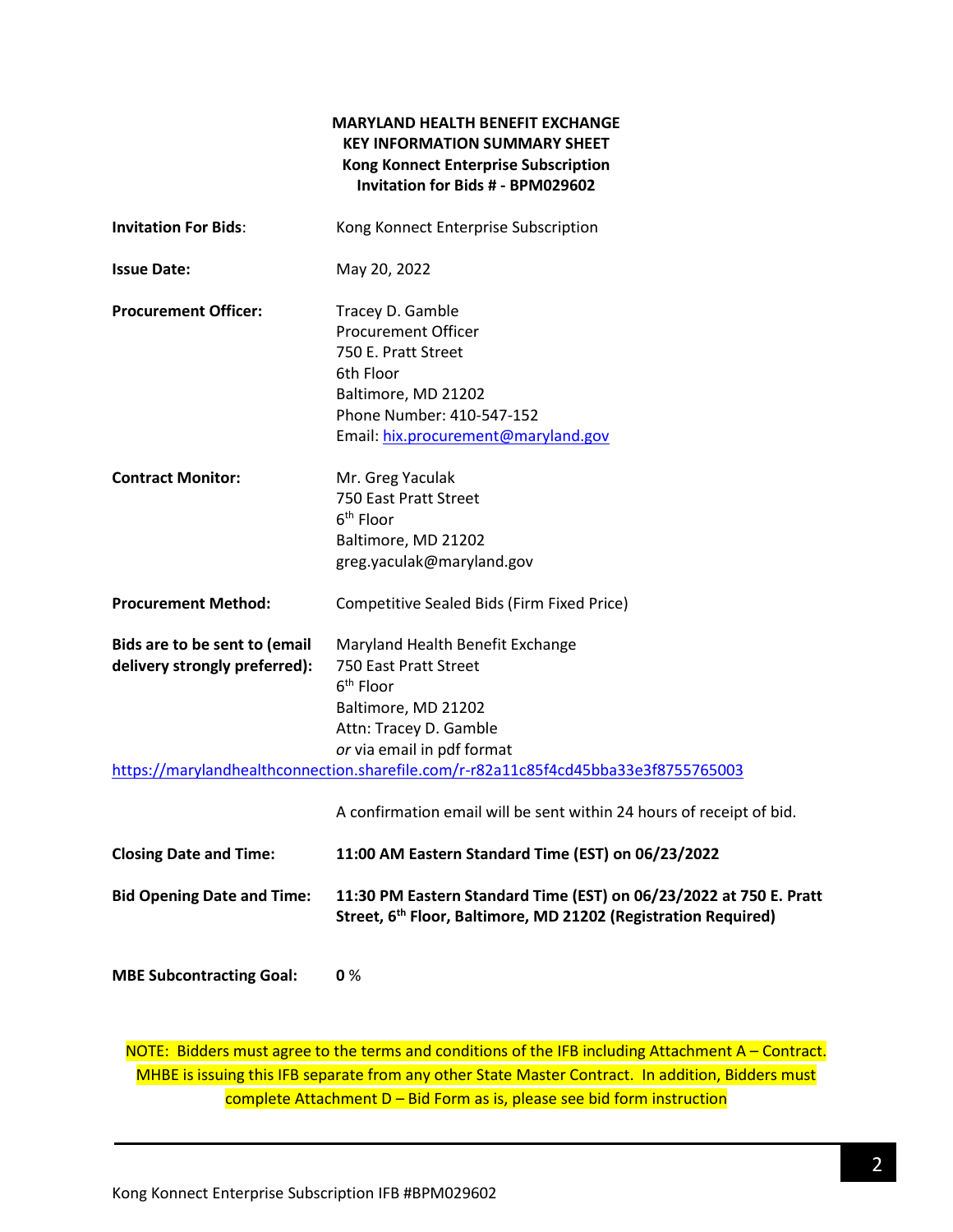# **Table of Contents**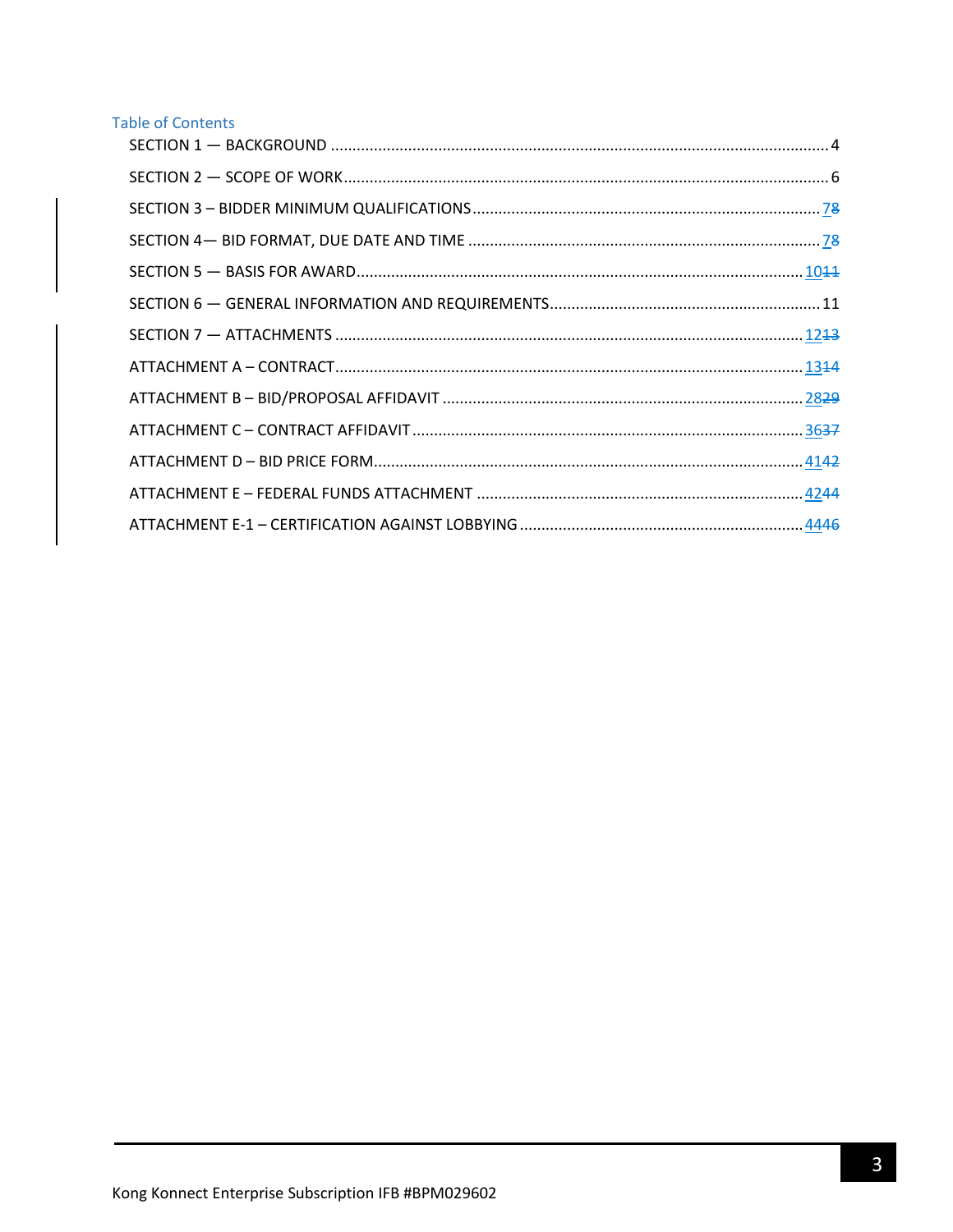# **SECTION 1 — BACKGROUND**

# <span id="page-3-0"></span>**1.1 Background on the Affordable Care Act**

The Maryland Health Benefit Exchange ("MHBE") is an independent unit of State government established to provide Maryland's residents and small businesses with the opportunity to compare rates, benefits, and quality among health insurance plans and to facilitate individuals' enrollment in plans that best suit their needs. MHBE also evaluates eligibility for expanded Medicaid coverage, advanced premium tax credits ("APTC") and other cost-sharing programs designed to make coverage more affordable for individuals with household incomes below 400 percent of the federal poverty level ("FPL").

# **1.2 Background on Maryland Health Benefit Exchange Procurement**

Under § 31-103 of the Insurance Article of the Maryland Code, the MHBE is subject to the provisions of State law governing procurement by "exempt units." See Md. Code Ann., State Fin. & Proc. § 12-401. The principal body that oversees MHBE procurements is the Maryland Health Benefit Exchange Board of Trustees. This procurement method is Competitive Sealed Bidding (Firm Fixed Price) as allowed under II. A. of the Maryland Health Benefit Exchange Procurement Policies and Procedures, which the Board of Trustees adopted in a resolution dated June 27, 2011.

### **1.3 Federal Funding Acknowledgement**

This procurement contains federal funds from the following source: Medicaid Funds, CFDA number 93.778. Execution of a Contract awarded as a result of this bid indicates the Contractor's agreement with all federal funding terms and conditions that apply to contractors receiving federal funds from these sources, including the applicable provisions described in Attachment E.

### **1.4 Receipt, Opening and Recording of Bids**

- 1.4.1 Upon receipt, each Bid and any timely modification(s) to a Bid shall remain unopened until the time and date set for Bid opening. Before Bid opening, the State may not disclose the identity of any Bidder.
- 1.4.2 Bids and timely modifications to Bids shall be opened publicly at the time, date and place set forth in the Key Information Summary Sheet. The name of each Bidder, the Total Bid Price, and such other information as is deemed appropriate shall be read aloud or otherwise made available. The MHBE requests that Bidders interested in attending the Bid Opening inform the MHBE via email 2 days prior to the Bid Opening Date identified in the Key Information Summary Sheet. Registration to attend the Bid opening is required.

### **1.5 Confidentiality of Bids**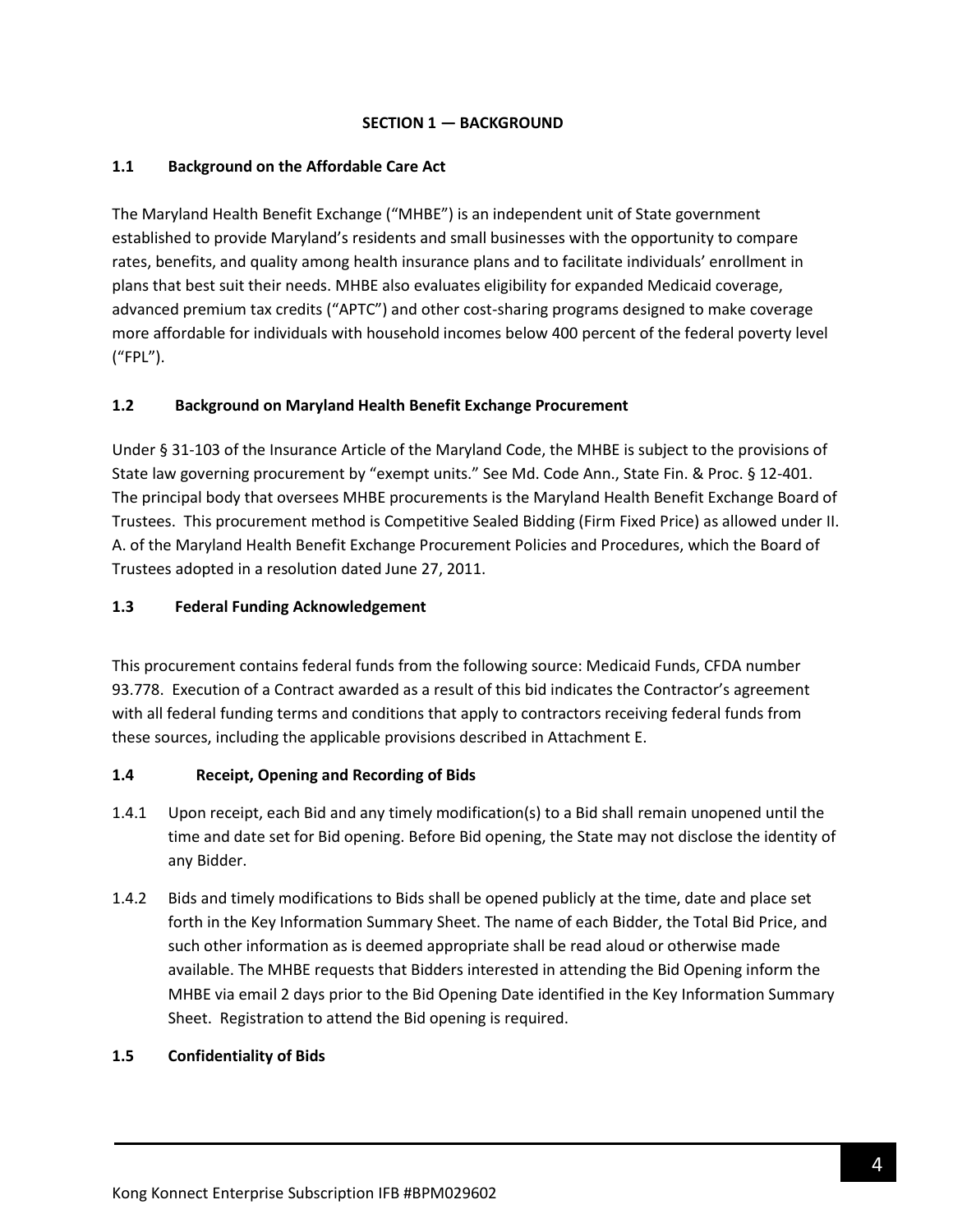1.5.1 The Bids shall be tabulated, or a Bid abstract made. The opened Bids shall be available for public inspection at a reasonable time after Bid opening, but in any case, before Contract award, except to the extent the Bidder designates trade secrets or other proprietary data to be confidential as set forth in this solicitation. See Sections 1.6, 4.1.3 for further information.

#### **1.6 Public Information Act Notice**

1.6.1 A Bidder should give specific attention to the clear identification of those portions of its submission that it considers confidential and/or proprietary commercial information or trade secrets, and provide justification why such materials, upon request, should not be disclosed by the State under the Public Information Act, Md. Code Ann., General Provisions Article, Title 4.

Bidders are advised that, upon request for this information from a third party, the MHBE is required to make an independent determination whether the information must be disclosed.

# **1.7 Protest/Disputes**

Any protest or dispute related, respectively, to this solicitation or the resulting Contract shall be subject to the provisions of Section VII of the MHBE Procurement Policies & Procedures and the Dispute provisions of the Contract resulting from this IFB (Refer to IFB Attachment A).

### **REMAINDER OF PAGE INTENTIONALLY LEFT BLANK**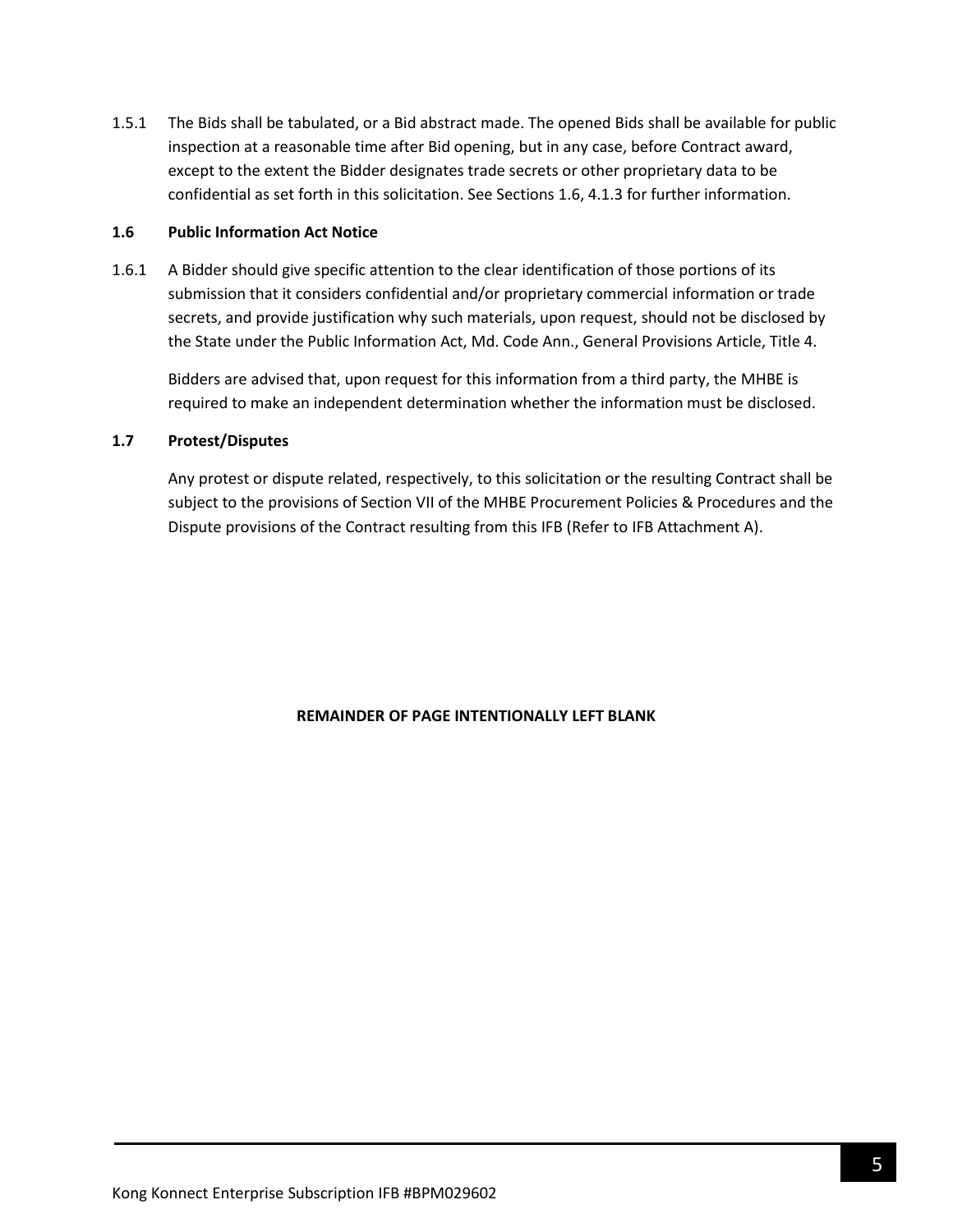### **SECTION 2 — SCOPE OF WORK**

### <span id="page-5-0"></span>**Section 2.1 Purpose:**

The purpose of this solicitation is to subscribe to Kong Konnect Enterprise services for a period of 12 months as mentioned in the section below.

# **Section 2.2 Requirements:**

The vendor shall provide MHBE with the following Kong Konnect Enterprise subscription for a duration of twelve (12) months:

| <b>Konnect Platform Product</b><br>(Enterprise Self Hosted) | <b>Subscription Term</b> | <b>Usage Unit</b>         | <b>Number of Units</b> |
|-------------------------------------------------------------|--------------------------|---------------------------|------------------------|
|                                                             |                          | Services                  | 14                     |
| Kong Konnect Enterprise Self<br>Hosted                      | 12 months                | API Requests/Year         | 50 million             |
|                                                             |                          | <b>DevPortal Services</b> | 14                     |
|                                                             |                          | Support $-$               | Included               |
|                                                             |                          | Platinum                  |                        |

# **Section 2.3: Scope of Kong Platinum Support**

# **As part of platinum support, MHBE shall receive the following SLAs from Kong:**

| <b>Initial Response</b> | <b>SLA Description</b>                                                                                                                                                                         | <b>Platinum SLA</b> |
|-------------------------|------------------------------------------------------------------------------------------------------------------------------------------------------------------------------------------------|---------------------|
| <b>Urgent</b>           | Kong Software is inoperable or down in<br>MHBEs production system / environment<br>or slowed to such a degree that requests<br>do not go through, having critical impact<br>on MHBEs business. | 2 hours, 24x7x365   |
| High                    | Kong Software is operational but has a<br>severe loss or restricted functionality in<br>MHBEs production environment, causing<br>a significant impact on MHBEs business.                       | 4 hours, 24x7x365   |
| <b>Normal</b>           | Kong Software is operational but has a<br>minor loss of functionality (with or<br>without a workaround) in MHBEs<br>production or staging system /                                             | 4 business hours    |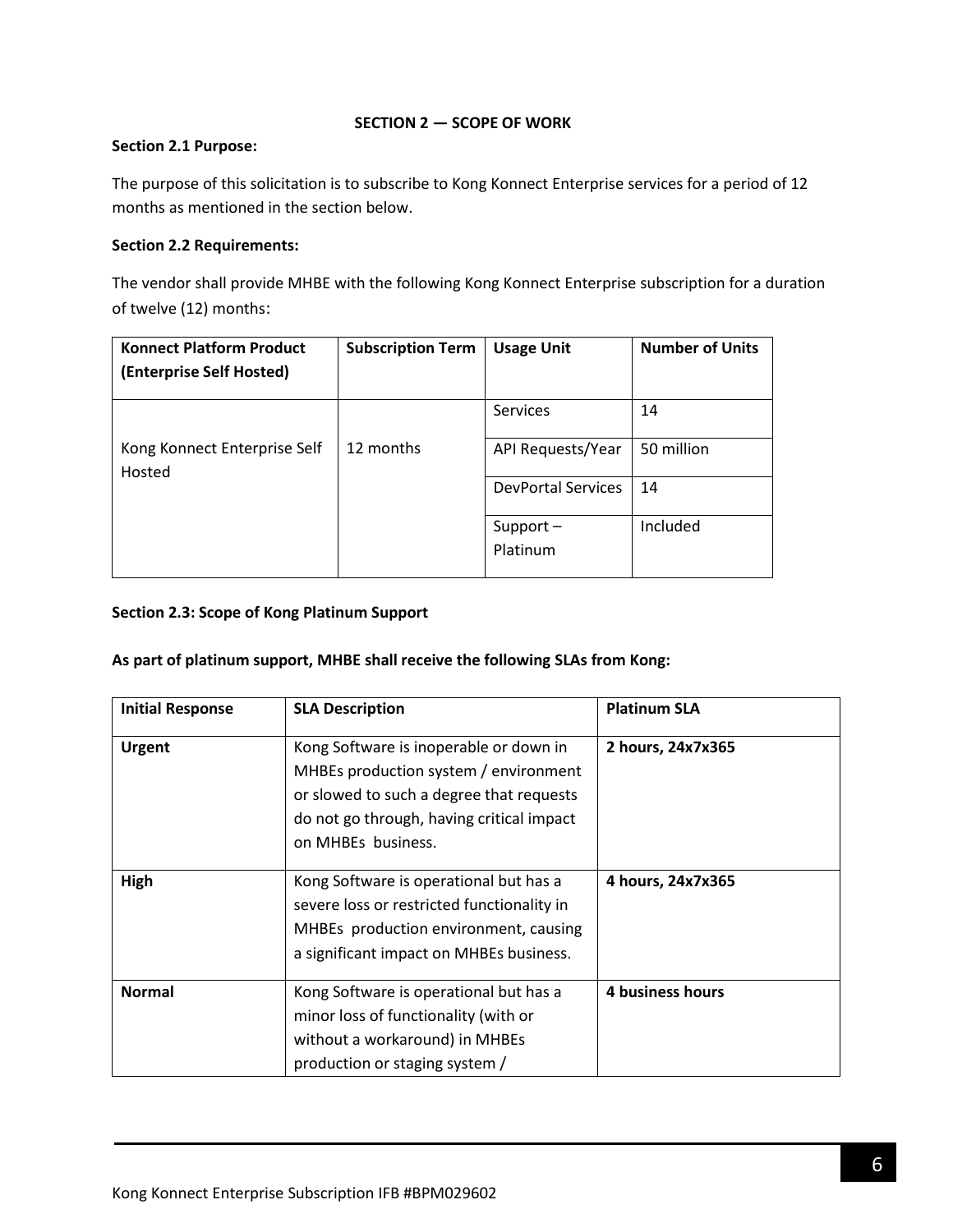|     | environment, causing low or no impact on<br>MHBEs business. |                  |
|-----|-------------------------------------------------------------|------------------|
|     | General questions regarding Software<br>functionality.      |                  |
| Low | Documentation errors and Software                           | 8 business hours |
|     | feature requests.                                           |                  |

# **2.4 Invoicing**

All invoices shall be submitted by the Contractor within 30 days of receipt of equipment, software or services and shall include, at the minimum, the following information:

- Name and address of the MHBE
- Contractor name
- Products(s) and/or service(s) purchased listed separately including the amount for each individual charge (i.e., 5 – ABC Hardware @ \$2,000 Total \$10,000.00, Support @ \$100.00 Total \$200.00)
- Supporting Documentation
- E-mail address/phone number of Contractor's POC
- Remittance address
- Federal taxpayer identification or (if owned by an individual) Contractor's social security number
- Invoice period, invoice date, invoice number and amount due
- Purchase Order # being billed

Invoices submitted without the required information will not be processed for payment until the Contractor provides the required information. The MHBE is generally exempt from Federal excise taxes, Maryland sales and use taxes, District of Columbia sales taxes and transportation taxes. The Contractor, however, is not exempt from such sales and use taxes and may be liable for the same.

### **SECTION 3 – BIDDER MINIMUM QUALIFICATIONS**

<span id="page-6-0"></span>**The Bidder must be an authorized reseller of Kong Konnect Enterprise Subscription. As proof, the Bidder must submit with the bid a letter of authorization from the manufacturer or providing evidence of the rights to resell all products and services required by this IFB.**

### **SECTION 4— BID FORMAT, DUE DATE AND TIME**

### <span id="page-6-1"></span>**4.1 One Part Submission**

- 4.1.1 **To minimize duplication costs, MHBE strongly desires e-mail delivery of Bids***.*
- 4.1.2 Bidders submitting via email must submit their bids and all required attachments in pdf format to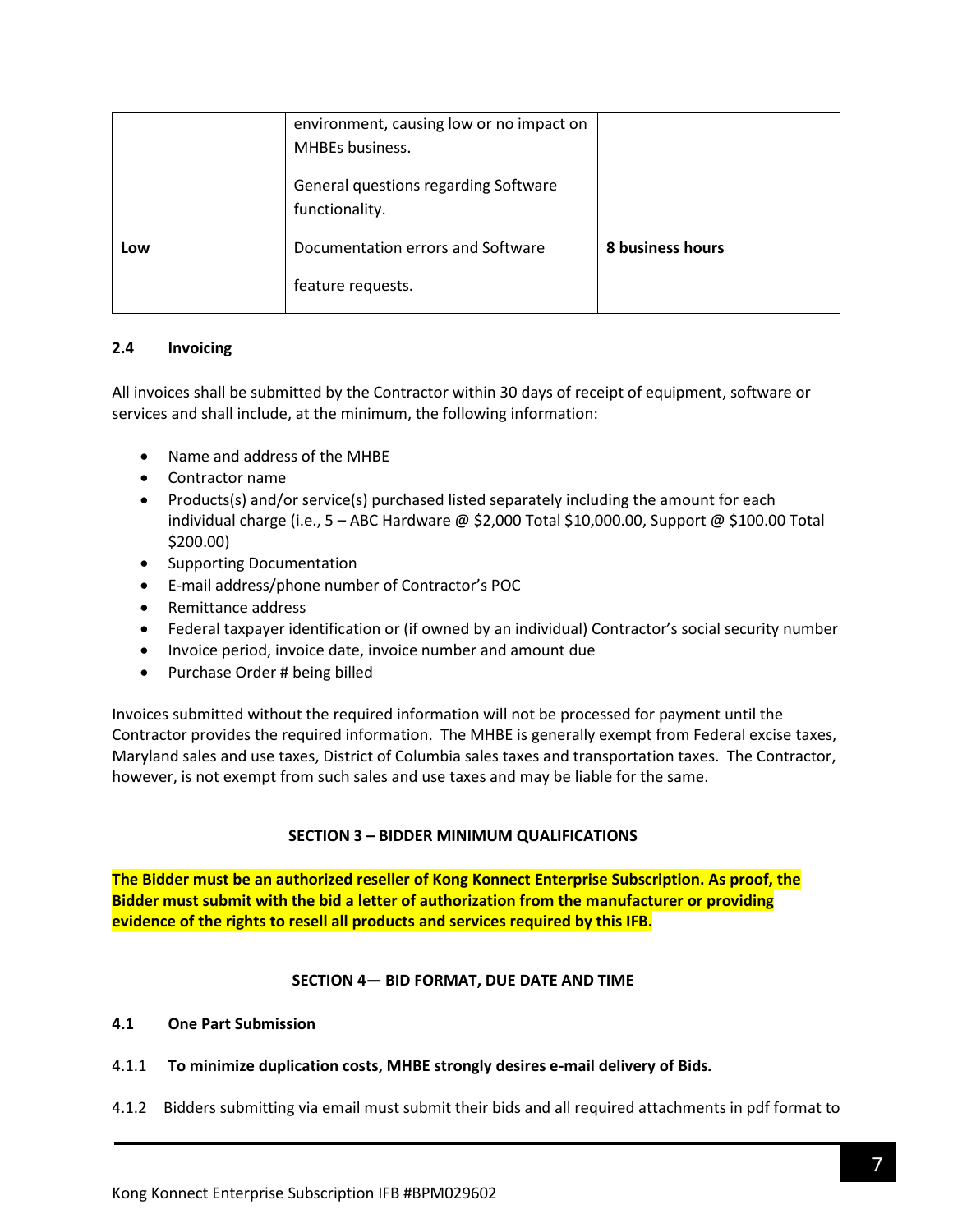# <https://marylandhealthconnection.sharefile.com/r-r82a11c85f4cd45bba33e3f8755765003>

Bidders must submit with their Bid the required minimum qualification documentation (see Section 3), and any required bid submissions (see Section 4.2.4) with one document clearly labeled as "Bid, Kong Konnect Enterprise Subscription # BPM029602" in time to be received by **11:00 AM, Eastern Standard Time, June 23, 2022**.

- 4.1.3 A second attachment labeled "Bid, Kong Konnect Enterprise Subscription # BPM020602 PIA", in searchable Adobe .pdf format for Public Information Act (PIA) requests (this copy shall be redacted so that confidential and/or proprietary information has been removed (see Section 1.6 "Public Information Act Notice"). If a Bidder chooses to submit its Bid without identifying any information that is confidential/proprietary, it should still provide the second attachment required here and label it "PIA", even though no information therein will be redacted.
- 4.1.4 Bidders choosing to provide paper submissions shall email the Procurement Officer at the email address specified in the Key Information summary sheet for submission instructions.
- 4.1.5 **Bids delivered by facsimile shall not be considered**.
- 4.1.6 The Procurement Officer must receive all files by the IFB due date and time specified in the Key Information Summary Sheet and Section 4.1.2. If submitted via e-mail, the date and time of submission is determined by the date and time of arrival in the <https://marylandhealthconnection.sharefile.com/r-r82a11c85f4cd45bba33e3f8755765003>

e-mail box. Requests for extension of this date and time will not be granted. Except as provided in COMAR 21.05.02.10, Bids received by the Procurement Officer after the due date will not be considered.

# **4.2 Required Bid Submissions**

Bidders shall include the following with their Bid:

# 4.2.1 **Transmittal Letter:**

A Transmittal Letter shall accompany the Bid. The purpose of this letter is to transmit the Bid and acknowledge the receipt of any addenda. The Transmittal Letter should be brief and signed by an individual who is authorized to commit the Bidder to the services and requirements as stated in this IFB. The Transmittal Letter should include the following:

- Name and address of the Bidder;
- Name, title, e-mail address, and telephone number of primary contact for the Bidder;
- "Kong Konnect Enterprise Subscription IFB" and Solicitation Number BPM029602 that the Bid is in response to;
- Signature, typed name, and title of an individual authorized to commit the Bidder to its Bid;
- Federal Employer Identification Number (FEIN) of the Bidder, or if a single individual, that individual's Social Security Number (SSN);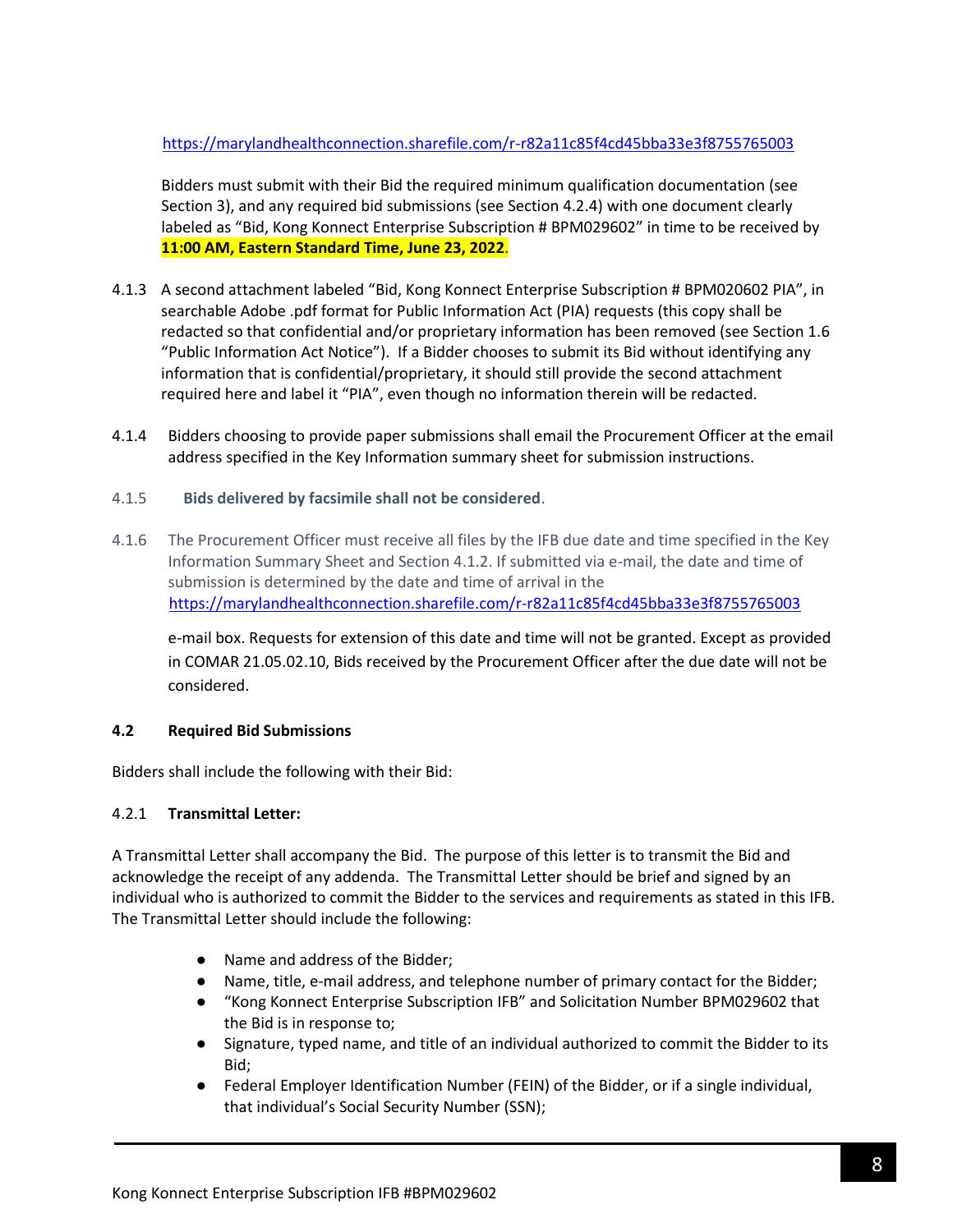- Bidder's eMMA number;
- Bidder's MBE certification number (if applicable);
- Acceptance of all State IFB and Contract terms and conditions; and
- Acknowledgement of all addenda to this IFB.

### 4.2.2 **Minimum Qualifications Documentation:**

The Bidder shall submit any Minimum Qualifications documentation that may be required, as forth in Section 3 "Bidder Minimum Qualifications."

# 4.2.3 **Bid Price Form**

The Bid shall contain all price information in the format specified on **IFB Attachment D - Bid Form.** Complete the Bid Form only as provided in the Bid Pricing Instructions. **Do not amend, alter, or leave blank any items on the Bid Form or include additional clarifying or contingent language on or attached to the Bid Form**. Failure to adhere to any of these instructions may result in the Bid being determined to be non-responsive and rejected by MHBE.

### 4.2.4 **Completed Required Attachments**

For email submissions, submit one (1) copy of each with original signatures.

- Attachment B Bid/Proposal Affidavit
- Attachment E Federal Funds Attachment, **including E-1 and E-2**

# **4.3 Electronic Transactions Authorized**

- 4.3.1 This procurement authorizes electronic transactions in keeping with COMAR 21.03.05 *et seq*. and pursuant to the Maryland Uniform Electronic Transactions Act, Maryland Code Annotated, Commercial Law Article, Title 21.
- 4.3.2 In addition to specific electronic transactions specifically authorized in other sections of this IFB, including its attachments (e.g., Sections 4.1 (One Part Submission Via Email Preferred) and 6 (Bidder agrees to accept payments by electronic funds transfer)) and subject to the exclusions noted in Section 4.3.3, below, the following transactions are authorized to be conducted by electronic means on the terms described:
	- A. The Procurement Officer may conduct the procurement using eMMA, the Maryland Health Benefit Exchange website a[t https://www.marylandhbe.com/solicitations/](https://www.marylandhbe.com/solicitations/) or e-mail to issue:
		- a) the solicitation (e.g., the IFB/RFP);
		- b) any amendments;
		- c) pre-Bid/Proposal conference documents;
		- d) questions and responses;
		- e) communications regarding the solicitation or Bid/Proposal to any Bidder/Offeror or potential Bidder/Offeror;
		- f) notices of award selection or non-selection; and
		- g) the Procurement Officer's decision on any Bid protest or Contract claim.
		- h) Contract award
		- i) Contract Modifications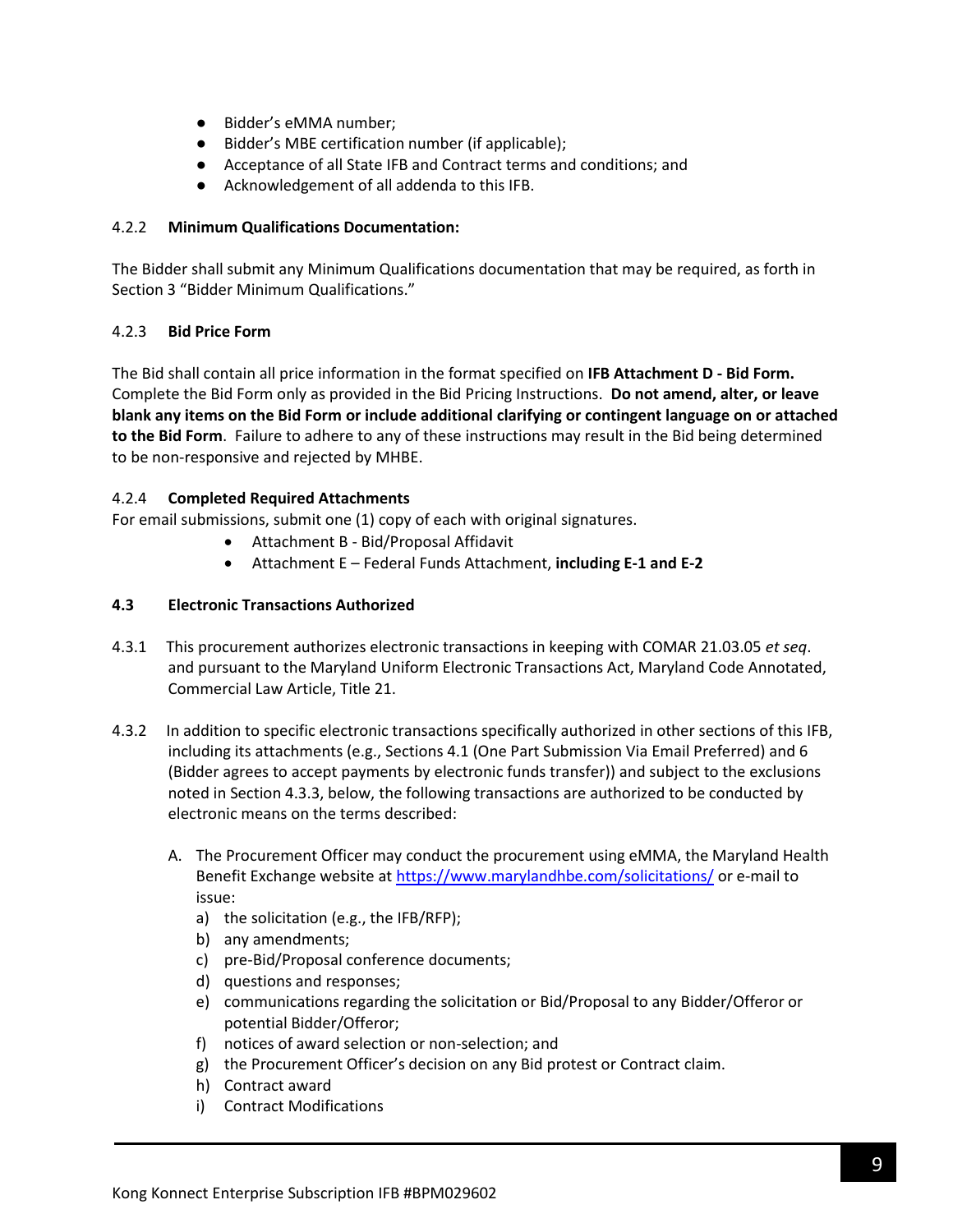- B. A Bidder/Offeror or potential Bidder/Offeror may use e-mail to:
	- a) submission of initial Bids or Proposals;
	- b) ask questions regarding the solicitation;
	- c) reply to any material received from the Procurement Officer by electronic means that includes a Procurement Officer's request or direction to reply by e-mail or facsimile, but only on the terms specifically approved and directed by the Procurement Officer;
	- d) submit a "No Bid/Proposal Response" to the solicitation.
	- e) submit a Pre-Proposal Conference Response Form
	- f) submit a signed Contract, Contract Affidavit, Non-Exchange Entity Agreement, Non-Disclosure Agreement or other attachment required to be returned with an executed Contract or within five days of award
	- g) submit a signed Contract Modification
- C. The Procurement Officer, the Contract Monitor, and the Contractor may conduct day-to-day Contract administration, except as outlined in Section E of this subsection utilizing e-mail, facsimile, or other electronic means if authorized by the Procurement Officer or Contract Monitor.
- 4.3.3 The following transactions related to this procurement and any Contract awarded pursuant to it are *not authorized* to be conducted by electronic means:
	- a) filing of Bid Protests;
	- b) filing of Contract Claims; or
	- c) any transaction, submission, or communication where the Procurement Officer has specifically directed that a response from the Contractor or Bidder/Offeror be provided in writing or hard copy.
- 4.3.4 Any facsimile or e-mail transmission is only authorized to the facsimile numbers or e-mail addresses for the identified person as provided in the solicitation, the Contract, or in the direction from the Procurement Officer or Contract Monitor.
- 4.3.5 MHBE requires original signatures on all submissions that this IFB or the document form requires to be signed, including but not limited to all Transmittal Letters, Bids, the Contract or Contract Modifications resulting from this IFB. However, the Contractor may scan and submit electronically any document containing such original signature(s). The Contract and other contractual documents each may be signed by the Parties in counterparts, each of which shall be deemed to be an original but all of which, taken together, shall constitute one and the same Contract.

# **4.4 Documents Required upon Notice of Recommendation for Contract Award**

Upon receipt of a Notification of Recommendation for Contract Award, the following documents shall be completed and submitted electronically, via email, by the recommended awardee within five (5) Business Days, unless noted otherwise:

- Attachment A Standard Contract
- <span id="page-9-0"></span>• Attachment C - Contract Affidavit

# **SECTION 5 — BASIS FOR AWARD**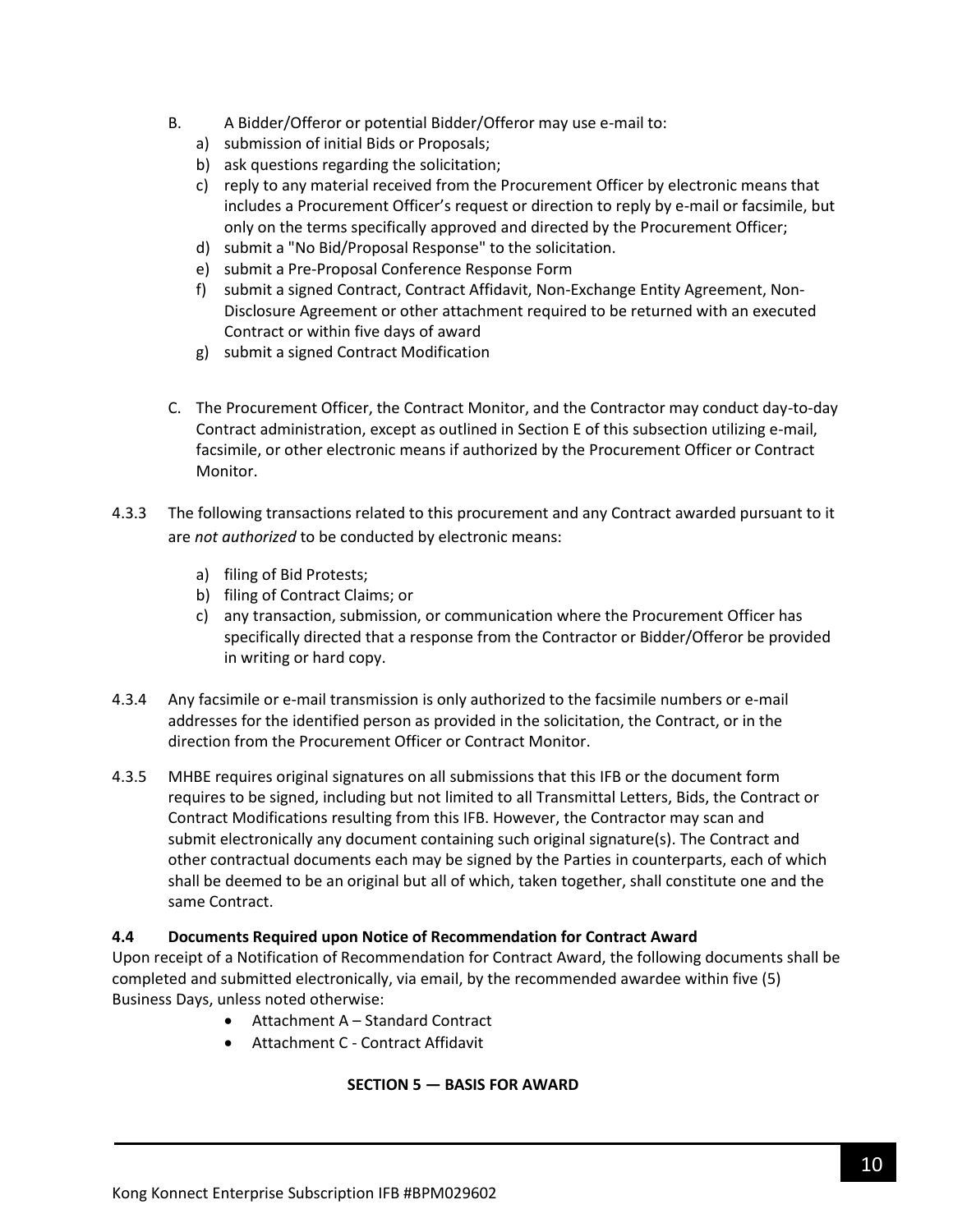A contract shall be awarded to the responsible Bidder submitting a responsive Bid with the most favorable Total Bid Price for providing the products/services as specified in this IFB. **The most favorable Total Bid Price will be the lowest price on IFB Attachment D - Bid Form.**

# **SECTION 6 — GENERAL INFORMATION AND REQUIREMENTS**

- <span id="page-10-0"></span>• The Contract that results from this IFB shall be a firm fixed price contract.
- The Contract resulting from this IFB shall commence as of the date of the full execution by the Parties and, from that date, run a full 12 months. The anticipated end date is at or around July 15, 2023. The Contractor shall provide services upon receipt of a written Notice to Proceed. Audit, confidentiality, document retention, patents, copyrights & intellectual property, warranty and indemnification obligations under the Contract and any other obligations specifically identified in the Contract shall survive termination of the Contract.
- If it becomes necessary to revise this IFB before the due date for bids, addenda will be provided to all prospective Bidders who were sent this IFB or otherwise are known by the Procurement Officer to have obtained this IFB. In addition, addenda to the IFB will be posted on the MHBE web page and through eMaryland Marketplace Advantage. Addenda made after the due date for bids will be sent only to those Bidders who submitted a timely bid.
- The MHBE reserves the right to cancel this IFB, accept or reject any and all bids (in whole or in part) received in response to this IFB, to waive or permit cure of minor irregularities. The MHBE also reserves the right, in its sole discretion, to award a Contract based upon the written bids received without prior discussions or negotiations.
- The MHBE is not responsible for Contractor's costs incurred in preparing and submitting a bid or in performing any other activities relative to this solicitation.
- By submitting a response to this solicitation, the Bidder agrees to accept payments by electronic funds transfer if selected for Contract unless the State Comptroller's Office grants an exemption. Payment by electronic funds transfer is mandatory for contracts exceeding \$100,000. The selected Contractor shall register using the COT/GAD X-10 Vendor Electronic Funds (EFT) Registration.
- Request Form. Any request for exemption must be submitted to the State Comptroller's Office for approval at the address specified on the COT/GAD X-10 form and must include the business identification information as stated on the form and include the reason for the exemption. The COT/GAD X-10 form can be downloaded at[: http://compnet.comp.state.md.us/gad/pdf/GADX-10.pdf.](http://compnet.comp.state.md.us/gad/pdf/GADX-10.pdf)
- The sole point of contact at the MHBE for purposes of this IFB, prior to the award of any contract, is the Procurement Officer at the address listed below:

Tracey D. Gamble Title: Procurement Officer Address: 750 E. Pratt Street, 6th Floor, Baltimore, MD 21202 Email Address: [hix.procurement@maryland.gov](mailto:hix.procurement@maryland.gov)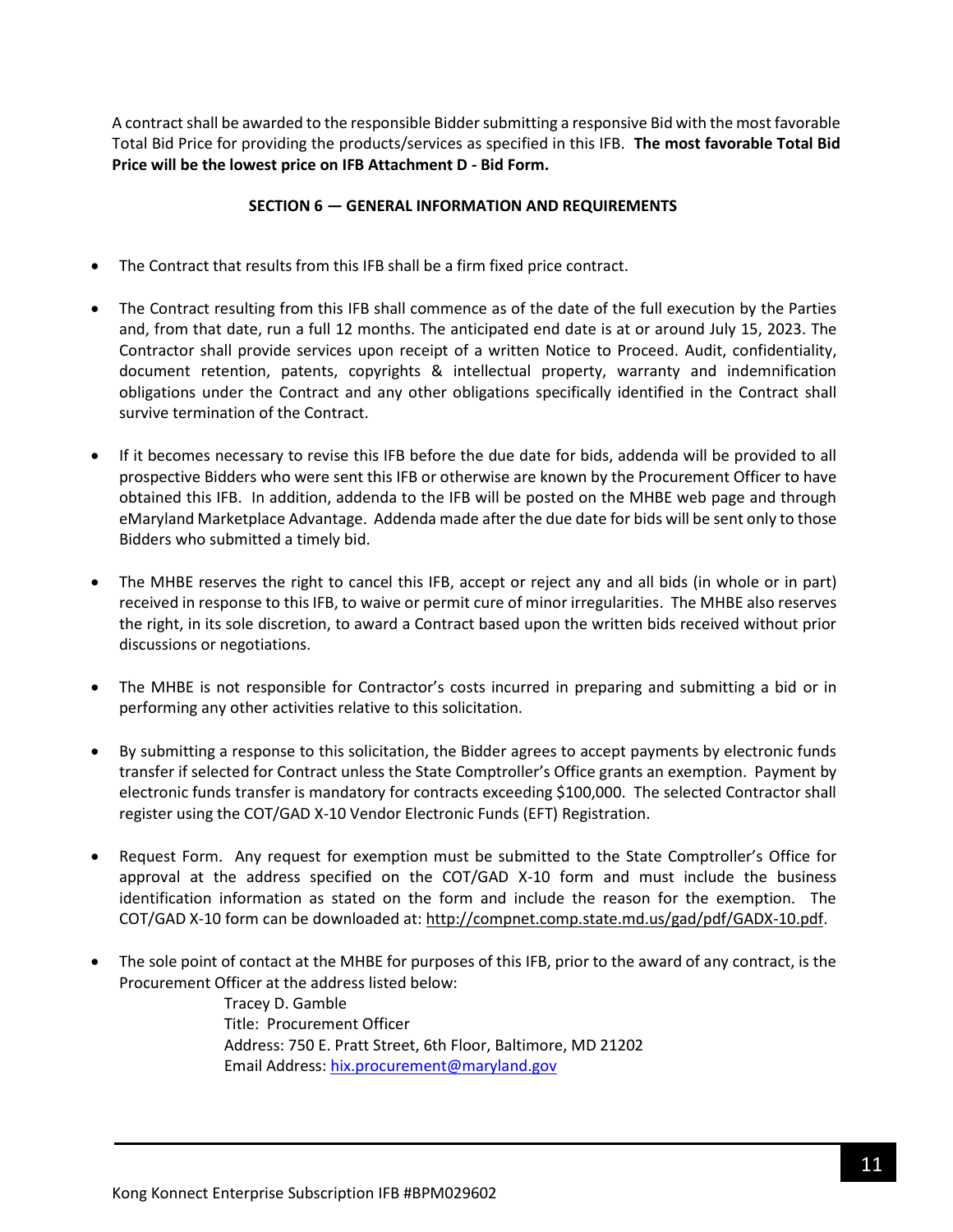- The MHBE may change the Procurement Officer and/or the Contract Monitor at any time by written notice.
- The individual responsible for day-to-day administration and management of the Contract issued pursuant to this IFB shall be the Contract Monitor identified below:

Name: Greg Yaculak Address: 750 East Pratt Street, 6<sup>th</sup> Floor, Baltimore, MD 21202 Email address: [greg.yaculak@maryland.gov](mailto:greg.yaculak@maryland.gov) 

- The MHBE may change the Procurement Officer and/or the Contract Monitor at any time by written notice.
- Bids submitted in response to this IFB are irrevocable for 120 days following the closing date of bids. This period may be extended at the Procurement Officer's request only with the Bidder's written agreement.

# **SECTION 7 — ATTACHMENTS**

- <span id="page-11-0"></span>• Attachment A - Standard Contract – Must be signed and submitted within five (5) business days of notification of proposed Contract award
- Attachment B Bid/Proposal Affidavit Must be completed and submitted with the Bid
- Attachment C State Contract Affidavit Must be completed and submitted within five (5) business days of notification of proposed Contract award
- Attachment D Bid Form Must be completed and submitted with the Bid
- Attachment E Federal Funds Attachment This attachment describes requirements and restrictions associated with the federal funds to be used in this Contract. Execution of a Contract awarded as a result of this IFB indicates a Contractor's agreement with all applicable requirements and restrictions. This attachment must be completed and submitted with the Bid.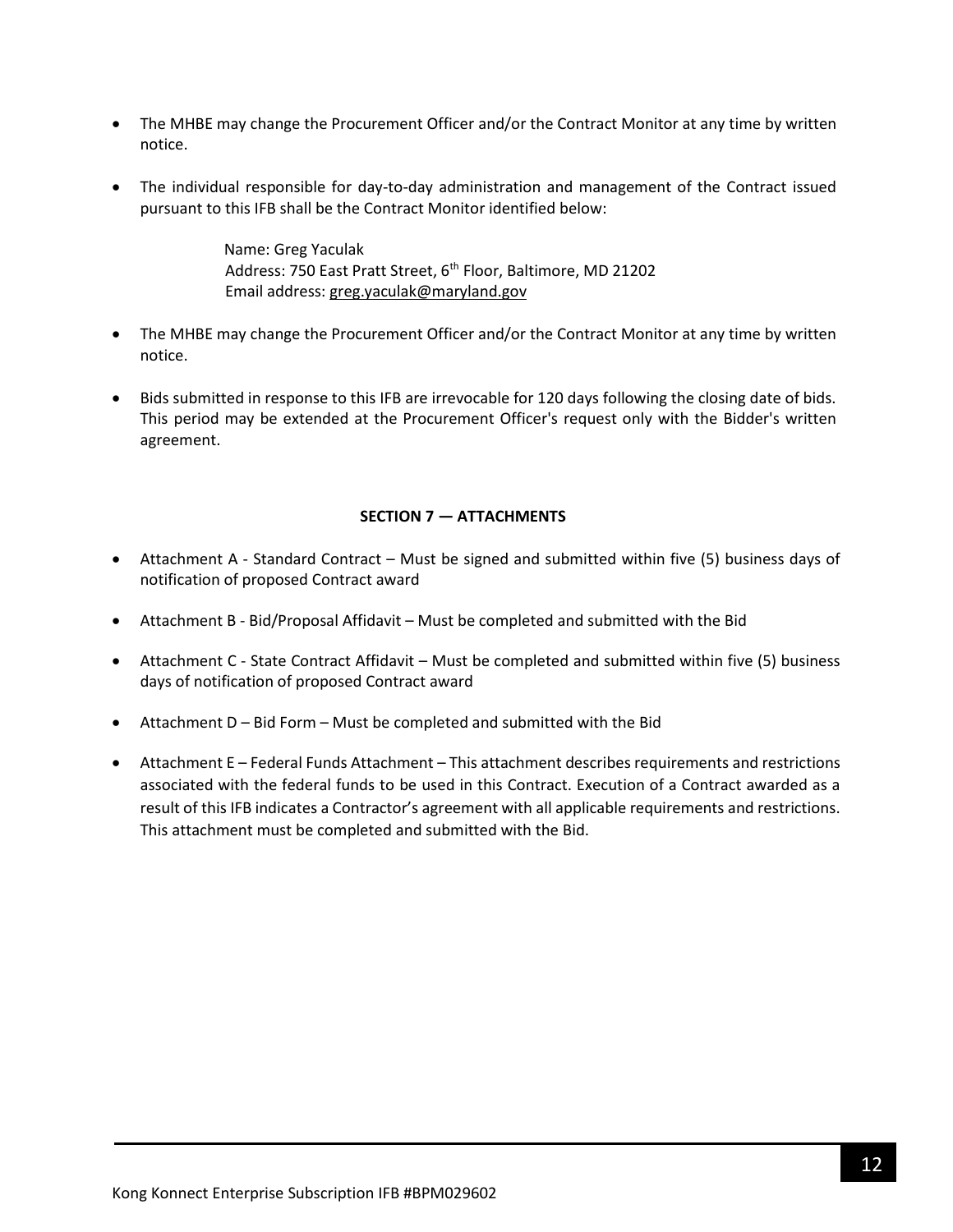# **ATTACHMENT A – CONTRACT Kong Konnect Enterprise Subscription IFB # BPM029602**

<span id="page-12-0"></span>THIS CONTRACT (the "Contract") is made as of the Effective Date defined below by and between [Contractor's name] (the "Contractor") and the MARYLAND HEALTH BENEFIT EXCHANGE, a unit of the STATE OF MARYLAND (the "MHBE"). The Contractor and the MHBE each are a "Party" and, together, are the "Parties".

In consideration of the premises and the covenants herein contained, the Parties agree as follows:

### **1. Definitions**

In this Contract, the following words have the meanings indicated:

- 1.1 "Bid" means the Contractor's Bid dated \_\_\_\_\_\_\_\_.
- 1.2 "COMAR" means Code of Maryland Regulations.
- 1.3 "Contract Monitor" means the MHBE employee identified in Section 6 of the IFB as the Contract Monitor or a successor designated by the MHBE.
- 1.4 "Contractor" means \_\_\_\_\_\_\_\_\_\_\_\_\_\_\_\_\_\_\_\_\_\_\_\_\_\_\_\_\_\_\_\_ [Contractor's name] whose principal business address is \_\_\_\_\_\_\_\_\_\_\_\_\_\_\_\_\_\_\_\_\_\_\_\_\_\_\_\_\_\_\_\_\_\_\_\_\_[Contractor's primary address] and whose principal office in Maryland is \_\_\_\_\_\_\_\_\_\_\_\_\_\_\_\_\_\_\_\_\_\_\_\_\_\_\_\_\_\_\_[Contractor's local address.
- 1.5 "Effective Date" means the date on which the last of the two Parties signs this Contract.
- 1.6 "MHBE" means the Maryland Health Benefit Exchange.
- 1.7 "IFB" means the Invitation for Bids for Kong Konnect Enterprise Subscription # BPM029602, and any addenda thereto issued in writing by the MHBE.
- 1.8 "Procurement Officer" means the MHBE employee identified in Section 6 of the IFB as the Procurement Officer or a successor designated by the MHBE.
- 1.9 "Software" means the object code version of computer programs licensed pursuant to this Contract. Embedded code, firmware, internal code, microcode, and any other term referring to software that is necessary for proper operation is included in this definition of Software. Software includes all prior, current, and future versions of the Software and all maintenance updates and error corrections. "Software" also includes any upgrades, updates, bug fixes or modified versions or backup copies of the Software licensed to the MHBE by Contractor or an authorized distributor.
- 1.10 "State" means the State of Maryland.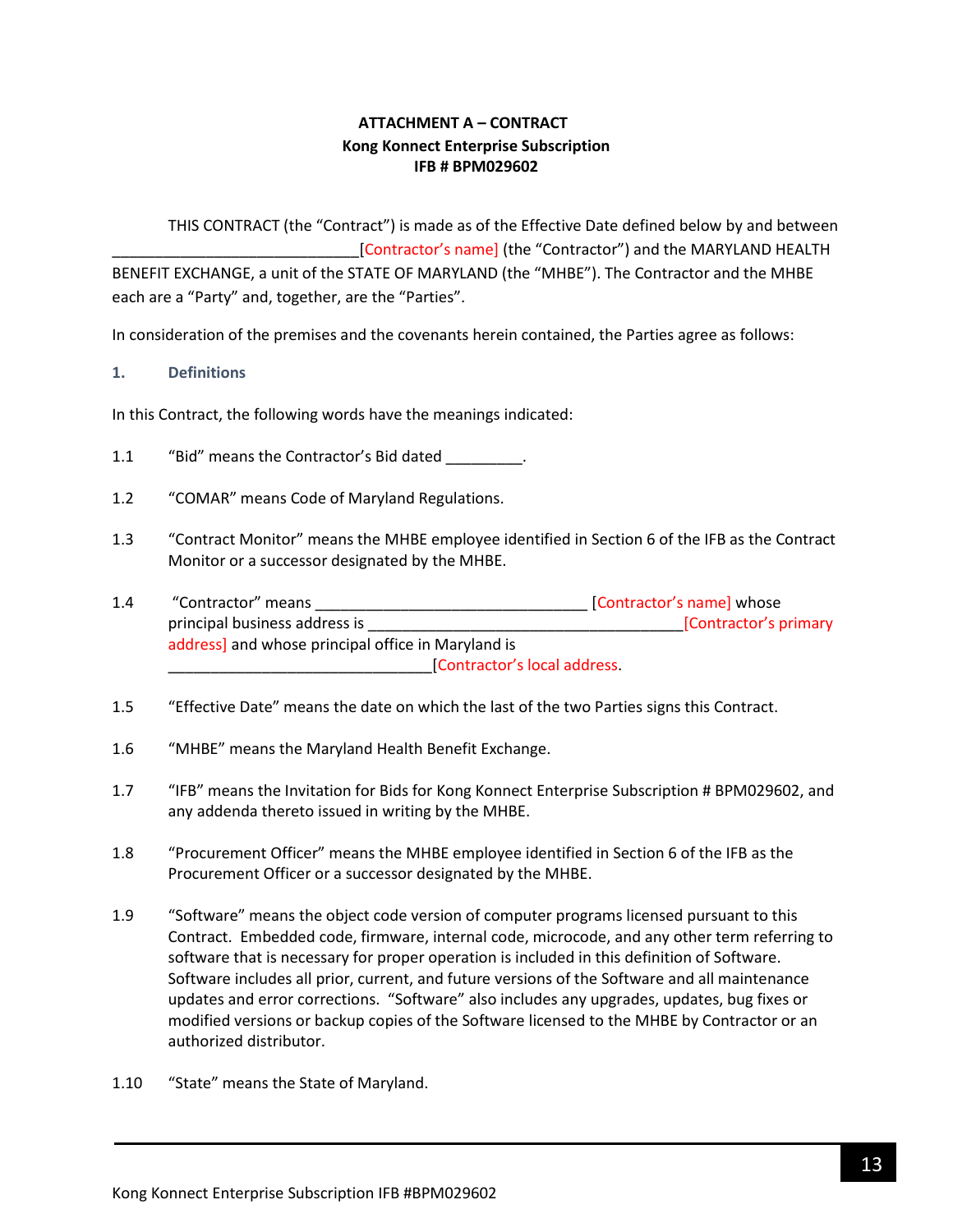#### **2. Scope of Contract**

2.1 The Contractor shall provide products and services as described in the IFB for Kong Konnect Enterprise Subscription awarded in accordance with Exhibits A-D listed in this section and hereby incorporated as part of this Contract. If there is any conflict between this Contract and the Exhibits, the terms of the Contract shall govern. If there is any conflict among the Exhibits, the following order of precedence shall determine the prevailing provision:

Exhibit A – The IFB Exhibit B – State Contract Affidavit, executed by the Contractor and dated Exhibit C – The Federal Funds Attachment (Attachment E to the IFB, including E-1 and E-2) Exhibit D – The Bid (Attachment D to the IFB)

- 2.2 The Procurement Officer may, at any time, by written order, make changes in the work within the general scope of the Contract or the IFB. No other order, statement, or conduct of the Procurement Officer or any other person shall be treated as a change or entitle the Contractor to an equitable adjustment under this section. Except as otherwise provided in this Contract, if any change under this section causes an increase or decrease in the Contractor's cost of, or the time required for, the performance of any part of the work, whether or not changed by the order, an equitable adjustment in the Contract price shall be made and the Contract modified in writing accordingly. The Contractor must assert in writing its right to an adjustment under this section within thirty (30) days of receipt of written change order and shall include a written statement setting forth the nature and cost of such claim. No claim by the Contractor shall be allowed if asserted after final payment under this Contract. Failure to agree to an adjustment under this section shall be a dispute under the Disputes clause. Nothing in this section shall excuse the Contractor from proceeding with the Contract as changed.
- 2.3 While the Procurement Officer may, at any time, by written change order, make unilateral changes in the work within the general scope of the Contract as provided in Section 2.2 above, the Contract may be modified by mutual agreement of the parties, provided: (a) the modification is made in writing; (b) all parties sign the modification; and (c) all required approvals are obtained.
- 2.4 Contracts awarded in violation of the MHBE Procurement Policies and Procedures are voidable at the election of MHBE.
- **3. Period of Performance.**
- 3.1 The Contract shall start as of the date of full execution by the Parties. From this date, the Contract shall be for a period of 12 months, or through July 15, 2023.
- 3.2 Audit, confidentiality, document retention, patents, copyrights and intellectual property, warranty and indemnification obligations under this Contract and any other obligations specifically identified shall survive expiration or termination of the Contract.
- **4. Consideration and Payment**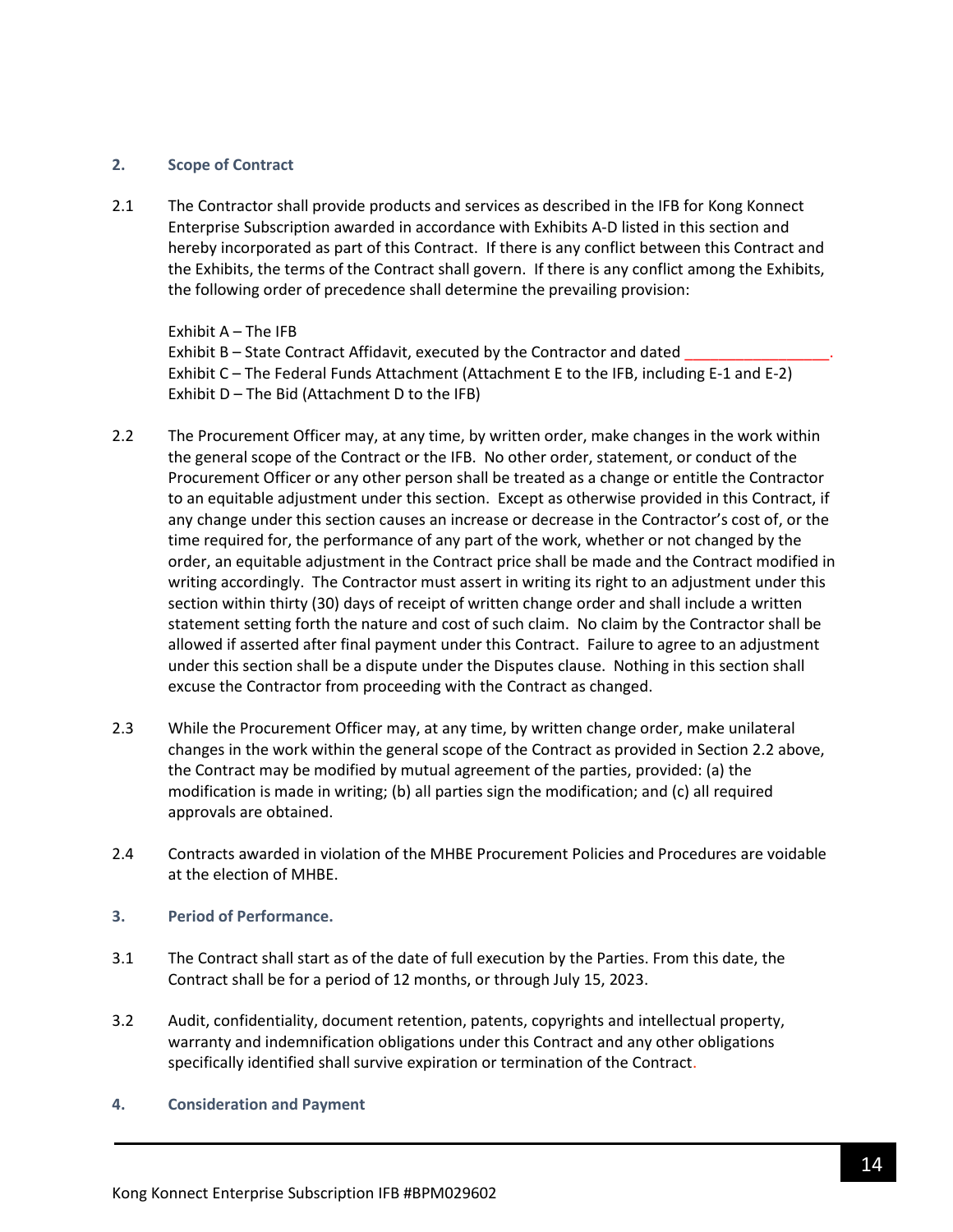- 4.1 In consideration of the satisfactory performance of the work set forth in this Contract, the MHBE shall pay the Contractor in accordance with the terms of this Contract and at the prices quoted in the Bid.
- 4.2 Payments to the Contractor shall be made no later than thirty (30) days after the MHBE's receipt of a proper invoice for services provided by the Contractor, acceptance by the MHBE of services provided by the Contractor, and pursuant to the conditions outlined in Section 4 of this Contract. Each invoice must include the Contractor's Federal Tax Identification or Social Security Number for a Contractor who is an individual which is [Contractor's FEIN or SSN-]. Charges for late payment of invoices other than as prescribed at Md. Code Ann., State Finance and Procurement Article, §15-104 are prohibited. Invoices shall be submitted to the Contract Monitor at hbe.finance@maryland.gov. Electronic funds transfer shall be used by the MHBE to pay Contractor pursuant to this Contract and any other State payments due Contractor unless the State Comptroller's Office grants Contractor an exemption.
- 4.3 In addition to any other available remedies, if, in the opinion of the Procurement Officer, the Contractor fails to perform in a satisfactory and timely manner, the Procurement Officer may refuse or limit approval of any invoice for payment and may cause payments to the Contractor to be reduced or withheld until such time as the Contractor meets performance standards as established by the Procurement Officer.
- 4.4 Payment of an invoice by the MHBE is not evidence that services were rendered as required under this Contract.
- 4.5 Contractor's eMaryland Marketplace Advantage vendor ID number is \_\_\_\_\_\_\_\_\_\_\_ (Contractor's eMMA number).
- **5. Patents, Copyrights, and Intellectual Property**
- 5.1 If the Contractor furnishes any design, device, material, process, or other item, which is covered by a patent, trademark or service mark, or copyright or which is proprietary to, or a trade secret of, another, the Contractor shall obtain the necessary permission or license to permit the State to use such item or items.
- 5.2 Except as provided in Section 5.4 of this Contract, the Contractor agrees that all documents and materials, including but not limited to, reports, drawings, studies, specifications, estimates, tests, maps, photographs, designs, software, equipment, graphics, mechanical, artwork, computations and data prepared by or for the Contractor for purposes of this Contract (Work Product) shall become and remain the sole and exclusive property of the State and shall be available to the MHBE at any time. The MHBE shall have the right to use the same without restriction and without compensation to the Contractor other than that specifically provided by this Contract.
- 5.3 Except as provided in Section 5.4 of this Contract, the Contractor agrees that at all times during the term of this Contract and thereafter, the Work Product shall be "works made for hire" as that term is interpreted under U.S. copyright law and shall be owned by the State. Ownership includes the right to copyright, patent, register and the ability to transfer these rights and all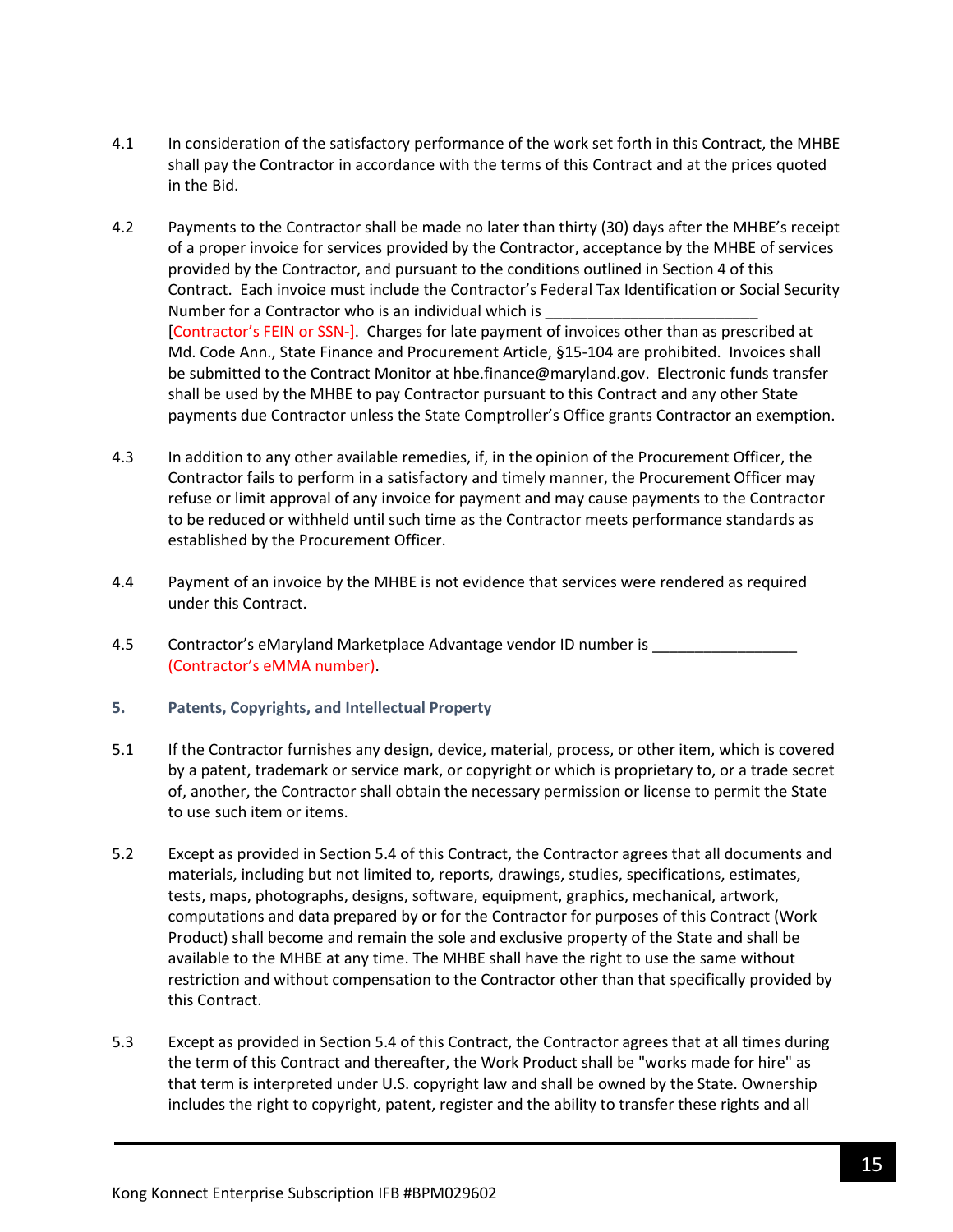information used to formulate such Work Product. In the event any Work Product is or may not be considered a work made for hire under applicable law, Contractor assigns and transfers to the State the entire right, title and interest in and to all rights in the Work Product and any registrations and copyright applications relating thereto and any renewals and extensions thereof. Contractor shall execute all documents and perform such other proper acts as the State may deem necessary to secure for it the rights pursuant to this section.

- 5.4 Notwithstanding anything to the contrary in this Contract, to the extent (i) the Work Product incorporates any commercial-off-the shelf software (COTS) and/or any Pre-Existing Intellectual Property or (ii) any COTS and/or Pre-Existing Intellectual Property (other than a computer's operating system, supported internet browser, browser accessibility software or hardware if needed by the user, and software required to access a commonly-available data transmission tool or export format) is required to access, install, build, compile or otherwise use the Work Product (such COTS and Pre-Existing Intellectual Property individually and collectively referred to herein as "Third-party Intellectual Property," which shall be the sole property of Contractor or its third-party licensors, as applicable), Contractor hereby grants, on behalf of itself and any third-party licensors, to the State a royalty-free, paid-up, non-exclusive, unrestricted, unconditional, irrevocable, worldwide right and license, with the right to use, execute, reproduce, display, perform, distribute copies of internally, modify and prepare derivative works based upon, such Third-party Intellectual Property as may be necessary for the State to use the Work Product for the purposes for which such Work Product was designed and intended. "Pre-Existing Intellectual Property" means any program, utility or tool owned by Contractor or its third-party licensors that was created by Contractor or its third-party licensors independently from its performance of this Contract and not solely using funds from this Contract.
- 5.5 Subject to the terms of Section 6, Contractor shall defend, indemnify, and hold harmless the State, including, but not limited to, the Agency and its agents, officers, and employees, from and against any and all claims, costs, losses, damages, liabilities, judgments and expenses (including without limitation reasonable attorneys' fees) arising out of or in connection with any claim the Work Product or any Third-party Intellectual Property infringes, misappropriates or otherwise violates any Third-party Intellectual Property rights. Contractor shall not enter into any settlement involving third party claims that contains any admission of or stipulation to any guilt, fault, liability or wrongdoing by the State or that adversely affects the State's rights or interests, without the State's prior written consent, which consent may be withheld in the State's sole and absolute discretion. Contractor shall be entitled to control the defense or settlement of such claim (with counsel reasonably satisfactory to the State), provided that the State will, upon requesting indemnification hereunder: (a) provide reasonable cooperation to Contractor in connection with the defense or settlement of any such claim, at Contractor's expense; and (b) be entitled to participate in the defense of any such claim. Contractor's obligations under this section will not apply to the extent any Third-party Intellectual Property infringes, misappropriates or otherwise violates any third-party intellectual rights as a result of modifications made by the State in violation of the license granted to the State pursuant to section 5.4; provided that such infringement, misappropriation or violation would not have occurred absent such modification.
- 5.6 Without limiting Contractor's obligations under Section 5.5, if all or any part of the Work Product or any Third Party Intellectual Property is held, or Contractor or the State reasonably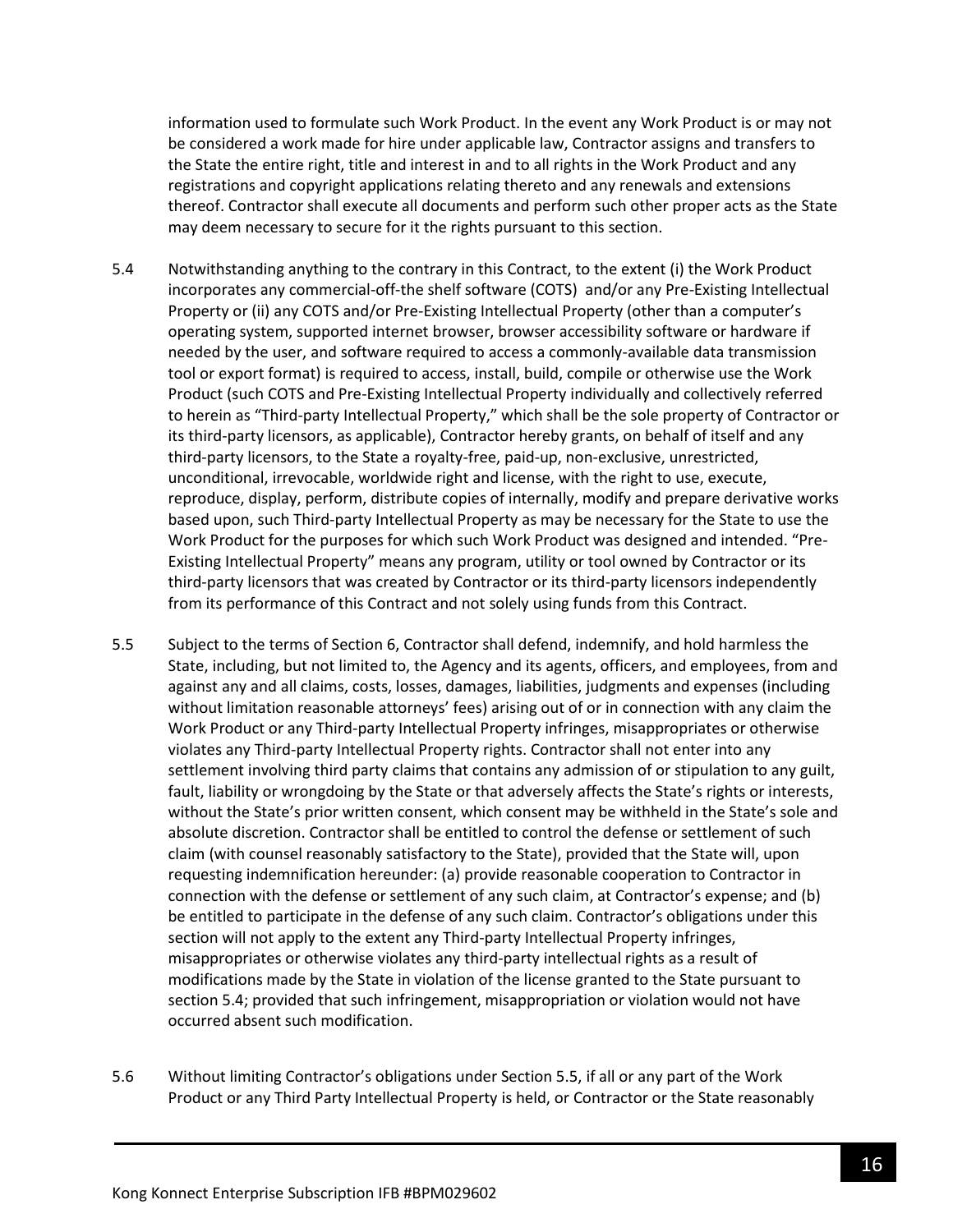determines that it could be held, to infringe, misappropriate or otherwise violate any third party intellectual property right, Contractor (after consultation with the State and at no cost to the State): (a) shall procure for the State the right to continue using the item in accordance with its rights under this Contract; (b) replace the item with an item that does not infringe, misappropriate or otherwise violate any third party intellectual property rights and, in the State's sole and absolute determination, complies with the item's specifications, and all rights of use and/or ownership set forth in this Contract; or (c) modify the item so that it no longer infringes, misappropriates or otherwise violates any third party intellectual property right and, in the State's sole and absolute determination, complies with the item's specifications and all rights of use and/or ownership set forth in this Contract.

- 5.7 Except for any Pre-Existing Intellectual Property and Third-Party Intellectual Property, Contractor shall not acquire any right, title or interest (including any intellectual property rights subsisting therein) in or to any goods, software, technical information, specifications, drawings, records, documentation, data or any other materials (including any derivative works thereof) provided by the State to the Contractor. Notwithstanding anything to the contrary herein, the State may, in its sole and absolute discretion, grant the Contractor a license to such materials, subject to the terms of a separate writing executed by the Contractor and an authorized representative of the State.
- 5.8 Contractor, on behalf of itself and its subcontractors, hereby agrees not to incorporate, link, distribute or use any Third-party Intellectual Property in such a way that: (a) creates, purports to create or has the potential to create, obligations with respect to any State software (including any deliverable hereunder), including without limitation the distribution or disclosure of any source code; or (b) grants, purports to grant, or has the potential to grant to any third-party any rights to or immunities under any State intellectual property or proprietary rights. Without limiting the generality of the foregoing, neither Contractor nor any of its subcontractors shall incorporate, link, distribute or use, in conjunction with the Work Product, any code or software licensed under the GNU General Public License ("GPL"), Lesser General Public License ("LGPL"), Affero GPL ("AGPL"), European Community Public License ("ECPL"), Mozilla, or any other open source license, in any manner that could cause or could be interpreted or asserted to cause any State software (or any modifications thereto) to become subject to the terms of the GPL, LGPL, AGPL, ECPL, Mozilla or such other open source software.
- 5.9 Without limiting the generality of the foregoing, neither Contractor nor any of its subcontractors shall use any software or technology in a manner that will cause any patents, copyrights or other intellectual property which are owned or controlled by the State or any of its affiliates (or for which the State or any of its subcontractors has received license rights) to become subject to any encumbrance or terms and conditions of any third-party or open source license (including, without limitation, any open source license listed on http://www.opensource.org/licenses/alphabetical) (each an "Open Source License"). These restrictions, limitations, exclusions and conditions shall apply even if the State or any of its subcontractors becomes aware of or fails to act in a manner to address any violation or failure to comply therewith. No act by the State or any of its subcontractors that is undertaken under this Contract as to any software or technology shall be construed as intending to cause any patents, copyrights or other intellectual property that are owned or controlled by the State (or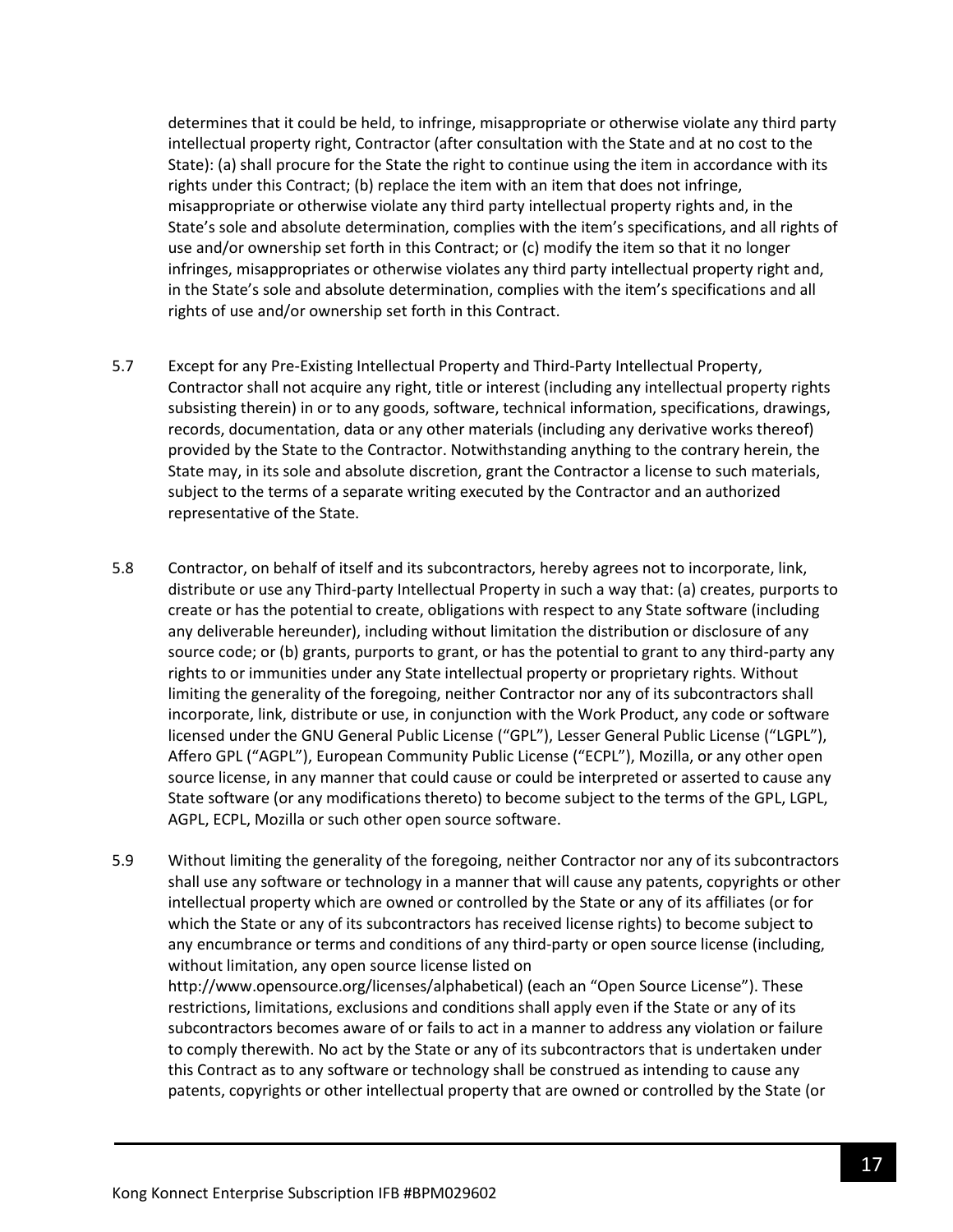for which the State has received license rights) to become subject to any encumbrance or terms and conditions of any Open-Source License.

5.10 The Contractor shall report to the MHBE, promptly and in written detail, each notice or claim of copyright infringement received by the Contractor with respect to all Work Product delivered under this Contract.

#### **6. Indemnification**

- 6.1 Contractor shall indemnify, defend, and hold the State, its directors, officers, employees and agents harmless from third-party liability for tangible property damage, bodily injury and death, and for fraud or willful misconduct of Contractor, including all related defense costs and expenses (including reasonable attorneys' fees and costs of investigation, litigation, settlement, judgments, interest and penalties) arising from or relating to the performance of the Contractor or its subcontractors under this Contract.
- 6.2 The State has no obligation to provide legal counsel or defense to the Contractor or its subcontractors in the event that a suit, claim or action of any character is brought by any person not party to this Contract against the Contractor or its subcontractors as a result of or relating to the Contractor's obligations under this Contract.
- 6.3 The State has no obligation for the payment of any judgments or the settlement of any claims against the Contractor or its subcontractors as a result of or relating to the Contractor's obligations under this Contract.
- 6.4 The Contractor shall immediately notify the Procurement Officer of any claim or suit made or filed against the Contractor or its subcontractors regarding any matter resulting from or relating to the Contractor's obligations under the Contract, and will cooperate, assist, and consult with the State in the defense or investigation of any claim, suit, or action made or filed against the State as a result of or relating to the Contractor's performance under this Contract.
- 6.5 Section 6 shall survive expiration of this Contract.

#### **7. Confidential or Proprietary Information and Documentation**

7.1 Subject to the Maryland Public Information Act and any other applicable laws and the implementation of regulations promulgated pursuant thereto, all confidential or proprietary information and documentation relating to either party (including without limitation, any information or data stored within the Contractor's computer systems) shall be held in absolute confidence by the other party. Each party shall, however, be permitted to disclose relevant confidential information to its officers, agents, and employees to the extent that such disclosure is necessary for the performance of their duties under this Contract, provided that the data may be collected, used, disclosed, stored, and disseminated only as provided by and consistent with the law. The provisions of this section shall not apply to information that: (a) is lawfully in the public domain; (b) has been independently developed by the other party without violation of this Contract; (c) was already in the possession of such party; (d) was supplied to such party by a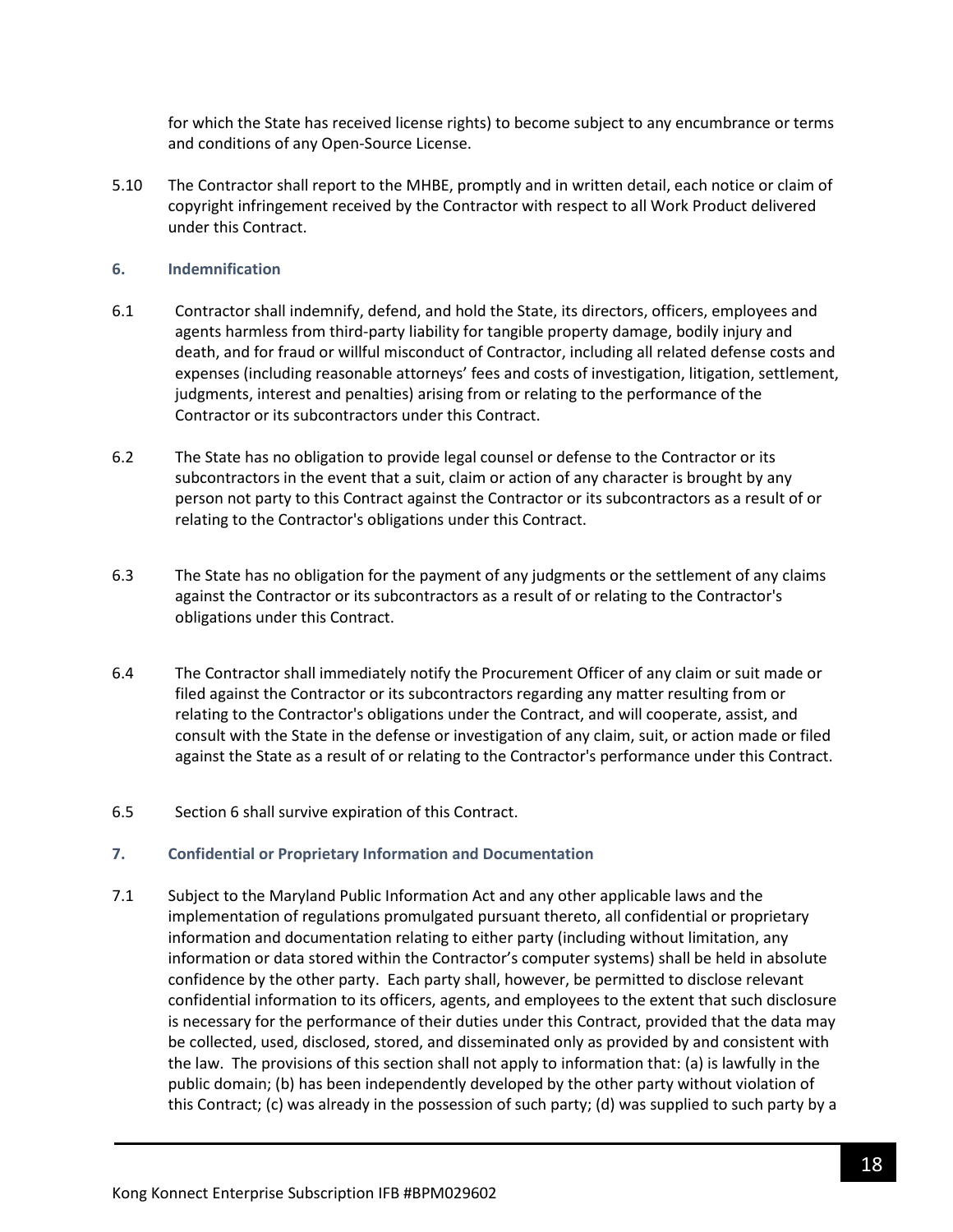third party lawfully in possession thereof and legally permitted to further disclose the information; or (e) which such party is required to disclose by law.

7.2 This Section 7 shall survive expiration or termination of this Contract.

# **8. Loss of Data**

In the event of loss of any State data or records where such loss is due to the intentional act or omission (any failures to act when Contractor has a duty to act) or negligence of the Contractor or any of its subcontractors or agents, the Contractor shall be responsible for recreating such lost data in the manner and on the schedule set by the Contract Monitor. The Contractor shall ensure that all data is backed up and recoverable by the Contractor. Contractor shall use its best efforts to assure that at no time shall any actions undertaken by the Contractor under this Contract, or any failures to act when Contractor has a duty to act, damage or create any vulnerabilities in data bases, systems, platforms, and/or applications with which the Contractor is working hereunder.

# **9. Non-Hiring of Employees**

No official or employee of the State, as defined under Md. Code Ann., General Provisions Article, § 5- 101, whose duties as such official or employee include matters relating to or affecting the subject matter of this Contract, shall, during the pendency and term of this Contract and while serving as an official or employee of the State, become or be an employee of the Contractor or any entity that is a subcontractor on this Contract.

### **10. Disputes**

- 10.1 As used herein, a "claim" means a written demand or assertion by one of the parties seeking, as a legal right, the payment of money, adjustment, or interpretation of contract terms, or other relief, arising under or relating to this Contract. A voucher, invoice, or request for payment that is not in dispute when submitted is not a claim. However, if the submission subsequently is not acted upon in a reasonable time, or is disputed as to liability or amount, it may be converted to claim for the purpose of this clause.
- 10.2 Within thirty (30) days of when the Contractor knows or should have known of the basis for a claim relating to the Contract, it shall file a written notice of claim on its letterhead to the Procurement Officer. Contemporaneously with, or within thirty (30) days after filing the notice of claim, the Contractor shall submit the written claim to the Procurement Officer. The claim shall be in writing and shall contain: a) An explanation of the claim, including reference to all contract provisions upon which it is based; b) The amount of the claim; c) The facts upon which the claim is based; d) All pertinent data and correspondence that the Contractor relies upon to substantiate the claim; and e) a certification by a senior official, officer, or general partner of the Contractor or the subcontractor, as applicable, that, to the best of the person's knowledge and belief, the claim is made in good faith, supporting data are accurate and complete, and the amount requested accurately reflects the contract adjustment for which the person believes the MHBE is liable. The Procurement Officer shall issue a final, written decision on the claim as expeditiously as possible. Any final decision of the Procurement Officer may award a Contract claim only for those expenses incurred not more than thirty (30) days before the Contractor initially filed its notice of claim.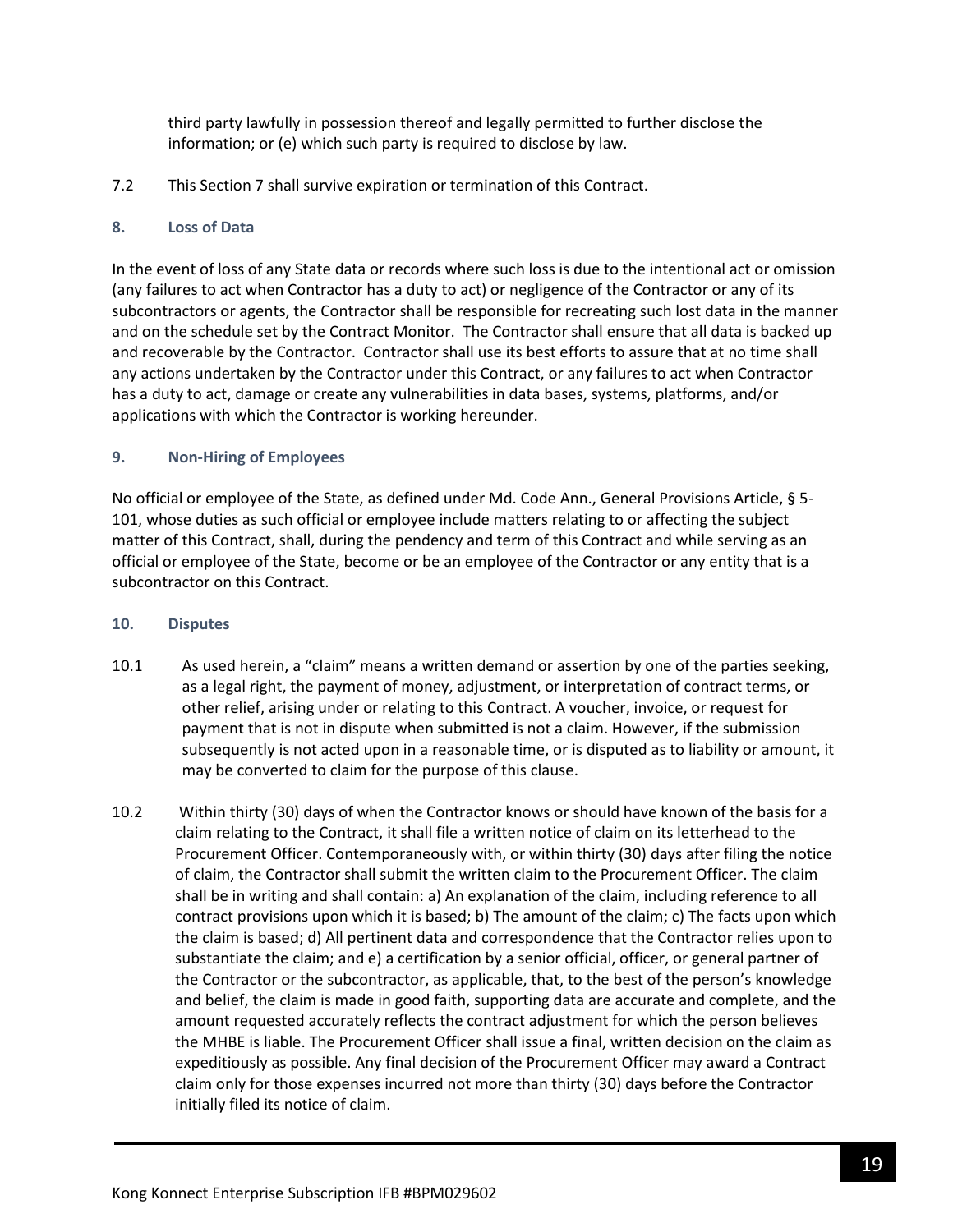- 10.3 If the final decision of the Procurement Officer grants the claim in part and denies the claim in part, the MHBE shall pay the Contractor the undisputed amount. Payment of the partial claim will not be construed as an admission of liability by the MHBE and does not preclude the MHBE from recovering the amount paid if a subsequent determination modifies the final decision.
- 10.4 Within ten (10) days pf receipt of final decision of the Procurement Officer, the Contractor may file an appeal to the MHBE Executive Director for claims for monetary amounts less than \$50,000, and to the Board of Trustees for either claims for monetary amounts of \$50,000 or greater or for claims involving non-monetary relief. Contemporaneously with, or within twenty (20) days after filing the notice of appeal, the Contractor shall submit its written appeal to the MHBE Executive Director or Board of Trustees as applicable. The Executive Director shall issue a final decision resolving the appeal of claims for monetary amounts less than \$50,000. The Board of Trustees shall issue a final decision resolving appeals of claims for \$50,000 or more and those for non-monetary relief. The Contractor's timely appeal to the Executive Director or the Board of Trustees shall be a strict condition precedent to the Contractor pursuing any legal rights which it alleges, or which may exist in any other forum.
- 10.5 Pending resolution of a claim, the Contractor shall proceed diligently with the performance of the Contract in accordance with the procurement officer's decision.
- 10.6 Nothing in this section shall be construed to limit the MHBE's right to withhold payments from the Contractor, assess liquidated damages against the Contractor, direct the Contractor to perform pursuant to the terms of the Contract or any written change order, or to exercise any other rights allowed by Contract or at law.

### **11. Maryland Law**

- 11.1 This Contract shall be construed, interpreted, and enforced according to the laws of the State of Maryland.
- 11.2 The Md. Code Ann., Commercial Law Article, Title 22, Maryland Uniform Computer Information Transactions Act, does not apply to this Contract or to any purchase order or Notice to Proceed issued under this Contract.
- 11.3 Any and all references to the Maryland Code Annotated contained in this Contract shall be construed to refer to such Code sections as are from time to time amended.

### **12. Nondiscrimination in Employment**

The Contractor agrees: (a) not to discriminate in any manner against an employee or applicant for employment because of race, color, religion, creed, age, sex, marital status, national origin, sexual orientation, sexual identity, ancestry, or disability of a qualified individual with a disability; (b) to include a provision similar to that contained in subsection (a), above, in any underlying subcontract except a subcontract for standard commercial supplies or raw materials; and (c) to post and to cause subcontractors to post in conspicuous places available to employees and applicants for employment, notices setting forth the substance of this clause.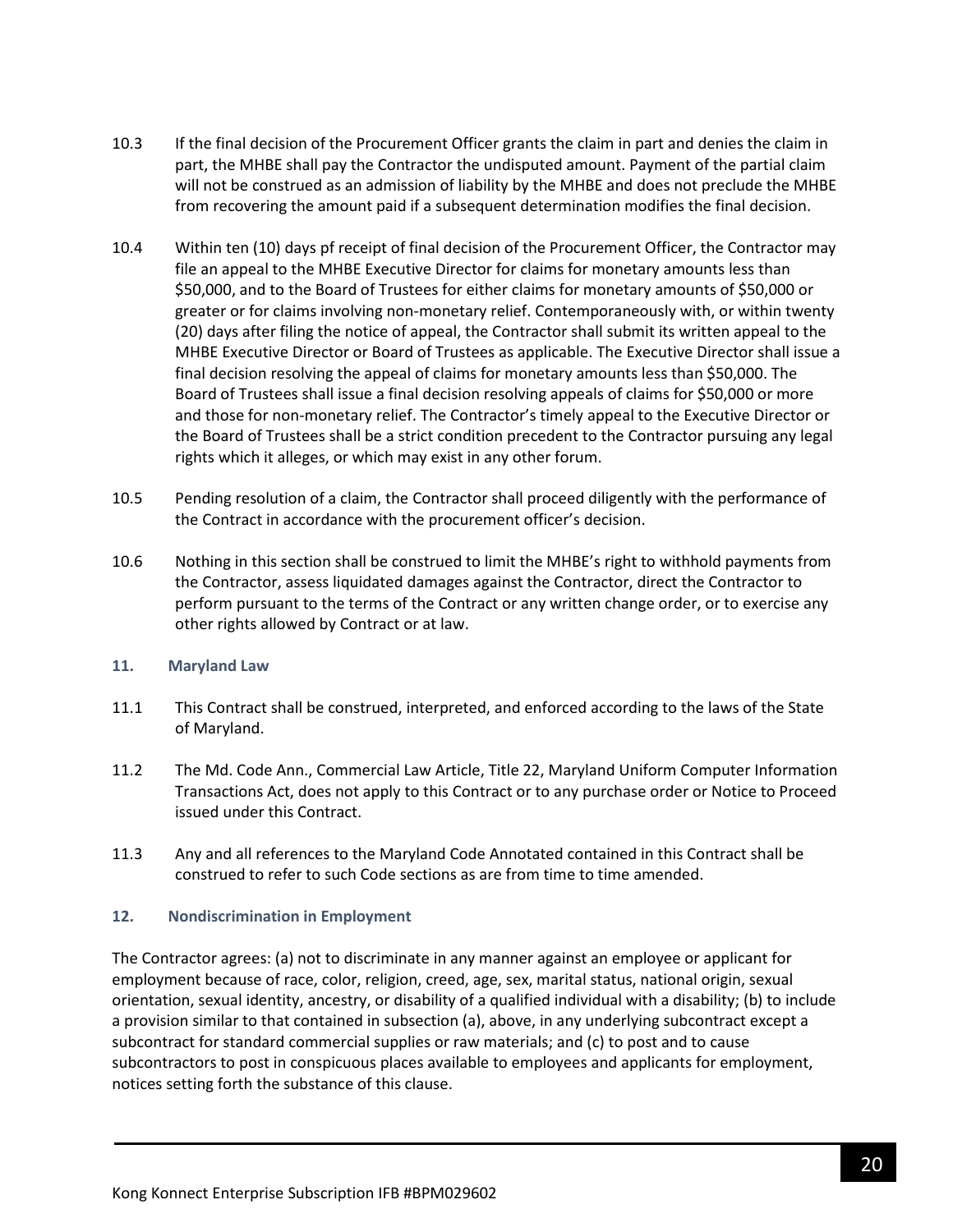### **13. Contingent Fee Prohibition**

The Contractor warrants that it has not employed or retained any person, partnership, corporation, or other entity, other than a bona fide employee, bona fide agent, bona fide salesperson, or commercial selling agency working for the business, to solicit or secure the Contract, and that the business has not paid or agreed to pay any person, partnership, corporation, or other entity, other than a bona fide employee, bona fide agent, bona fide salesperson, or commercial selling agency, any fee or any other consideration contingent on the making of this Contract.

# **14. Non-availability of Funding**

If the General Assembly fails to appropriate funds or if funds are not otherwise made available for continued performance for any fiscal period of this Contract succeeding the first fiscal period, this Contract shall be canceled automatically as of the beginning of the fiscal year for which funds were not appropriated or otherwise made available; provided, however, that this will not affect either the State's rights or the Contractor's rights under any termination clause in this Contract. The effect of termination of the Contract hereunder will be to discharge both the Contractor and the State from future performance of the Contract, but not from their rights and obligations existing at the time of termination. The Contractor shall be reimbursed for the reasonable value of any nonrecurring costs incurred but not amortized in the price of the Contract. The State shall notify the Contractor as soon as it has knowledge that funds may not be available for the continuation of this Contract for each succeeding fiscal period beyond the first.

# **15. Termination for Cause**

If the Contractor fails to fulfill its obligations under this Contract properly and on time, or otherwise violates any provision of the Contract, the State may terminate the Contract by written notice to the Contractor. The notice shall specify the acts or omissions relied upon as cause for termination. All finished or unfinished work provided by the Contractor shall, at the State's option, become the State's property. The State shall pay the Contractor fair and equitable compensation for satisfactory performance prior to receipt of notice of termination, less the amount of damages caused by the Contractor's breach. If the damages are more than the compensation payable to the Contractor, the Contractor will remain liable after termination and the State can affirmatively collect damages. Termination hereunder, including the termination of the rights and obligations of the parties, shall be governed by the provisions of COMAR 21.07.01.11B.

### **16. Termination for Convenience**

The performance of work under this Contract may be terminated by the State in accordance with this clause in whole, or from time to time in part, whenever the State shall determine that such termination is in the best interest of the State. The State will pay all reasonable costs associated with this Contract that the Contractor has incurred up to the date of termination, and all reasonable costs associated with termination of the Contract; provided, however, the Contractor shall not be reimbursed for any anticipatory profits that have not been earned up to the date of termination. Termination hereunder, including the determination of the rights and obligations of the parties, shall be governed by the provisions of COMAR 21.07.01.12A(2).

### **17. Delays and Extensions of Time**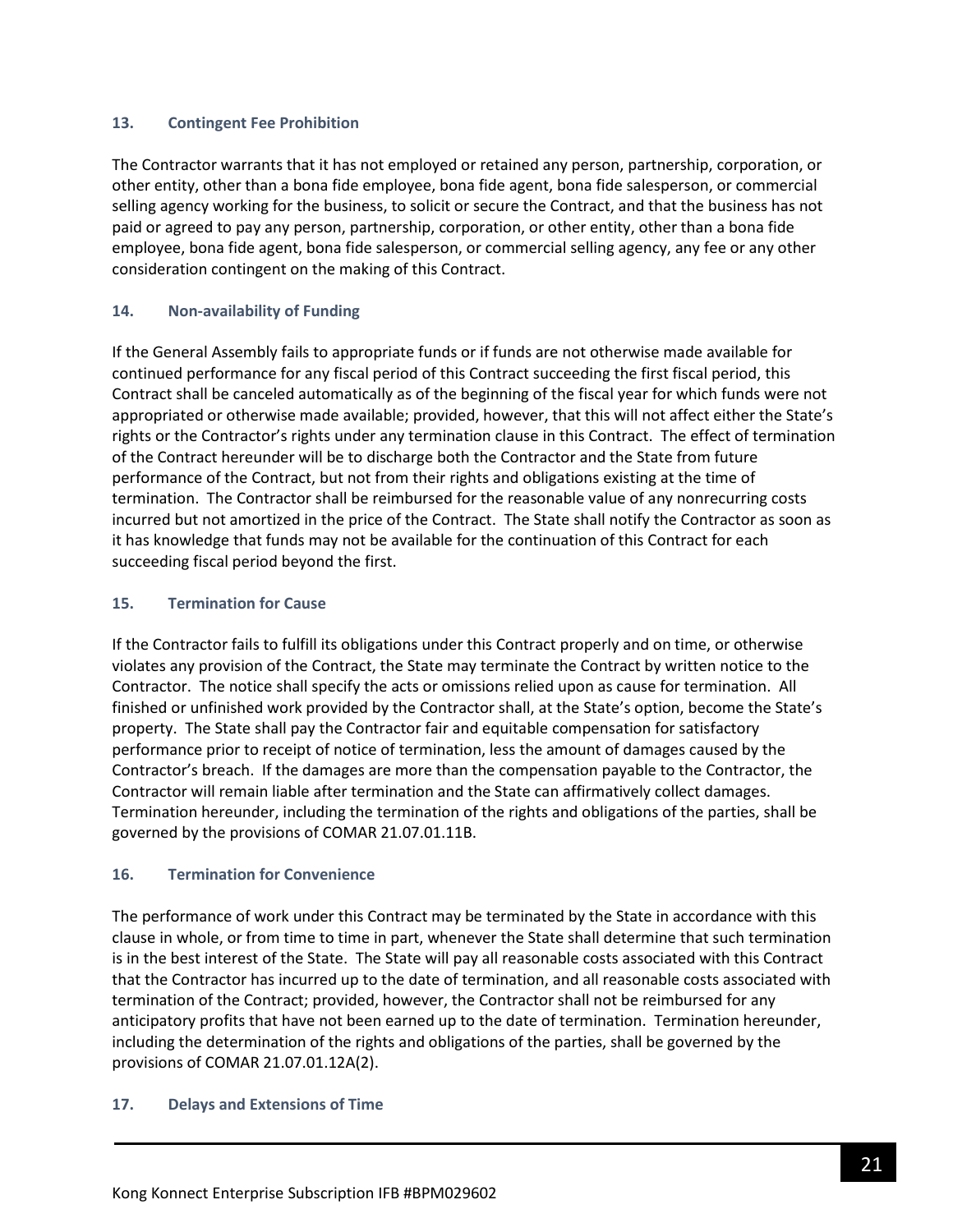- 17.1 The Contractor agrees to prosecute the work continuously and diligently and no charges or claims for damages shall be made by it for any delays, interruptions, interferences, or hindrances from any cause whatsoever during the progress of any portion of the work specified in this Contract.
- 17.2 Time extensions will be granted only for excusable delays that arise from unforeseeable causes beyond the control and without the fault or negligence of the Contractor, including but not restricted to, acts of God, acts of the public enemy, acts of the State in either its sovereign or contractual capacity, acts of another Contractor in the performance of a contract with the State, fires, floods, epidemics, quarantine restrictions, strikes, freight embargoes, or delays of subcontractors or suppliers arising from unforeseeable causes beyond the control and without the fault or negligence of either the Contractor or the subcontractors or suppliers.

# **18. Suspension of Work**

The State unilaterally may order the Contractor in writing to suspend, delay, or interrupt all or any part of its performance for such period of time as the Procurement Officer may determine to be appropriate for the convenience of the State.

# **19. Pre-Existing Regulations**

In accordance with the provisions of Md. Code Ann., State Finance and Procurement Article, § 11-206, the regulations set forth in Title 21 of the Code of Maryland Regulations (COMAR 21) in effect on the date of execution of this Contract are applicable to this Contract, where made applicable by this Contract.

### **20. Financial Disclosure**

The Contractor shall comply with the provisions of Md. Code Ann., State Finance and Procurement Article, § 13-221, which requires that every person that enters into contracts, leases, or other agreements with the State or its agencies during a calendar year under which the business is to receive in the aggregate, \$100,000 or more, shall within thirty (30) days of the time when the aggregate value of these contracts, leases or other agreements reaches \$100,000, file with the Secretary of the State certain specified information to include disclosure of beneficial ownership of the business.

# **21. Political Contribution Disclosure**

The Contractor shall comply with Md. Code Ann., Election Law Article, Title 14, which requires that every person that enters into a contract for a procurement with the State, a county, or a municipal corporation, or other political subdivision of the State, during a calendar year in which the person receives a contract with a governmental entity in the amount of \$200,000 or more, shall, file with the State Board of Elections statements disclosing: (a) any contributions made during the reporting period to a candidate for elective office in any primary or general election; and (b) the name of each candidate to whom one or more contributions in a cumulative amount of \$500 or more were made during the reporting period. The statement shall be filed with the State Board of Elections: (a) before execution of a contract by the State, a county, a municipal corporation, or other political subdivision of the State, and shall cover the 24 months prior to when a contract was awarded; and (b) if the contribution is made after the execution of a contract, then twice a year, throughout the contract term, on: (i) February 5, to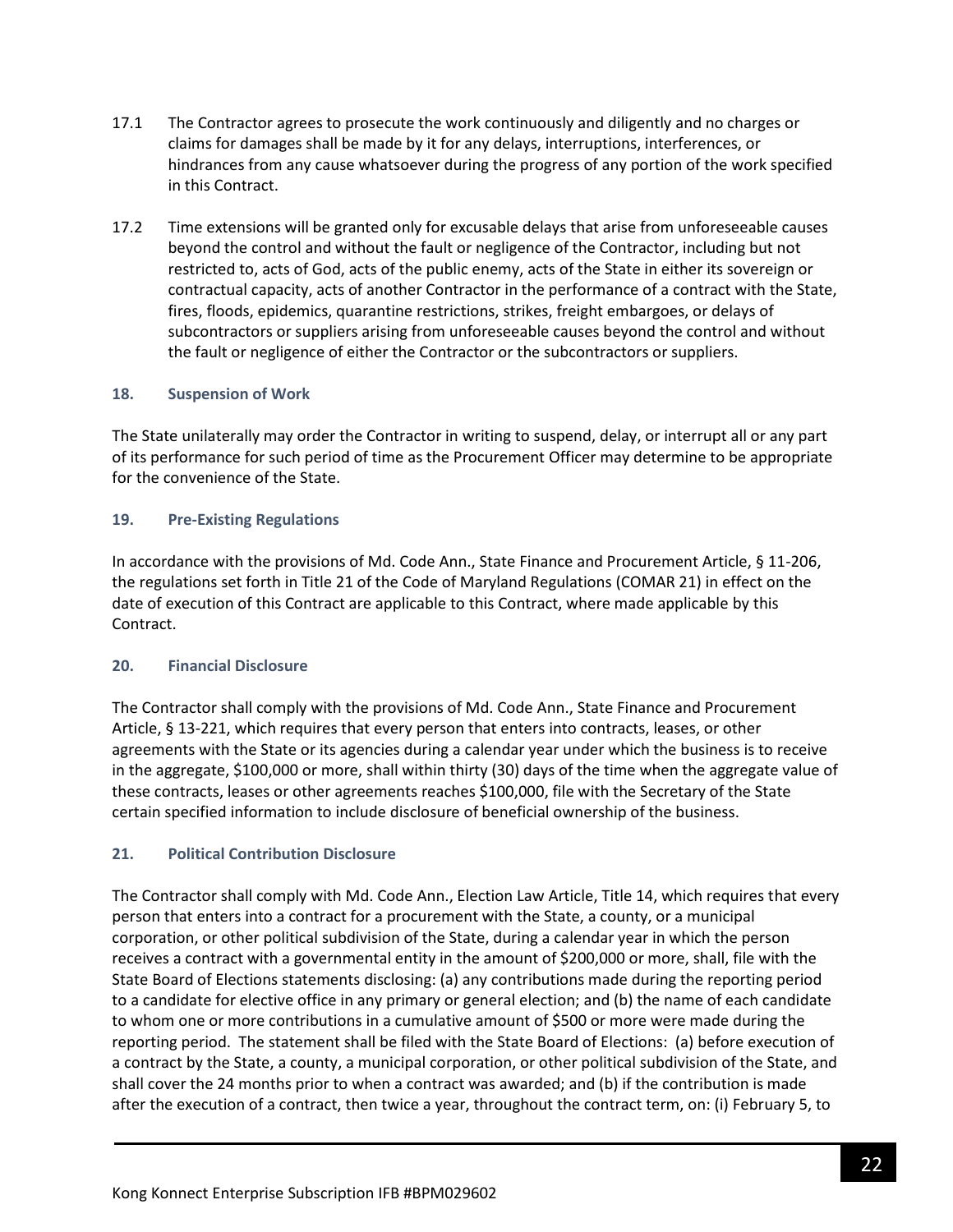cover the six (6) month period ending January 31; and (ii) August 5, to cover the six (6) month period ending July 31. Additional information is available on the State Board of Elections website: http://www.elections.state.md.us/campaign\_finance/index.html.

# **22. Documents Retention and Inspection Clause**

The Contractor and subcontractors shall retain and maintain all records and documents relating to this Contract for a period of ten (10) years after final payment by the State hereunder or any applicable statute of limitations or federal retention requirements, whichever is longer, and shall make them available for inspection and audit by authorized representatives of the State, including the Procurement Officer or designee, at all reasonable times. All records related in any way to the Contract are to be retained for the entire time provided under this section. In the event of any audit, the Contractor shall provide assistance to the State, without additional compensation, to identify, investigate, and reconcile any audit discrepancies and/or variances. This Section 24 shall survive expiration or termination of the Contract.

### **23. Compliance with Laws**

The Contractor hereby represents and warrants that:

- 23.1 It is qualified to do business in the State and that it will take such action as, from time-to-time hereafter, may be necessary to remain so qualified;
- 23.2 It is not in arrears with respect to the payment of any monies due and owing the State, or any department or unit thereof, including but not limited to the payment of taxes and employee benefits, and that it shall not become so in arrears during the term of this Contract;
- 23.3 It shall comply with all federal, State and local laws, regulations, and ordinances applicable to its activities and obligations under this Contract; and
- 23.4 It shall obtain, at its expense, all licenses, permits, insurance, and governmental approvals, if any, necessary to the performance of its obligations under this Contract.

# **24. Cost and Price Certification**

By submitting cost or price information, the Contractor certifies to the best of its knowledge that the information submitted is accurate, complete, and current as of the date of its Bid/Proposal.

The price under this Contract and any change order or modification hereunder, including profit or fee, shall be adjusted to exclude any significant price increases occurring because the Contractor furnished cost or price information which, as of the date of its Bid/Proposal, was inaccurate, incomplete, or not current.

### **25. Subcontracting; Assignment**

The Contractor may not subcontract any portion of the services provided under this Contract without obtaining the prior written approval of the Procurement Officer, nor may the Contractor assign this Contract or any of its rights or obligations hereunder, without the prior written approval of the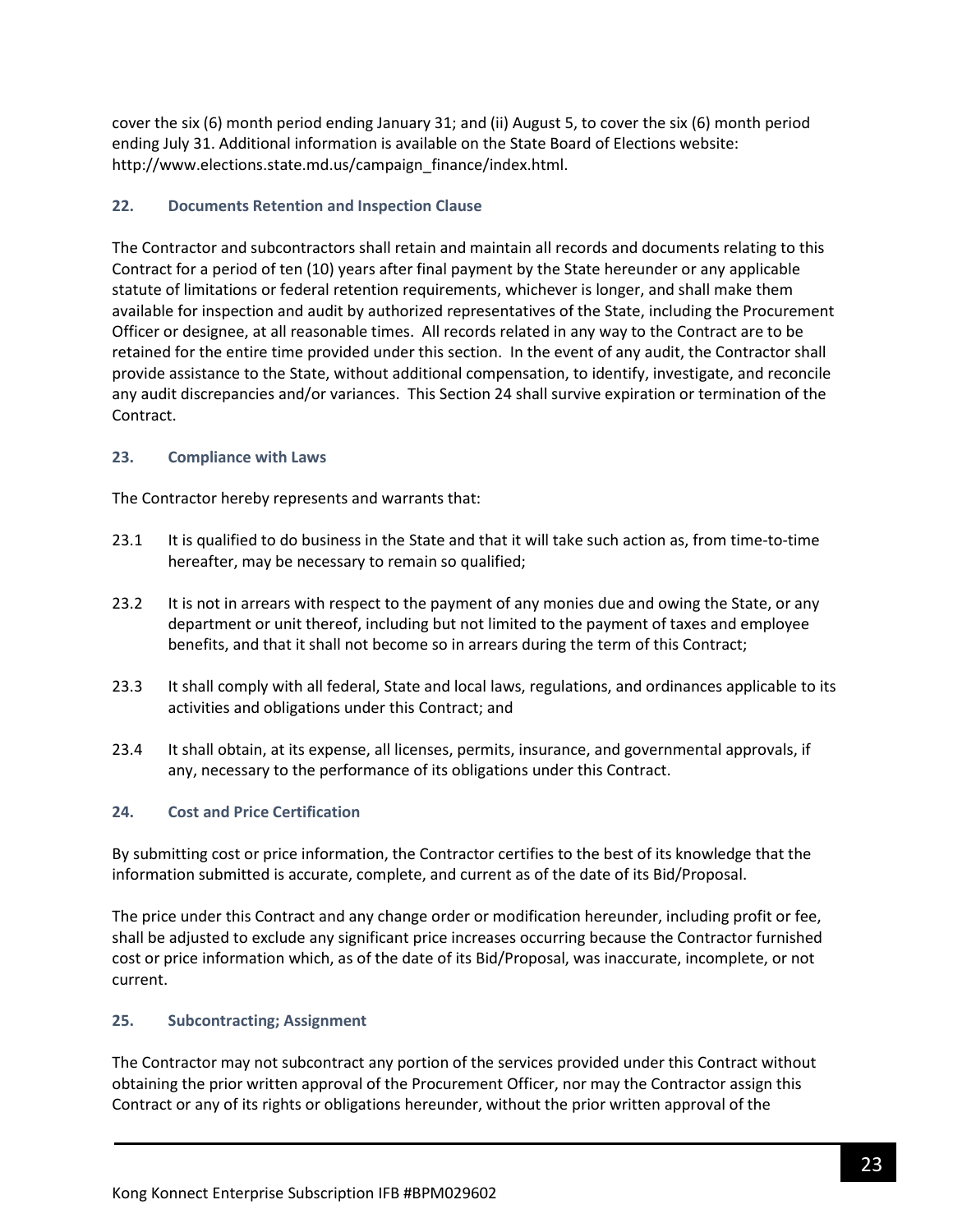Procurement Officer provided, however, that a contractor may assign monies receivable under a contract after due notice to the State. Any subcontracts shall include such language as may be required in various clauses contained within this Contract, exhibits, and attachments. The Contract shall not be assigned until all approvals, documents, and affidavits are completed and properly registered. The State shall not be responsible for fulfillment of the Contractor's obligations to its subcontractors.

# **26. Liability**

For breach of this Contract, negligence, misrepresentation, or any other contract or tort claim, Contractor shall be liable as follows:

- 26.1 For infringement of patents, copyrights, trademarks, service marks, and/or trade secrets, as provided in Section 5 of this Contract;
- 26.2 Without limitation for damages for bodily injury (including death) and damage to real property and tangible personal property; and
- 26.3 For all other claims, damages, losses, costs, expenses, suits, or actions in any way related to this Contract where liability is not otherwise set forth as being "without limitation", and regardless of the basis on which the claim is made, Contractor's liability shall not exceed 3 times the value of the Contract. Third-party claims arising under Section 6 ("Indemnification") of this Contract are included in this limitation of liability only if the State is immune from liability. Contractor's liability for third-party claims arising under Section 6 of this Contract, including for intellectual property infringement, bodily injury, damage to real property, and damage tangible personal property, shall be unlimited if the State is not immune from liability for claims arising under Section 6.

### **27. Commercial Nondiscrimination**

- 27.1 As a condition of entering into this Contract, Contractor represents and warrants that it will comply with the State's Commercial Nondiscrimination Policy, as described at Md. Code Ann., State Finance and Procurement Article, Title 19. As part of such compliance, Contractor may not discriminate on the basis of race, color, religion, ancestry or national origin, sex, age, marital status, sexual orientation, sexual identity, or on the basis of disability or other unlawful forms of discrimination in the solicitation, selection, hiring, or commercial treatment of subcontractors, vendors, suppliers, or commercial customers, nor shall Contractor retaliate against any person for reporting instances of such discrimination. Contractor shall provide equal opportunity for subcontractors, vendors, and suppliers to participate in all of its public sector and private sector subcontracting and supply opportunities, provided that this clause does not prohibit or limit lawful efforts to remedy the effects of marketplace discrimination that have occurred or are occurring in the marketplace. Contractor understands that a material violation of this clause shall be considered a material breach of this Contract and may result in termination of this Contract, disqualification of Contractor from participating in State contracts, or other sanctions. This clause is not enforceable by or for the benefit of, and creates no obligation to, any third party.
- 27.2 The Contractor shall include the above Commercial Nondiscrimination clause, or similar clause approved by the Department, in all subcontracts.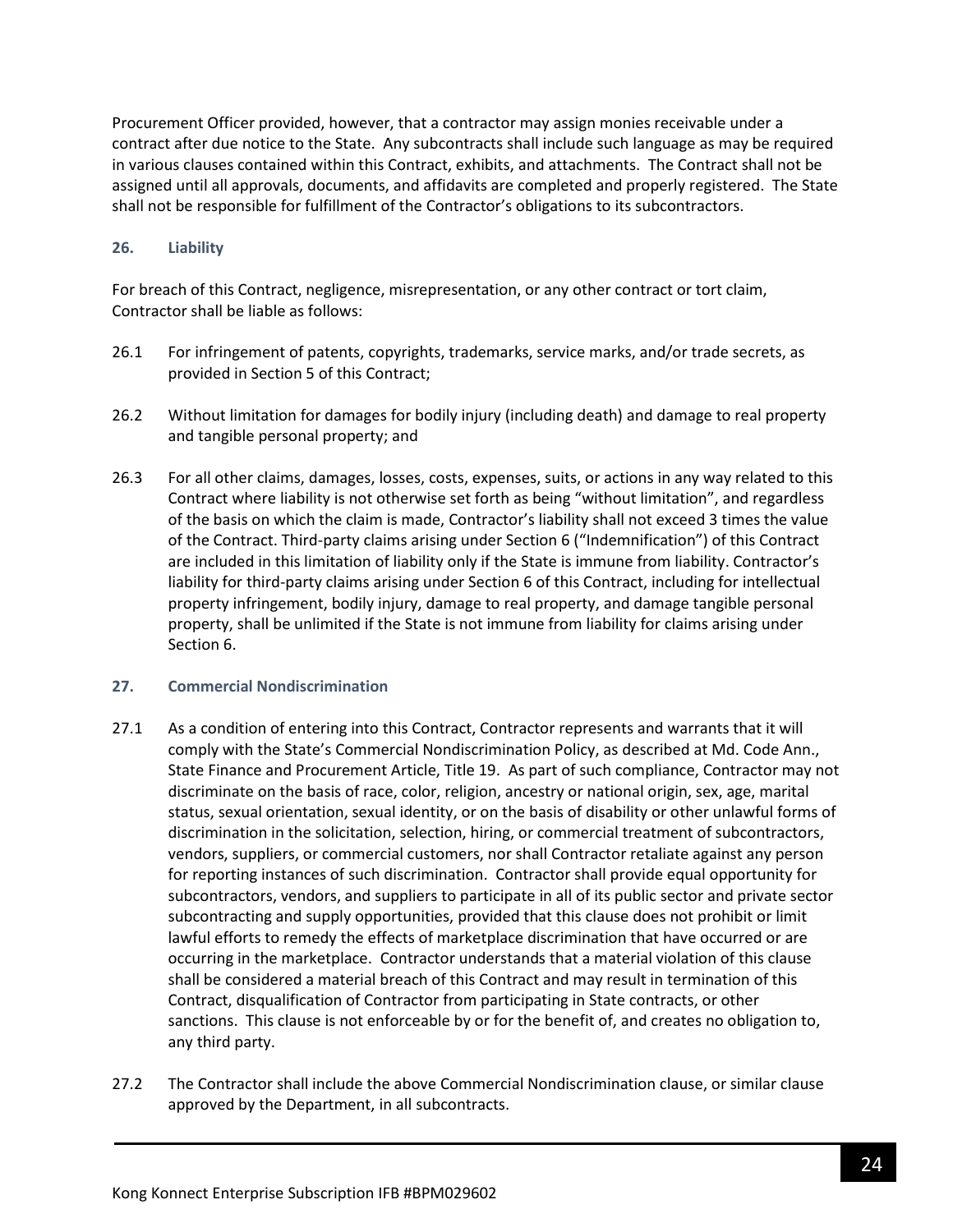27.3 As a condition of entering into this Contract, upon the request of the Commission on Civil Rights, and only after the filing of a complaint against Contractor under Md. Code Ann., State Finance and Procurement Article, Title 19, as amended from time to time, Contractor agrees to provide within sixty (60) days after the request a complete list of the names of all subcontractors, vendors, and suppliers that Contractor has used in the past four (4) years on any of its contracts that were undertaken within the State of Maryland, including the total dollar amount paid by Contractor on each subcontract or supply contract. Contractor further agrees to cooperate in any investigation conducted by the State pursuant to the State's Commercial Nondiscrimination Policy as set forth at Md. Code Ann., State Finance and Procurement Article, Title 19, and to provide any documents relevant to any investigation that are requested by the State. Contractor understands that violation of this clause is a material breach of this Contract and may result in contract termination, disqualification by the State from participating in State contracts, and other sanctions.

#### **28. Contract Monitor and Procurement Officer**

The work to be accomplished under this Contract shall be performed under the direction of the Contract Monitor. All matters relating to the interpretation of this Contract shall be referred to the Procurement Officer for determination.

#### **29. Notices**

All notices hereunder shall be in writing and either delivered personally or sent by certified or registered mail, postage prepaid, as follows:

> \_\_\_\_\_\_\_\_\_\_\_\_\_\_\_\_\_\_\_\_\_\_\_\_\_\_\_\_\_\_\_\_\_\_\_\_\_\_\_\_\_ \_\_\_\_\_\_\_\_\_\_\_\_\_\_\_\_\_\_\_\_\_\_\_\_\_\_\_\_\_\_\_\_\_\_\_\_\_\_\_\_\_ \_\_\_\_\_\_\_\_\_\_\_\_\_\_\_\_\_\_\_\_\_\_\_\_\_\_\_\_\_\_\_\_\_\_\_\_\_\_\_\_\_

If to the State: Tracey D. Gamble Procurement Officer 750 E. Pratt Street, 6th Floor, Baltimore, MD 21202 410-547-8152 hix.procurement@maryland.gov

If to the Contractor:

#### **30. Federal Funds Requirements and Restrictions**

This Contract contains federal funds from the following source: Medicaid Funds, CFDA number 93.778. Execution of this Contract indicates Contractor's agreement with all federal funding terms and conditions that apply to contractors receiving federal funds from the above referenced source, including but not limited to those required by 45 C.F.R. § 75.335 and appendix II to Part 75 of Title 45 of the Code of Federal Regulations and Attachment E of the IFB. Attachment E of the IFB is incorporated into this Contract pursuant to Section 2.1, above.

#### **31. Miscellaneous**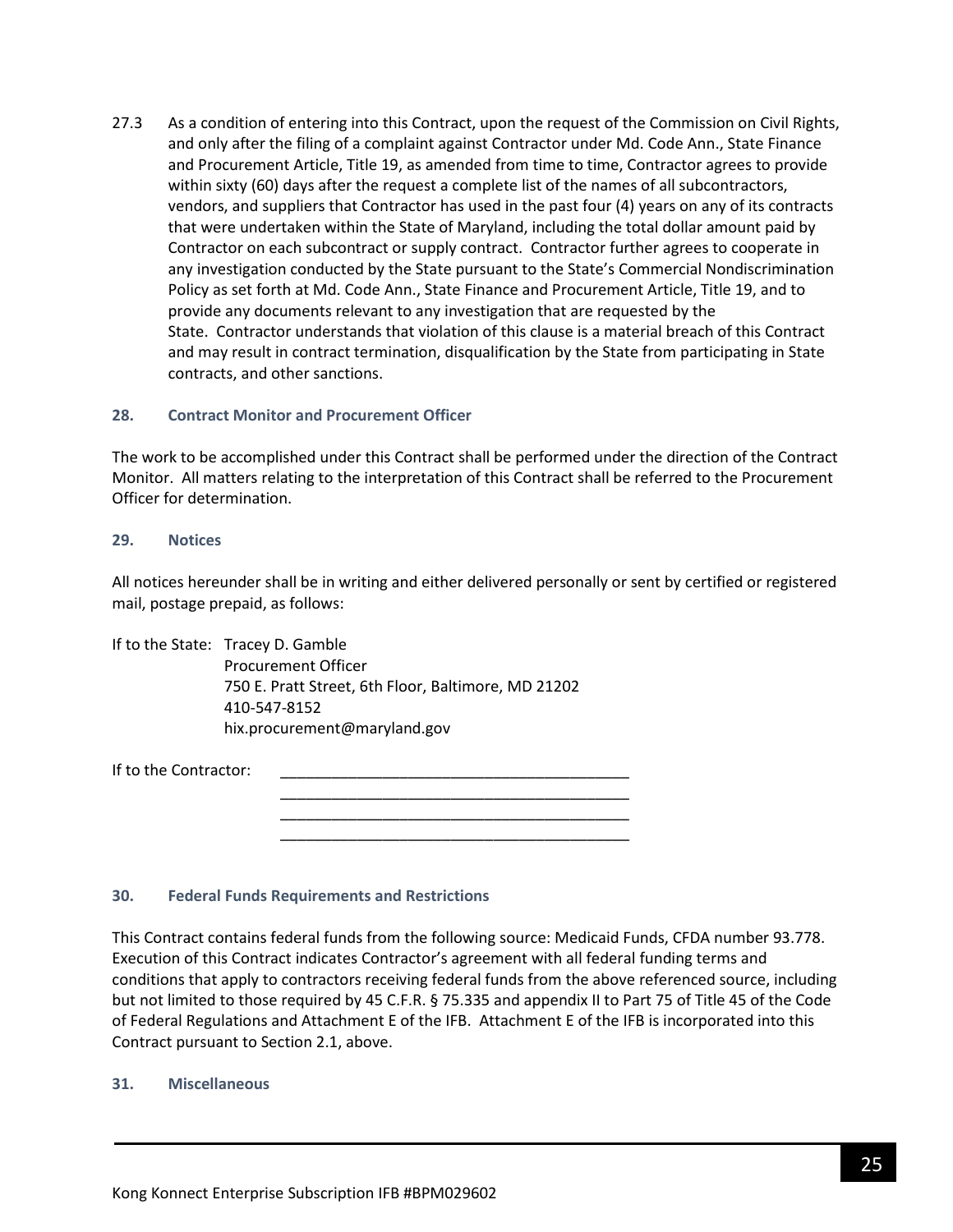- 31.1 Any provision of this Contract which contemplates performance or observance subsequent to any termination or expiration of this contract shall survive termination or expiration of this contract and continue in full force and effect.
- 31.2 If any term contained in this contract is held or finally determined to be invalid, illegal, or unenforceable in any respect, in whole or in part, such term shall be severed from this contract, and the remaining terms contained herein shall continue in full force and effect, and shall in no way be affected, prejudiced, or disturbed thereby.

[Signatures on next page(s)]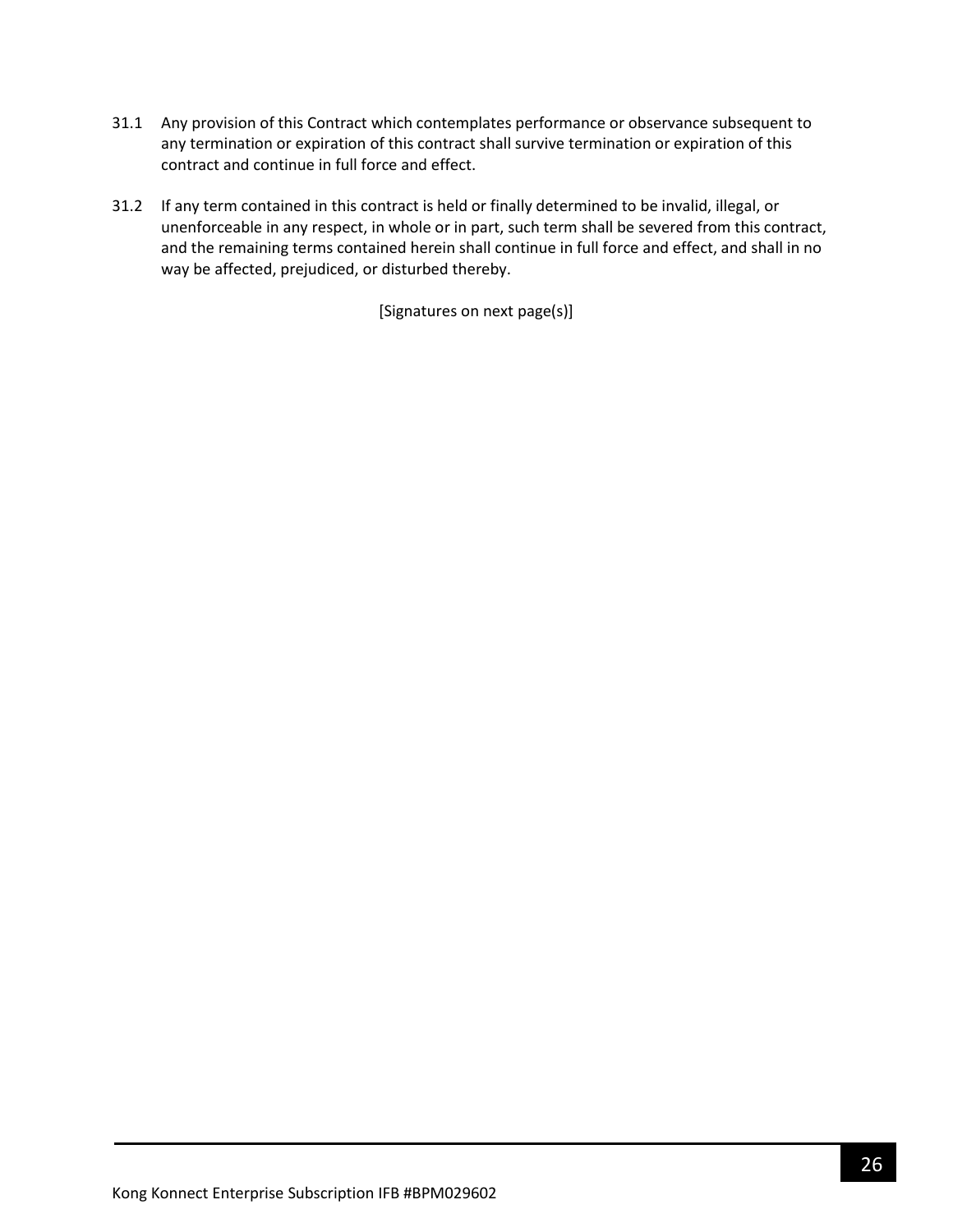# [Signature page to Kong Konnect Enterprise Subscription]

**IN WITNESS THEREOF**, the parties have executed this Contract as of the date hereinabove set forth.

| <b>CONTRACTOR</b>                                                                            | MARYLAND HEALTH BENEFIT EXCHANGE                       |  |  |
|----------------------------------------------------------------------------------------------|--------------------------------------------------------|--|--|
| By                                                                                           | By: Michele Eberle, Executive Director<br>Or designee: |  |  |
| <b>Title</b>                                                                                 |                                                        |  |  |
| Date                                                                                         | Date                                                   |  |  |
| Approved for form and legal sufficiency<br>this $\qquad \qquad$ day of $\qquad \qquad$ 2022. |                                                        |  |  |

Assistant Attorney General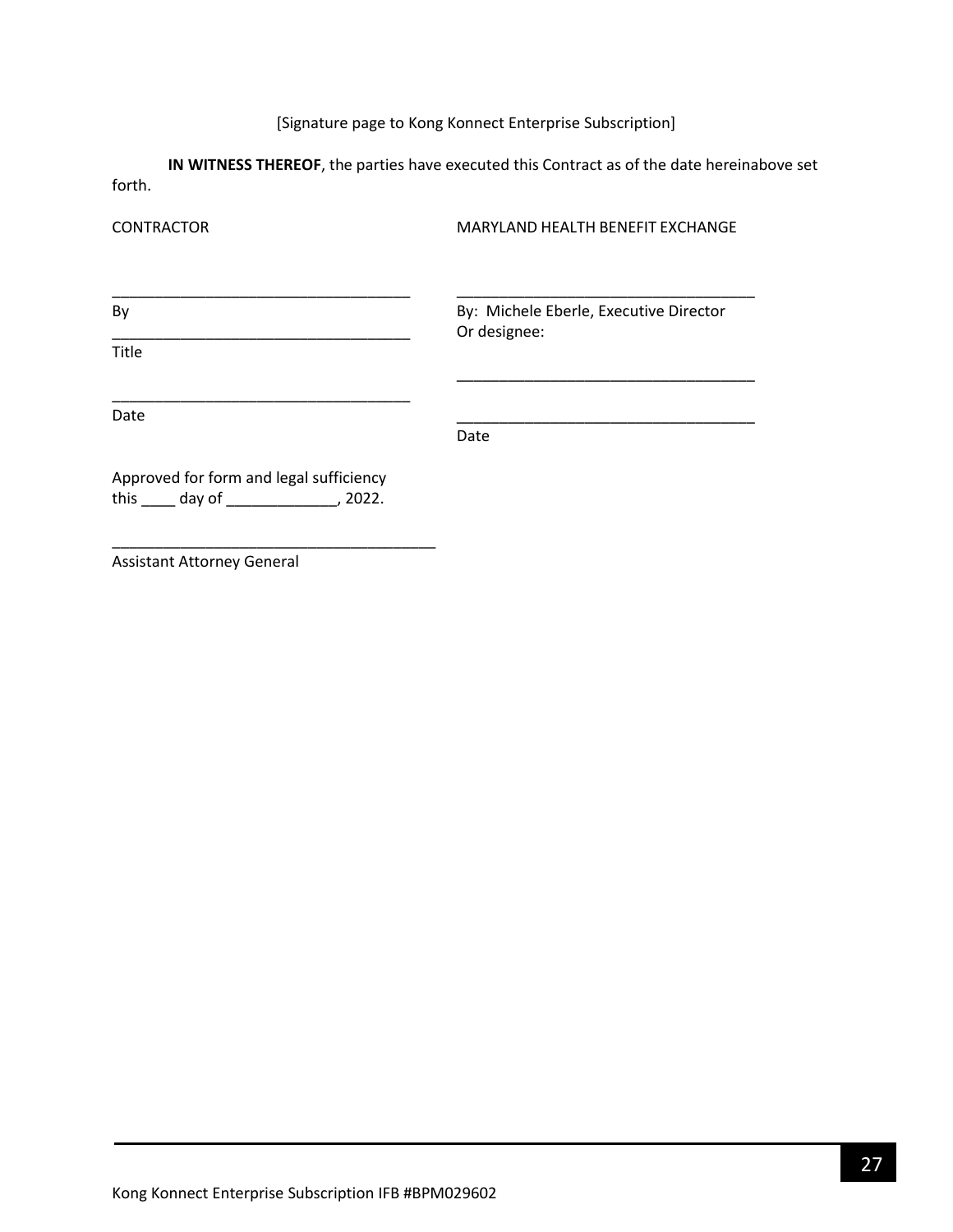# **ATTACHMENT B – BID/PROPOSAL AFFIDAVIT**

### <span id="page-27-0"></span>A. AUTHORITY

I hereby affirm that I, \_\_\_\_\_\_\_\_\_\_\_\_\_\_\_\_\_\_(name of affiant) am the \_\_\_\_\_\_\_\_\_\_\_\_\_\_(title) and duly authorized representative of \_\_\_\_\_\_\_\_\_\_\_\_\_(name of business entity) and that I possess the legal authority to make this affidavit on behalf of the business for which I am acting.

# B. CERTIFICATION REGARDING COMMERCIAL NONDISCRIMINATION

The undersigned Bidder/Offeror hereby certifies and agrees that the following information is correct: In preparing its Bid/Proposal on this project, the Bidder/Offeror has considered all Proposals submitted from qualified, potential subcontractors and suppliers, and has not engaged in "discrimination" as defined in § 19-103 of the State Finance and Procurement Article of the Annotated Code of Maryland. "Discrimination" means any disadvantage, difference, distinction, or preference in the solicitation, selection, hiring, or commercial treatment of a vendor, subcontractor, or commercial customer on the basis of race, color, religion, ancestry, or national origin, sex, age, marital status, sexual orientation, sexual identity, or on the basis of disability or any otherwise unlawful use of characteristics regarding the vendor's, supplier's, or commercial customer's employees or owners. "Discrimination" also includes retaliating against any person or other entity for reporting any incident of "discrimination". Without limiting any other provision of the solicitation on this project, it is understood that, if the certification is false, such false certification constitutes grounds for the State to reject the Bid/Proposal submitted by the Bidder/Offeror on this project, and terminate any contract awarded based on the Bid/Proposal. As part of its Bid/Proposal, the Bidder/Offeror herewith submits a list of all instances within the past 4 years where there has been a final adjudicated determination in a legal or administrative proceeding in the State of Maryland that the Bidder/Offeror discriminated against subcontractors, vendors, suppliers, or commercial customers, and a description of the status or resolution of that determination, including any remedial action taken. Bidder/Offeror agrees to comply in all respects with the State's Commercial Nondiscrimination Policy as described under Title 19 of the State Finance and Procurement Article of the Annotated Code of Maryland.

### B-1. CERTIFICATION REGARDING MINORITY BUSINESS ENTERPRISES.

The undersigned Bidder/Offeror hereby certifies and agrees that it has fully complied with the State Minority Business Enterprise Law, State Finance and Procurement Article, § 14-308(a)(2), Annotated Code of Maryland, which provides that, except as otherwise provided by law, a contractor may not identify a certified minority business enterprise in a Bid/Proposal and:

(1) Fail to request, receive, or otherwise obtain authorization from the certified minority business enterprise to identify the certified minority Proposal;

(2) Fail to notify the certified minority business enterprise before execution of the contract of its inclusion in the Bid/Proposal;

- (3) Fail to use the certified minority business enterprise in the performance of the contract; or
- (4) Pay the certified minority business enterprise solely for the use of its name in the Bid/Proposal.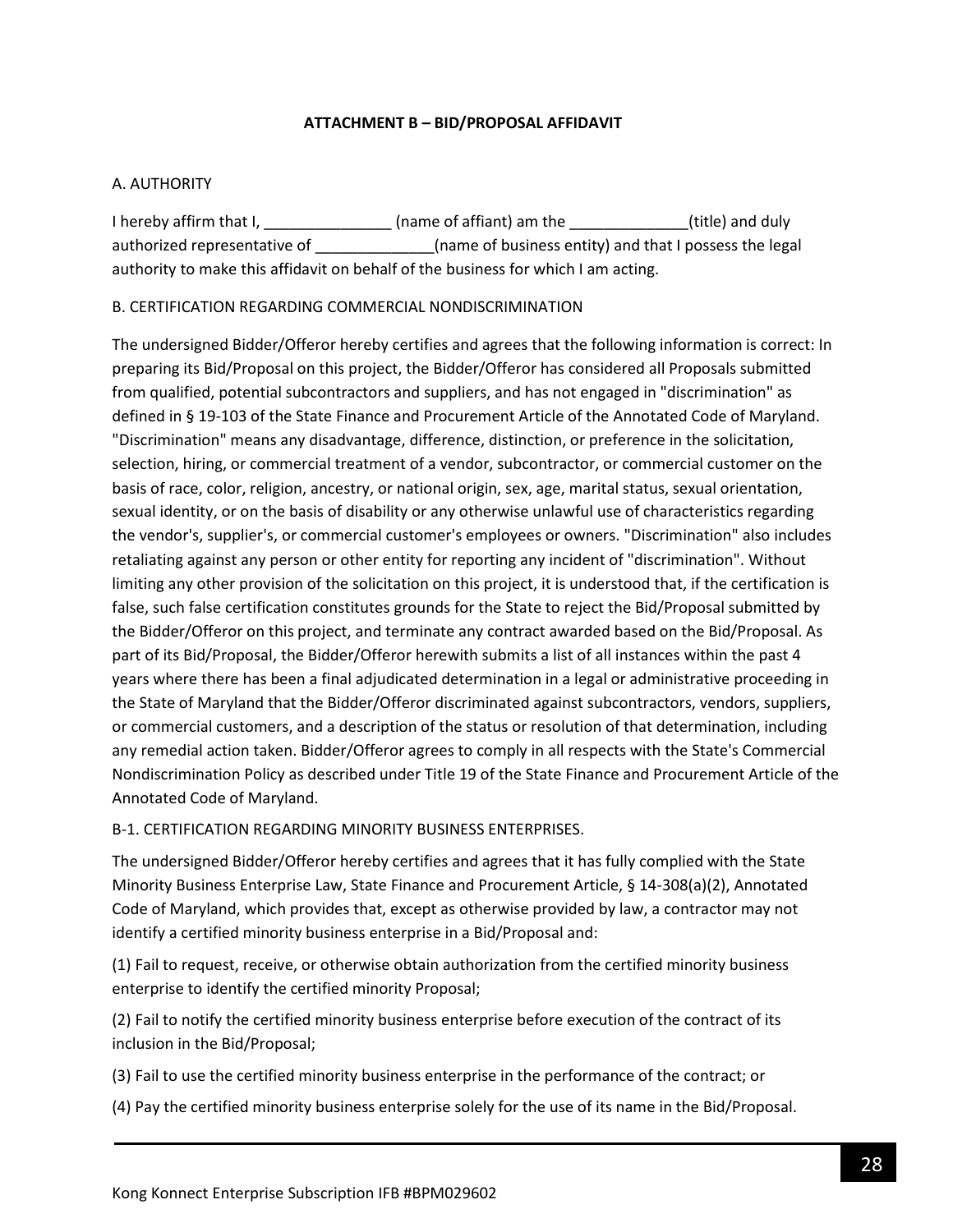Without limiting any other provision of the solicitation on this project, it is understood that if the certification is false, such false certification constitutes grounds for the State to reject the Bid/Proposal submitted by the Bidder/Offeror on this project, and terminate any contract awarded based on the Bid/Proposal.

B-2. CERTIFICATION REGARDING VETERAN-OWNED SMALL BUSINESS ENTERPRISES.

The undersigned Bidder/Offeror hereby certifies and agrees that it has fully complied with the State veteran-owned small business enterprise law, State Finance and Procurement Article, § 14-605, Annotated Code of Maryland, which provides that a person may not:

(1) Knowingly and with intent to defraud, fraudulently obtain, attempt to obtain, or aid another person in fraudulently obtaining or attempting to obtain public money, procurement contracts, or funds expended under a procurement contract to which the person is not entitled under this title;

(2) Knowingly and with intent to defraud, fraudulently represent participation of a veteran–owned small business enterprise in order to obtain or retain a Bid/Proposal preference or a procurement contract;

(3) Willfully and knowingly make or subscribe to any statement, declaration, or other document that is fraudulent or false as to any material matter, whether or not that falsity or fraud is committed with the knowledge or consent of the person authorized or required to present the declaration, statement, or document;

(4) Willfully and knowingly aid, assist in, procure, counsel, or advise the preparation or presentation of a declaration, statement, or other document that is fraudulent or false as to any material matter, regardless of whether that falsity or fraud is committed with the knowledge or consent of the person authorized or required to present the declaration, statement, or document;

(5) Willfully and knowingly fail to file any declaration or notice with the unit that is required by COMAR 21.11.12; or

(6) Establish, knowingly aid in the establishment of, or exercise control over a business found to have violated a provision of  $\S$  B-2(1)-(5) of this regulation.

C. AFFIRMATION REGARDING BRIBERY CONVICTIONS

I FURTHER AFFIRM THAT:

Neither I, nor to the best of my knowledge, information, and belief, the above business (as is defined in Section 16-101(b) of the State Finance and Procurement Article of the Annotated Code of Maryland), or any of its officers, directors, partners, controlling stockholders, or any of its employees directly involved in the business's contracting activities including obtaining or performing contracts with public bodies has been convicted of, or has had probation before judgment imposed pursuant to Criminal Procedure Article, § 6-220, Annotated Code of Maryland, or has pleaded nolo contendere to a charge of, bribery, attempted bribery, or conspiracy to bribe in violation of Maryland law, or of the law of any other state or federal law, except as follows (indicate the reasons why the affirmation cannot be given and list any conviction, plea, or imposition of probation before judgment with the date, court, official or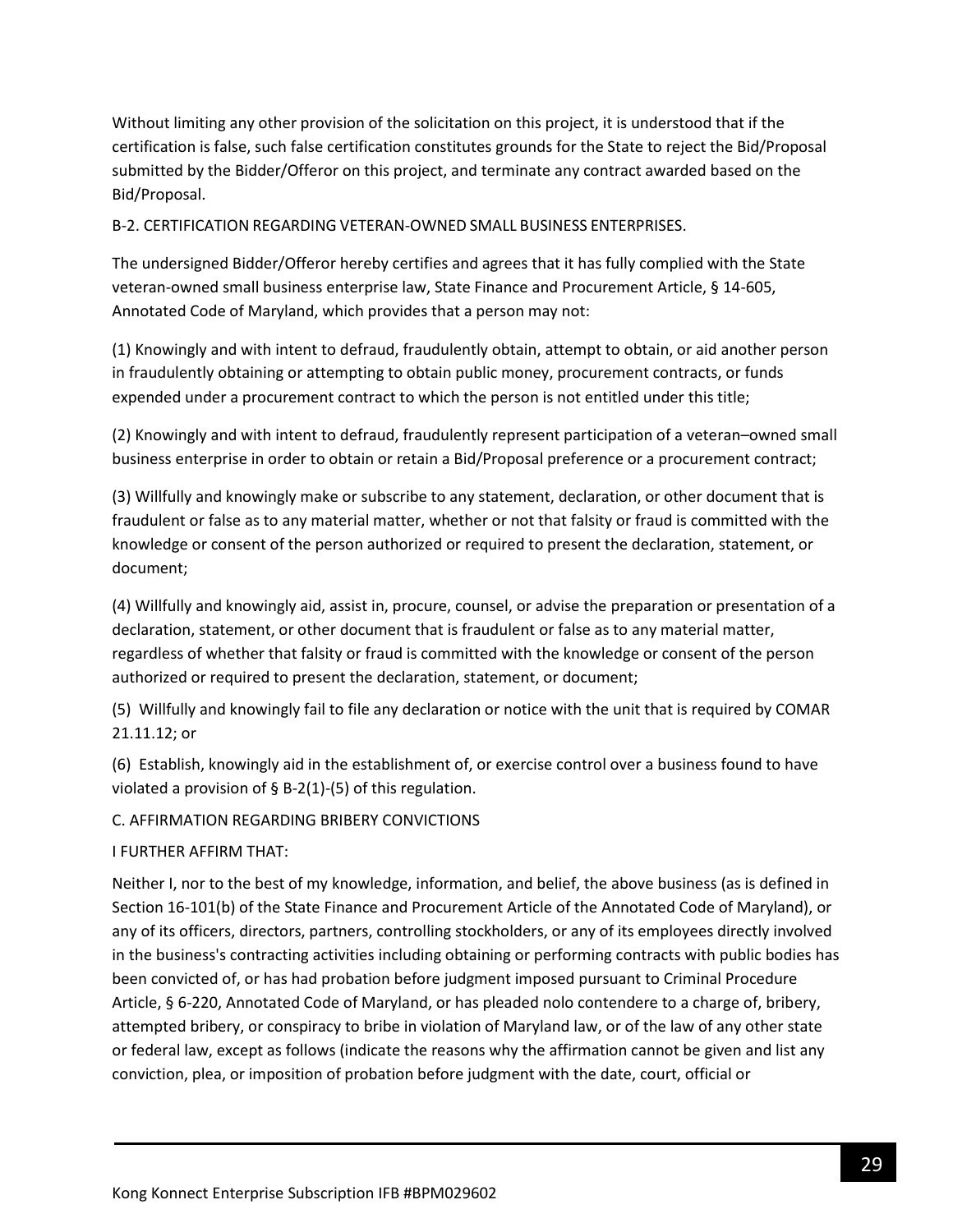administrative body, the sentence or disposition, the name(s) of person(s) involved, and their current positions and responsibilities with the business):

D. AFFIRMATION REGARDING OTHER CONVICTIONS

\_\_\_\_\_\_\_\_\_\_\_\_\_\_\_\_\_\_\_\_\_\_\_\_\_\_\_\_\_\_\_\_\_\_\_\_\_\_\_\_\_\_\_\_\_\_\_\_\_\_\_\_\_\_\_\_\_\_\_\_

\_\_\_\_\_\_\_\_\_\_\_\_\_\_\_\_\_\_\_\_\_\_\_\_\_\_\_\_\_\_\_\_\_\_\_\_\_\_\_\_\_\_\_\_\_\_\_\_\_\_\_\_\_\_\_\_\_\_\_\_

\_\_\_\_\_\_\_\_\_\_\_\_\_\_\_\_\_\_\_\_\_\_\_\_\_\_\_\_\_\_\_\_\_\_\_\_\_\_\_\_\_\_\_\_\_\_\_\_\_\_\_\_\_\_\_\_\_\_\_.

I FURTHER AFFIRM THAT:

Neither I, nor to the best of my knowledge, information, and belief, the above business, or any of its officers, directors, partners, controlling stockholders, or any of its employees directly involved in the business's contracting activities including obtaining or performing contracts with public bodies, has:

(1) Been convicted under state or federal statute of:

(a) A criminal offense incident to obtaining, attempting to obtain, or performing a public or private contract; or

(b) Fraud, embezzlement, theft, forgery, falsification or destruction of records or receiving stolen property;

(2) Been convicted of any criminal violation of a state or federal antitrust statute;

(3) Been convicted under the provisions of Title 18 of the United States Code for violation of the Racketeer Influenced and Corrupt Organization Act, 18 U.S.C. § 1961 et seq., or the Mail Fraud Act, 18 U.S.C. § 1341 et seq., for acts in connection with the submission of Bids/Proposals for a public or private contract;

(4) Been convicted of a violation of the State Minority Business Enterprise Law, § 14-308 of the State Finance and Procurement Article of the Annotated Code of Maryland;

(5) Been convicted of a violation of § 11-205.1 of the State Finance and Procurement Article of the Annotated Code of Maryland;

(6) Been convicted of conspiracy to commit any act or omission that would constitute grounds for conviction or liability under any law or statute described in subsections (1)—(5) above;

(7) Been found civilly liable under a state or federal antitrust statute for acts or omissions in connection with the submission of Bids/Proposals for a public or private contract;

(8) Been found in a final adjudicated decision to have violated the Commercial Nondiscrimination Policy under Title 19 of the State Finance and Procurement Article of the Annotated Code of Maryland with regard to a public or private contract;

(9) Been convicted of a violation of one or more of the following provisions of the Internal Revenue Code:

(a) §7201, Attempt to Evade or Defeat Tax;

(b) §7203, Willful Failure to File Return, Supply Information, or Pay Tax,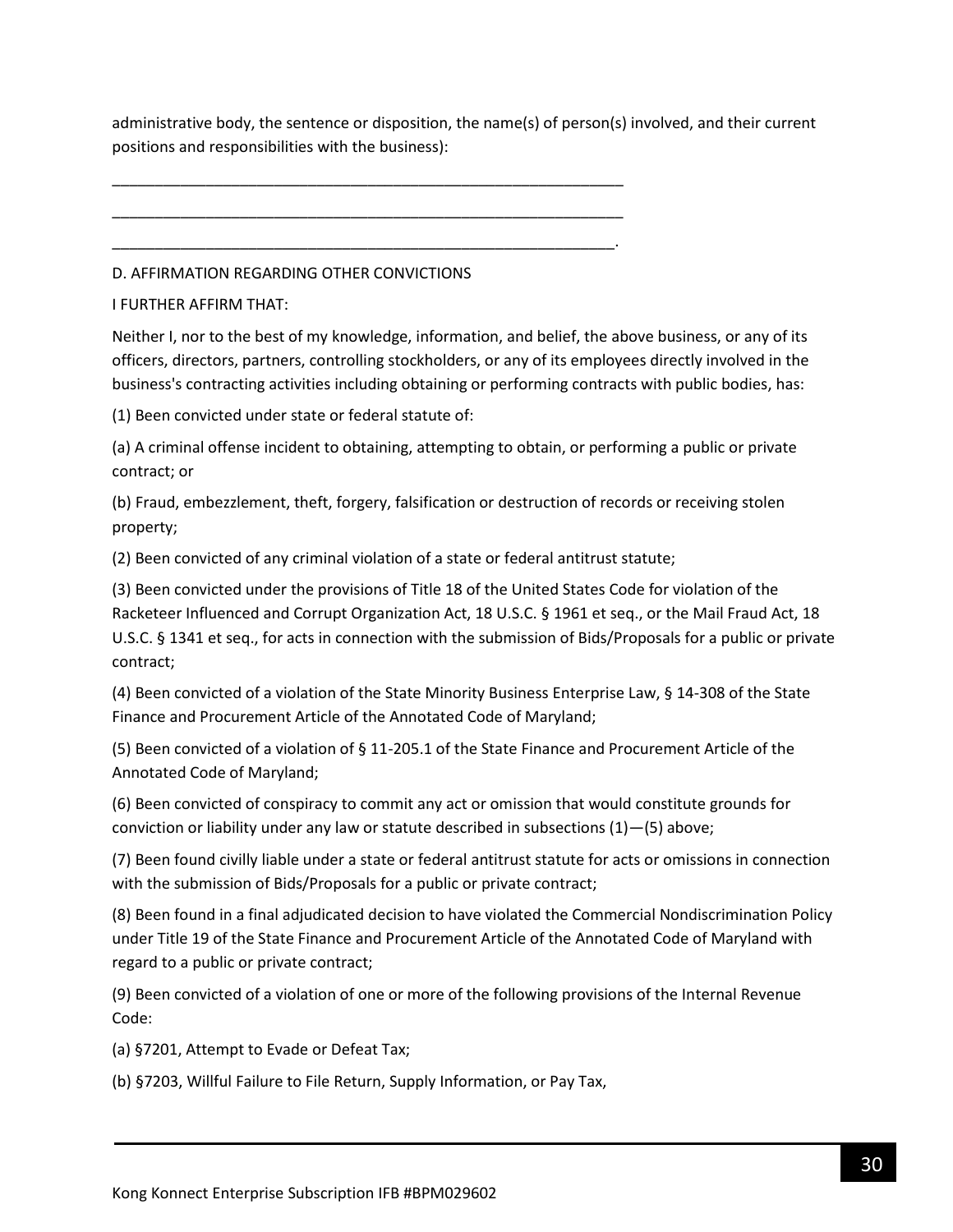(c) §7205, Fraudulent Withholding Exemption Certificate or Failure to Supply Information,

(d) §7205, Fraud and False Statements, or

(e) §7207, Fraudulent Returns, Statements, or Other Documents;

(10) Been convicted of a violation of 18 U.S.C. §286, Conspiracy to Defraud the Government with Respect to Claims, 18 U.S.C. §287, False, Fictitious, or Fraudulent Claims, or 18 U.S.C. §371, Conspiracy to Defraud the United States;

(11) Been convicted of a violation of the Tax-General Article, Title 13, Subtitle 7 or Subtitle 10, Annotated Code of Maryland;

(12) Been found to have willfully or knowingly violated State Prevailing Wage Laws as provided in the State Finance and Procurement Article, Title 17, Subtitle 2, Annotated Code of Maryland, if:

- (a) A court:
- (i) Made the finding; and
- (ii) Decision became final; or
- (b) The finding was:
- (i) Made in a contested case under the Maryland Administrative Procedure Act; and
- (ii) Not overturned on judicial review;

(13) Been found to have willfully or knowingly violated State Living Wage Laws as provided in the State Finance and Procurement Article, Title 18, Annotated Code of Maryland, if:

- (a) A court:
- (i) Made the finding; and
- (ii) Decision became final; or
- (b) The finding was:
- (i) Made in a contested case under the Maryland Administrative Procedure Act; and
- (ii) Not overturned on judicial review;

(14) Been found to have willfully or knowingly violated the Labor and Employment Article, Title 3, Subtitles 3, 4, or 5, or Title 5, Annotated Code of Maryland, if:

- (a) A court:
- (i) Made the finding; and
- (ii) Decision became final; or
- (b) The finding was:
- (i) Made in a contested case under the Maryland Administrative Procedure Act; and
- (ii) Not overturned on judicial review; or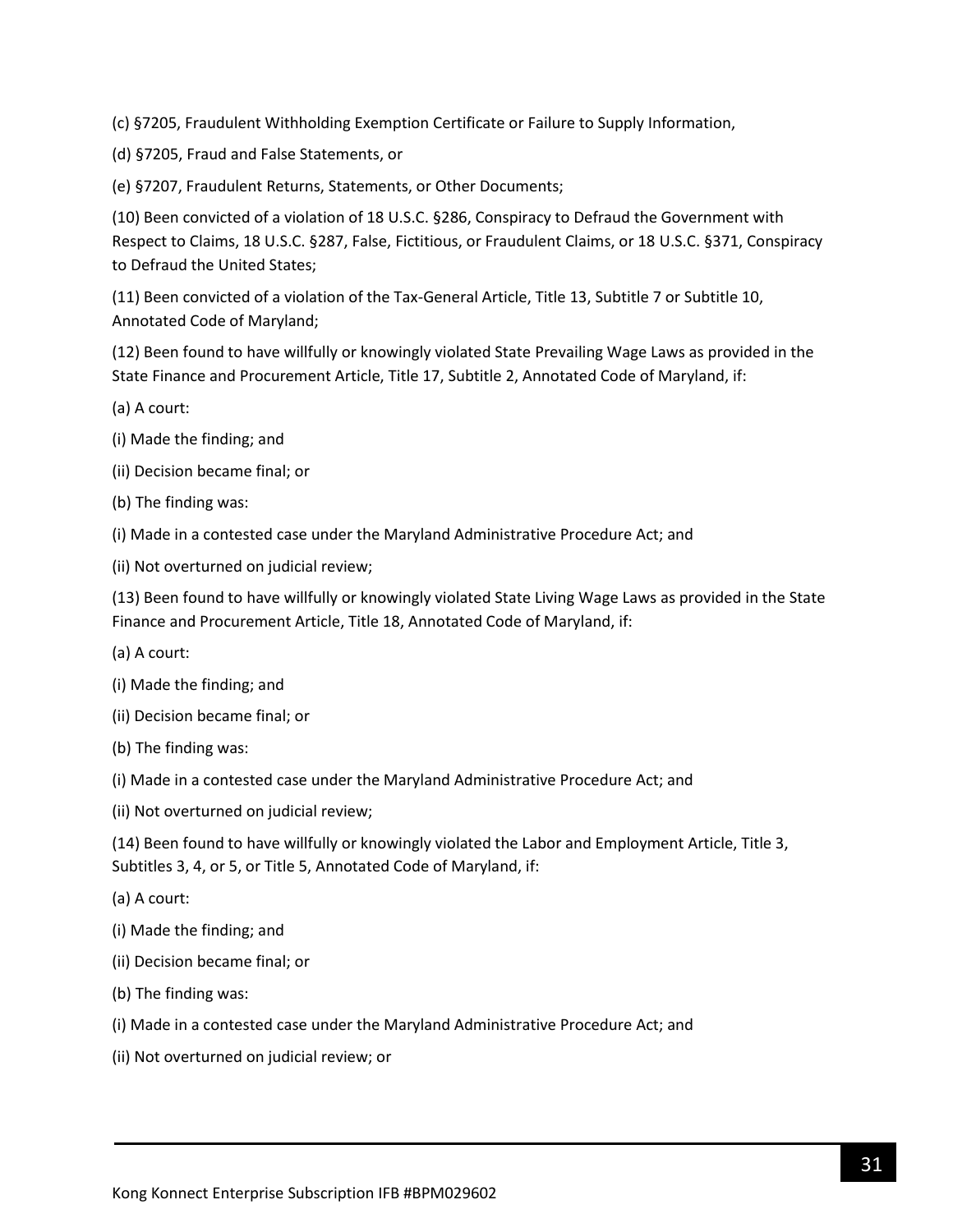(15) Admitted in writing or under oath, during the course of an official investigation or other proceedings, acts or omissions that would constitute grounds for conviction or liability under any law or statute described in §§ B and C and subsections  $D(1)$ — $(14)$  above, except as follows (indicate reasons why the affirmations cannot be given, and list any conviction, plea, or imposition of probation before judgment with the date, court, official or administrative body, the sentence or disposition, the name(s) of the person(s) involved and their current positions and responsibilities with the business, and the status of any debarment):

\_\_\_\_\_\_\_\_\_\_\_\_\_\_\_\_\_\_\_\_\_\_\_\_\_\_\_\_\_\_\_\_\_\_\_\_\_\_\_\_\_\_\_\_\_\_\_\_\_\_\_\_\_\_\_\_\_\_\_\_

\_\_\_\_\_\_\_\_\_\_\_\_\_\_\_\_\_\_\_\_\_\_\_\_\_\_\_\_\_\_\_\_\_\_\_\_\_\_\_\_\_\_\_\_\_\_\_\_\_\_\_\_\_\_\_\_\_\_\_\_

\_\_\_\_\_\_\_\_\_\_\_\_\_\_\_\_\_\_\_\_\_\_\_\_\_\_\_\_\_\_\_\_\_\_\_\_\_\_\_\_\_\_\_\_\_\_\_\_\_\_\_\_\_\_\_\_\_\_\_.

# E. AFFIRMATION REGARDING DEBARMENT

### I FURTHER AFFIRM THAT:

Neither I, nor to the best of my knowledge, information, and belief, the above business, or any of its officers, directors, partners, controlling stockholders, or any of its employees directly involved in the business's contracting activities, including obtaining or performing contracts with public bodies, has ever been suspended or debarred (including being issued a limited denial of participation) by any public entity, except as follows (list each debarment or suspension providing the dates of the suspension or debarment, the name of the public entity and the status of the proceedings, the name(s) of the person(s) involved and their current positions and responsibilities with the business, the grounds of the debarment or suspension, and the details of each person's involvement in any activity that formed the grounds of the debarment or suspension).

### F. AFFIRMATION REGARDING DEBARMENT OF RELATED ENTITIES

\_\_\_\_\_\_\_\_\_\_\_\_\_\_\_\_\_\_\_\_\_\_\_\_\_\_\_\_\_\_\_\_\_\_\_\_\_\_\_\_\_\_\_\_\_\_\_\_\_\_\_\_\_\_\_\_\_\_\_\_

\_\_\_\_\_\_\_\_\_\_\_\_\_\_\_\_\_\_\_\_\_\_\_\_\_\_\_\_\_\_\_\_\_\_\_\_\_\_\_\_\_\_\_\_\_\_\_\_\_\_\_\_\_\_\_\_\_\_\_\_

\_\_\_\_\_\_\_\_\_\_\_\_\_\_\_\_\_\_\_\_\_\_\_\_\_\_\_\_\_\_\_\_\_\_\_\_\_\_\_\_\_\_\_\_\_\_\_\_\_\_\_\_\_\_\_\_\_\_\_.

\_\_\_\_\_\_\_\_\_\_\_\_\_\_\_\_\_\_\_\_\_\_\_\_\_\_\_\_\_\_\_\_\_\_\_\_\_\_\_\_\_\_\_\_\_\_\_\_\_\_\_\_\_\_\_\_\_\_\_\_

\_\_\_\_\_\_\_\_\_\_\_\_\_\_\_\_\_\_\_\_\_\_\_\_\_\_\_\_\_\_\_\_\_\_\_\_\_\_\_\_\_\_\_\_\_\_\_\_\_\_\_\_\_\_\_\_\_\_\_\_

\_\_\_\_\_\_\_\_\_\_\_\_\_\_\_\_\_\_\_\_\_\_\_\_\_\_\_\_\_\_\_\_\_\_\_\_\_\_\_\_\_\_\_\_\_\_\_\_\_\_\_\_\_\_\_\_\_\_\_.

I FURTHER AFFIRM THAT:

(1) The business was not established, and it does not operate in a manner designed to evade the application of or defeat the purpose of debarment pursuant to Sections 16-101, et seq., of the State Finance and Procurement Article of the Annotated Code of Maryland; and

(2) The business is not a successor, assignee, subsidiary, or affiliate of a suspended or debarred business, except as follows (you must indicate the reasons why the affirmations cannot be given without qualification):

### G. SUBCONTRACT AFFIRMATION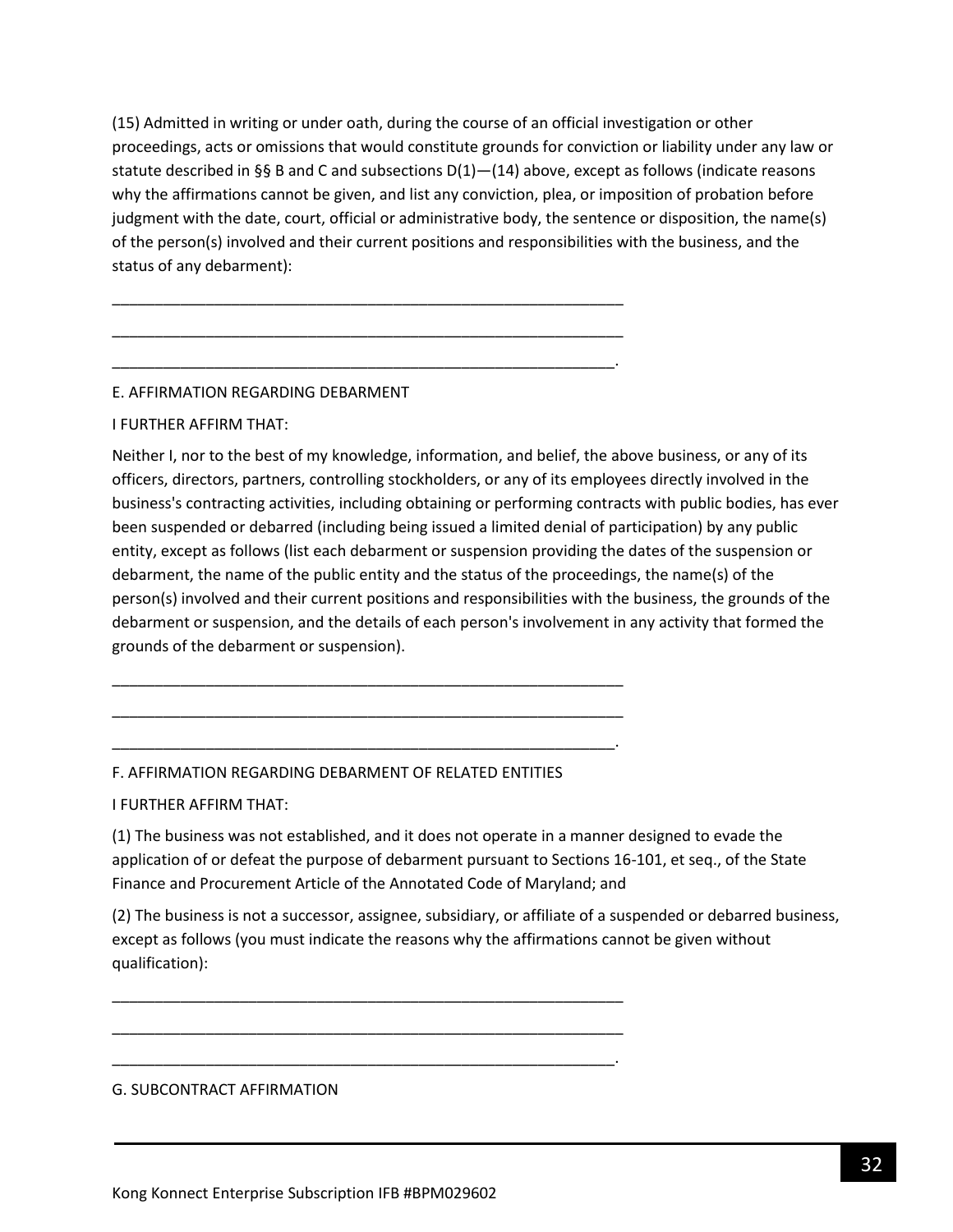# I FURTHER AFFIRM THAT:

Neither I, nor to the best of my knowledge, information, and belief, the above business, has knowingly entered into a contract with a public body under which a person debarred or suspended under Title 16 of the State Finance and Procurement Article of the Annotated Code of Maryland will provide, directly or indirectly, supplies, services, architectural services, construction related services, leases of real property, or construction.

# H. AFFIRMATION REGARDING COLLUSION

# I FURTHER AFFIRM THAT:

Neither I, nor to the best of my knowledge, information, and belief, the above business has:

(1) Agreed, conspired, connived, or colluded to produce a deceptive show of competition in the compilation of the accompanying Bid/Proposal that is being submitted;

(2) In any manner, directly or indirectly, entered into any agreement of any kind to fix the Bid/Proposal price of the Bidder/Offeror or of any competitor, or otherwise taken any action in restraint of free competitive bidding in connection with the contract for which the accompanying Bid/Proposal is submitted.

# I. CERTIFICATION OF TAX PAYMENT

### I FURTHER AFFIRM THAT:

Except as validly contested, the business has paid, or has arranged for payment of, all taxes due the State of Maryland and has filed all required returns and reports with the Comptroller of the Treasury, the State Department of Assessments and Taxation, and the Department of Labor, Licensing, and Regulation, as applicable, and will have paid all withholding taxes due the State of Maryland prior to final settlement.

### J. CONTINGENT FEES

# I FURTHER AFFIRM THAT:

The business has not employed or retained any person, partnership, corporation, or other entity, other than a bona fide employee, bona fide agent, bona fide salesperson, or commercial selling agency working for the business, to solicit or secure the Contract, and that the business has not paid or agreed to pay any person, partnership, corporation, or other entity, other than a bona fide employee, bona fide agent, bona fide salesperson, or commercial selling agency, any fee or any other consideration contingent on the making of the Contract.

# K. CERTIFICATION REGARDING INVESTMENTS IN IRAN

(1) The undersigned certifies that, in accordance with State Finance and Procurement Article, §17-705, Annotated Code of Maryland: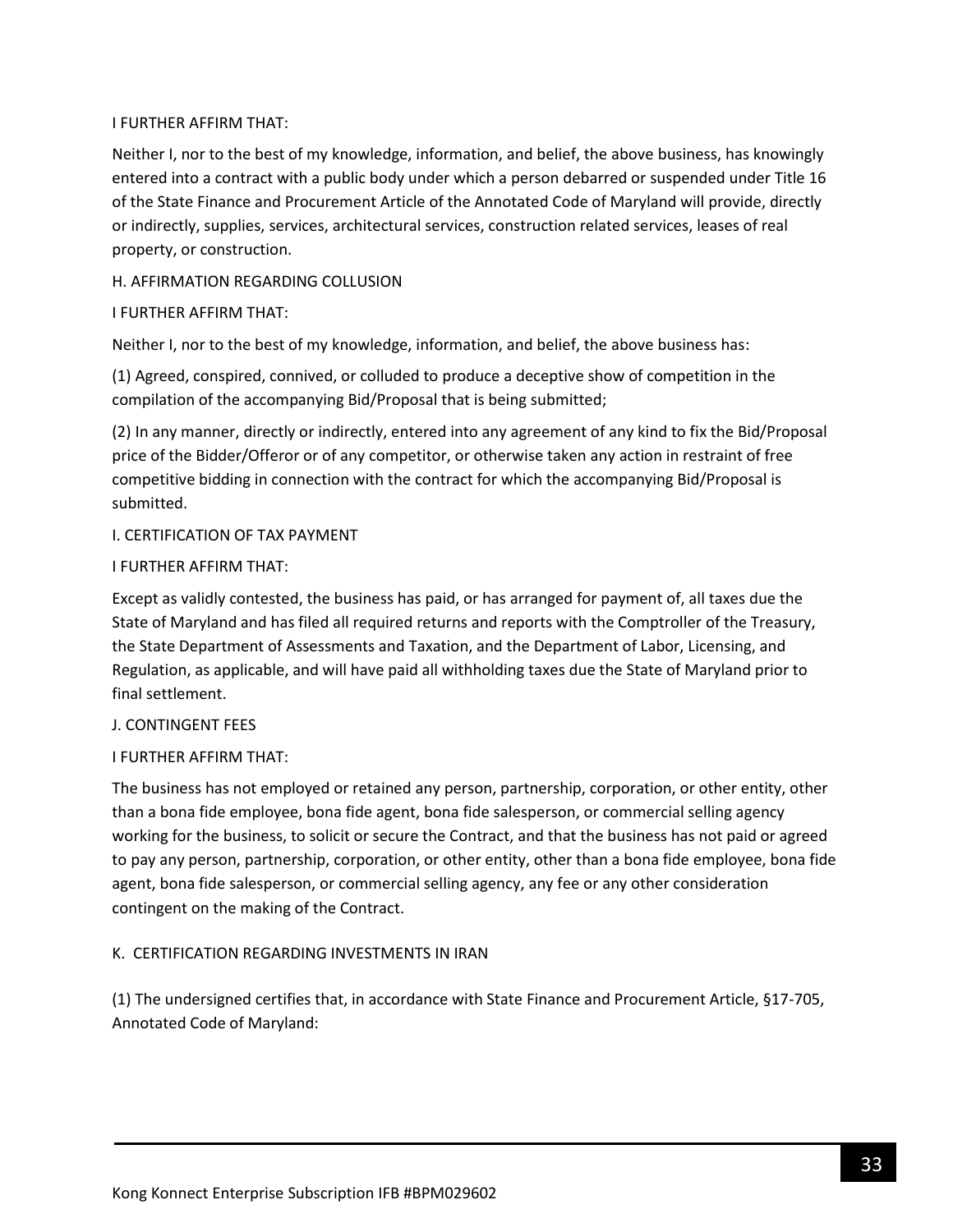(a) It is not identified on the list created by the Board of Public Works as a person engaging in investment activities in Iran as described in State Finance and Procurement Article, §17-702, Annotated Code of Maryland; and

(b) It is not engaging in investment activities in Iran as described in State Finance and Procurement Article, §17-702, Annotated Code of Maryland.

2. The undersigned is unable to make the above certification regarding its investment activities in Iran due to the following activities:

L. CONFLICT MINERALS ORIGINATED IN THE DEMOCRATIC REPUBLIC OF CONGO (FOR SUPPLIES AND SERVICES CONTRACTS)

# I FURTHER AFFIRM THAT:

The business has complied with the provisions of State Finance and Procurement Article, §14-413, Annotated Code of Maryland governing proper disclosure of certain information regarding conflict minerals originating in the Democratic Republic of Congo or its neighboring countries as required by federal law.

### M. I FURTHER AFFIRM THAT:

Any claims of environmental attributes made relating to a product or service included in the Bid or Proposal are consistent with the Federal Trade Commission's Guides for the Use of Environmental Marketing Claims as provided in 16 CFR §260, that apply to claims about the environmental attributes of a product, package, or service in connection with the marketing, offering for sale, or sale of such item or service.

# N. ACKNOWLEDGEMENT

I ACKNOWLEDGE THAT this Affidavit is to be furnished to the Procurement Officer and may be distributed to units of: (1) the State of Maryland; (2) counties or other subdivisions of the State of Maryland; (3) other states; and (4) the federal government. I further acknowledge that this Affidavit is subject to applicable laws of the United States and the State of Maryland, both criminal and civil, and that nothing in this Affidavit or any contract resulting from the submission of this Bid/Proposal shall be construed to supersede, amend, modify or waive, on behalf of the State of Maryland, or any unit of the State of Maryland having jurisdiction, the exercise of any statutory right or remedy conferred by the Constitution and the laws of Maryland with respect to any misrepresentation made or any violation of the obligations, terms and covenants undertaken by the above business with respect to (1) this Affidavit, (2) the contract, and (3) other Affidavits comprising part of the contract.

I DO SOLEMNLY DECLARE AND AFFIRM UNDER THE PENALTIES OF PERJURY THAT THE CONTENTS OF THIS AFFIDAVIT ARE TRUE AND CORRECT TO THE BEST OF MY KNOWLEDGE, INFORMATION, AND BELIEF.

Date:  $\frac{1}{\sqrt{1-\frac{1}{2}}}$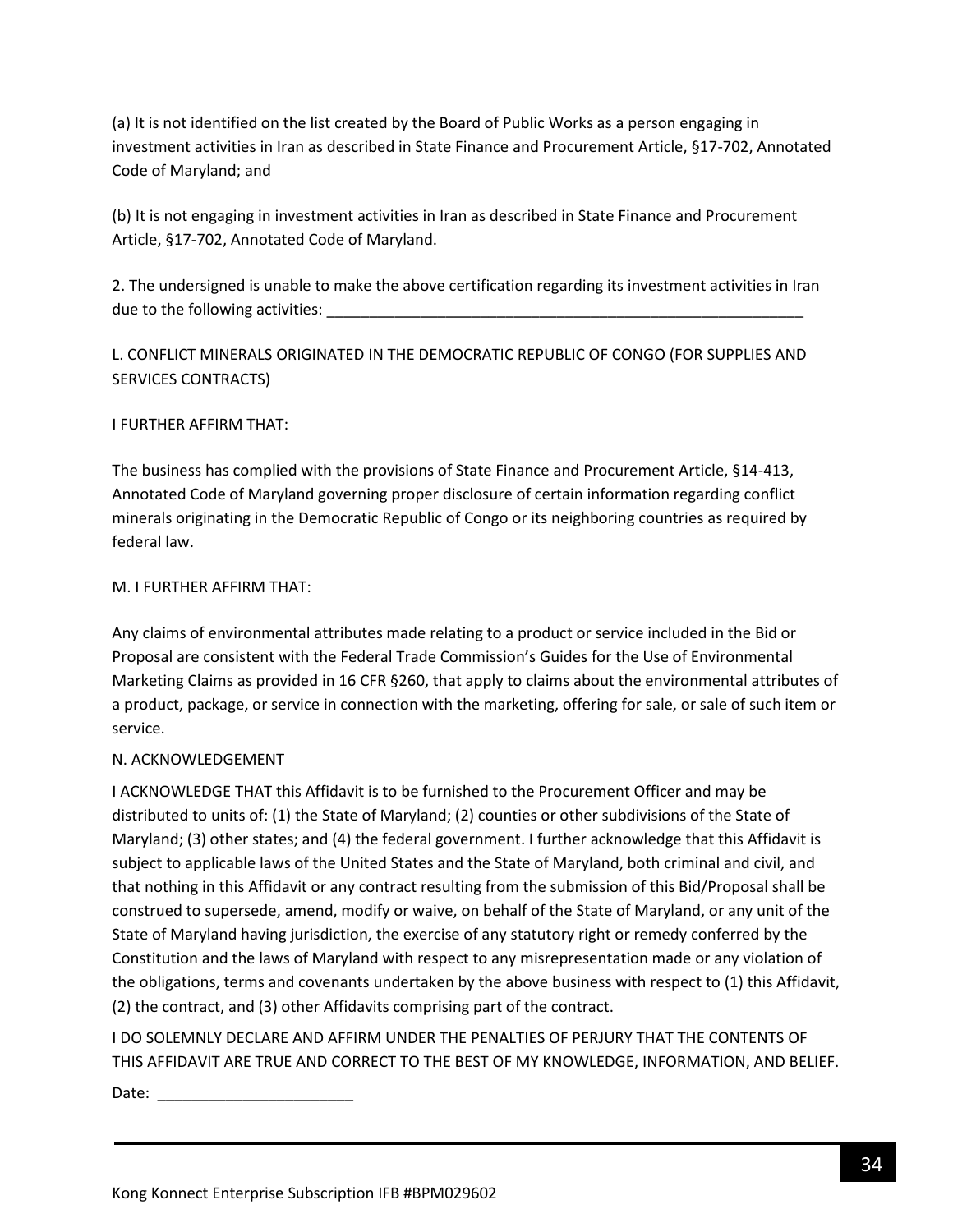By: \_\_\_\_\_\_\_\_\_\_\_\_\_\_\_\_\_\_\_\_\_\_\_\_\_\_\_\_\_\_\_\_\_\_ (print name of Authorized Representative and Affiant)

\_\_\_\_\_\_\_\_\_\_\_\_\_\_\_\_\_\_\_\_\_\_\_\_\_\_\_\_\_\_\_\_\_\_\_ (signature of Authorized Representative and Affiant)

**SUBMIT THIS AFFIDAVIT WITH BID**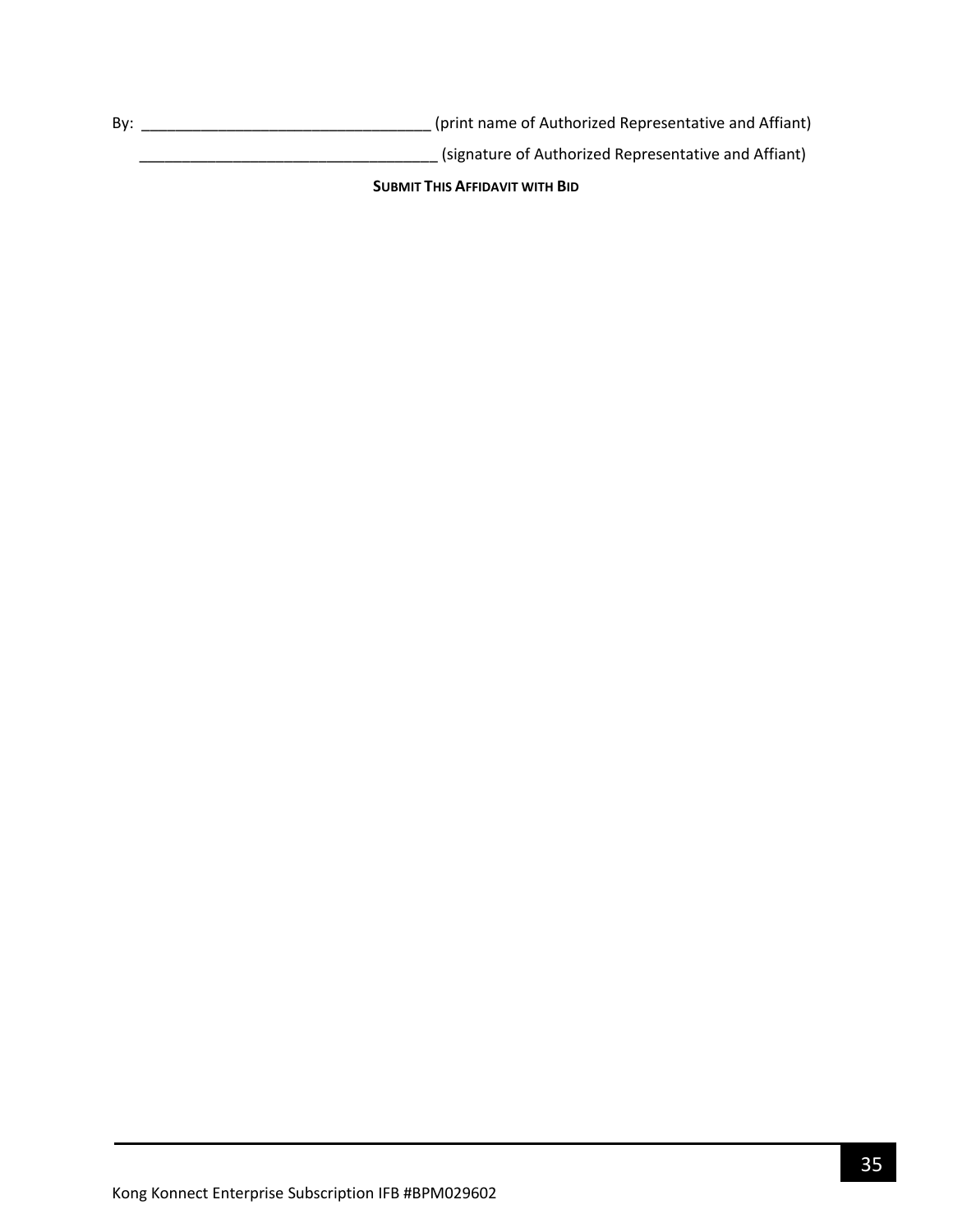### **ATTACHMENT C – CONTRACT AFFIDAVIT**

### <span id="page-35-0"></span>A. AUTHORITY

I hereby affirm that I, \_\_\_\_\_\_\_\_\_\_\_\_\_\_\_\_\_(name of affiant) am the \_\_\_\_\_\_\_\_\_\_\_\_\_\_(title) and duly authorized representative of \_\_\_\_\_\_\_\_\_\_\_\_\_\_\_\_(name of business entity) and that I possess the legal authority to make this affidavit on behalf of the business for which I am acting.

# B. CERTIFICATION OF REGISTRATION OR QUALIFICATION WITH THE STATE DEPARTMENT OF ASSESSMENTS AND TAXATION

I FURTHER AFFIRM THAT:

The business named above is a (check applicable box):

- (1) Corporation  $\Box$  domestic or  $\Box$  foreign;
- (2) Limited Liability Company  $-\Box$  domestic or  $\Box$  foreign;
- (3) Partnership  $\Box$  domestic or  $\Box$  foreign;
- (4) Statutory Trust  $\Box$  domestic or  $\Box$  foreign;
- $(5)$   $\Box$  Sole Proprietorship.

and is registered or qualified as required under Maryland Law. I further affirm that the above business is in good standing both in Maryland and (IF APPLICABLE) in the jurisdiction where it is presently organized, and has filed all of its annual reports, together with filing fees, with the Maryland State Department of Assessments and Taxation. The name and address of its resident agent (IF APPLICABLE) filed with the State Department of Assessments and Taxation is:

| Name and Department ID |          |
|------------------------|----------|
| Number:                | Address: |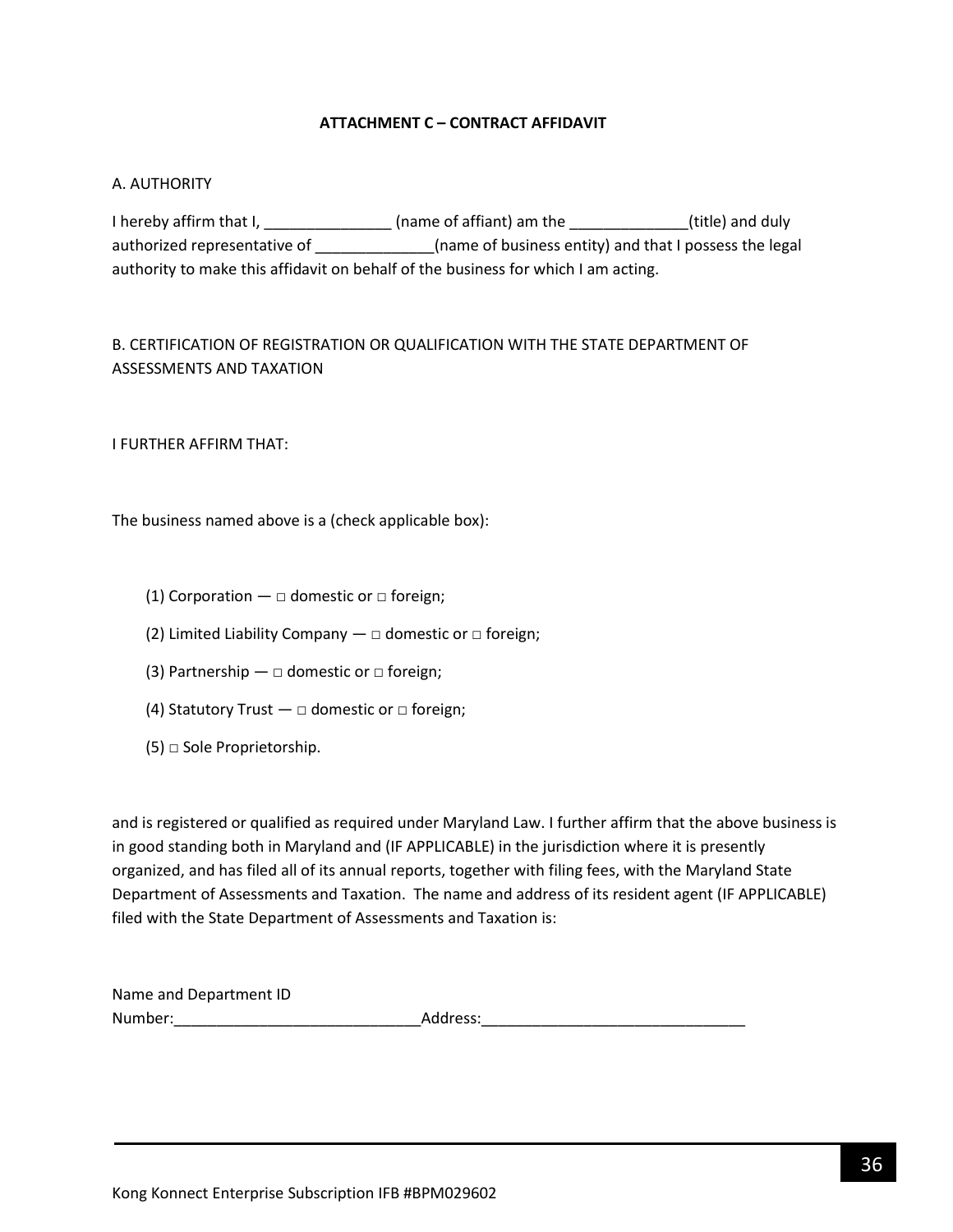and that if it does business under a trade name, it has filed a certificate with the State Department of Assessments and Taxation that correctly identifies that true name and address of the principal or owner as:

| Name and Department ID |          |
|------------------------|----------|
| Number:                | Address: |

### C. FINANCIAL DISCLOSURE AFFIRMATION

### I FURTHER AFFIRM THAT:

I am aware of, and the above business will comply with, the provisions of State Finance and Procurement Article, §13221, Annotated Code of Maryland, which require that every business that enters into contracts, leases, or other agreements with the State of Maryland or its agencies during a calendar year under which the business is to receive in the aggregate \$100,000 or more shall, within 30 days of the time when the aggregate value of the contracts, leases, or other agreements reaches \$100,000, file with the Secretary of State of Maryland certain specified information to include disclosure of beneficial ownership of the business.

# D. POLITICAL CONTRIBUTION DISCLOSURE AFFIRMATION

# I FURTHER AFFIRM THAT:

I am aware of, and the above business will comply with, Election Law Article, Title 14, Annotated Code of Maryland, which requires that every person that enters into a contract for a procurement with the State, a county, or a municipal corporation, or other political subdivision of the State, during a calendar year in which the person receives a contract with a governmental entity in the amount of \$200,000 or more, shall file with the State Board of Elections statements disclosing: (a) any contributions made during the reporting period to a candidate for elective office in any primary or general election; and (b) the name of each candidate to whom one or more contributions in a cumulative amount of \$500 or more were made during the reporting period. The statement shall be filed with the State Board of Elections: (a) before execution of a contract by the State, a county, a municipal corporation, or other political subdivision of the State, and shall cover the 24 months prior to when a contract was awarded; and (b) if the contribution is made after the execution of a contract, then twice a year, throughout the contract term, on: (i) February 5, to cover the six (6) month period ending January 31; and (ii) August 5, to cover the six (6) month period ending July 31.

# E. DRUG AND ALCOHOL-FREE WORKPLACE

(Applicable to all contracts unless the contract is for a law enforcement agency and the agency head or the agency head's designee has determined that application of COMAR 21.11.08 and this certification would be inappropriate in connection with the law enforcement agency's undercover operations.)

I CERTIFY THAT: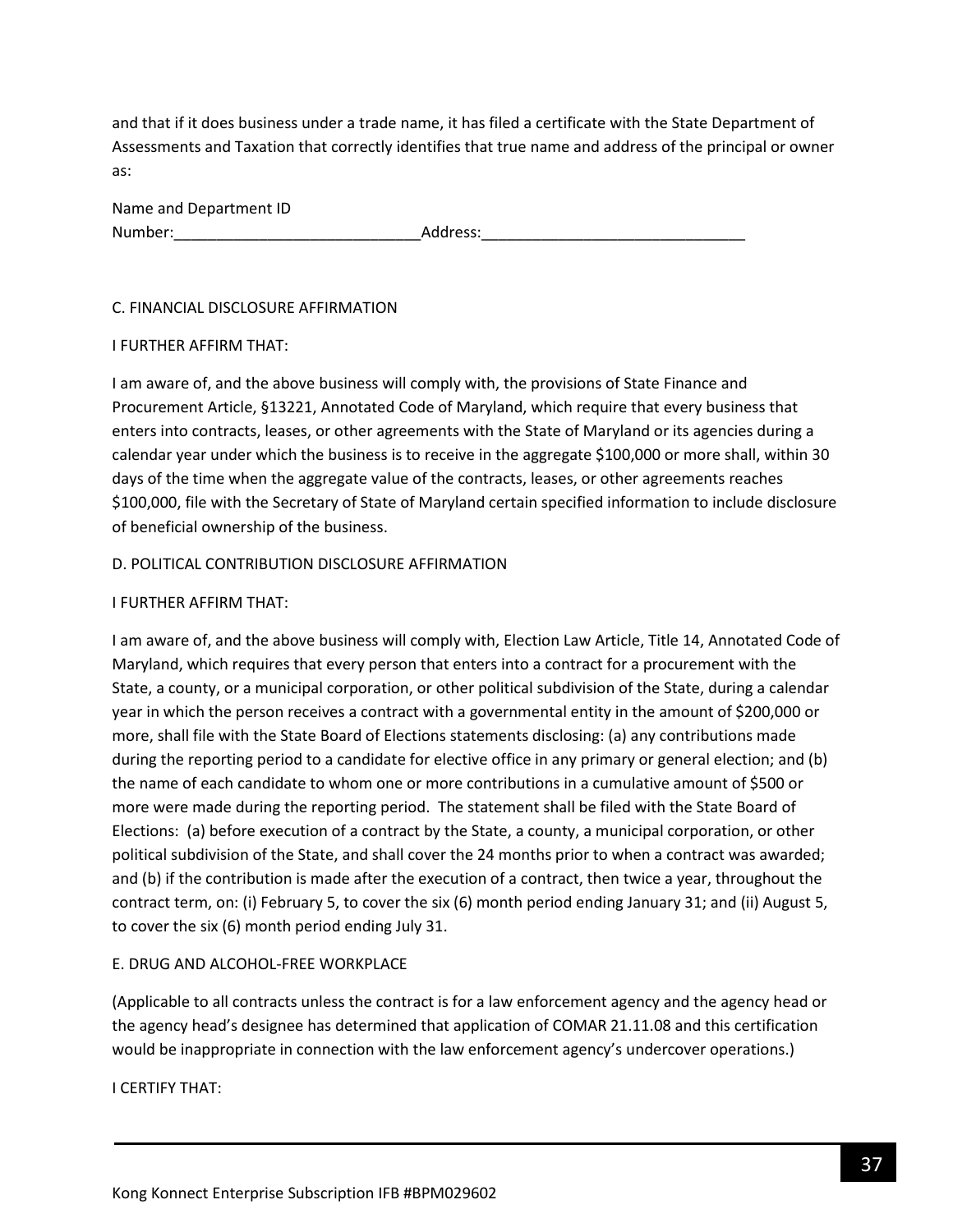(1) Terms defined in COMAR 21.11.08 shall have the same meanings when used in this certification.

(2) By submission of its Bid/Proposal, the business, if other than an individual, certifies and agrees that, with respect to its employees to be employed under a contract resulting from this solicitation, the business shall:

(a) Maintain a workplace free of drug and alcohol abuse during the term of the contract;

(b) Publish a statement notifying its employees that the unlawful manufacture, distribution, dispensing, possession, or use of drugs, and the abuse of drugs or alcohol is prohibited in the business' workplace and specifying the actions that will be taken against employees for violation of these prohibitions;

(c) Prohibit its employees from working under the influence of drugs or alcohol;

(d) Not hire or assign to work on the contract anyone who the business knows, or in the exercise of due diligence should know, currently abuses drugs or alcohol and is not actively engaged in a bona fide drug or alcohol abuse assistance or rehabilitation program;

(e) Promptly inform the appropriate law enforcement agency of every drug-related crime that occurs in its workplace if the business has observed the violation or otherwise has reliable information that a violation has occurred;

(f) Establish drug and alcohol abuse awareness programs to inform its employees about:

- (i) The dangers of drug and alcohol abuse in the workplace;
- (ii) The business's policy of maintaining a drug and alcohol free workplace;
- (iii) Any available drug and alcohol counseling, rehabilitation, and employee assistance programs; and
- (iv) The penalties that may be imposed upon employees who abuse drugs and alcohol in the workplace;

(g) Provide all employees engaged in the performance of the contract with a copy of the statement required by §E(2)(b), above;

(h) Notify its employees in the statement required by  $\Sigma(2)(b)$ , above, that as a condition of continued employment on the contract, the employee shall:

- (i) Abide by the terms of the statement; and
- (ii) Notify the employer of any criminal drug or alcohol abuse conviction for an offense occurring in the workplace not later than 5 days after a conviction;

(i) Notify the procurement officer within 10 days after receiving notice under §E(2)(h)(ii), above, or otherwise receiving actual notice of a conviction;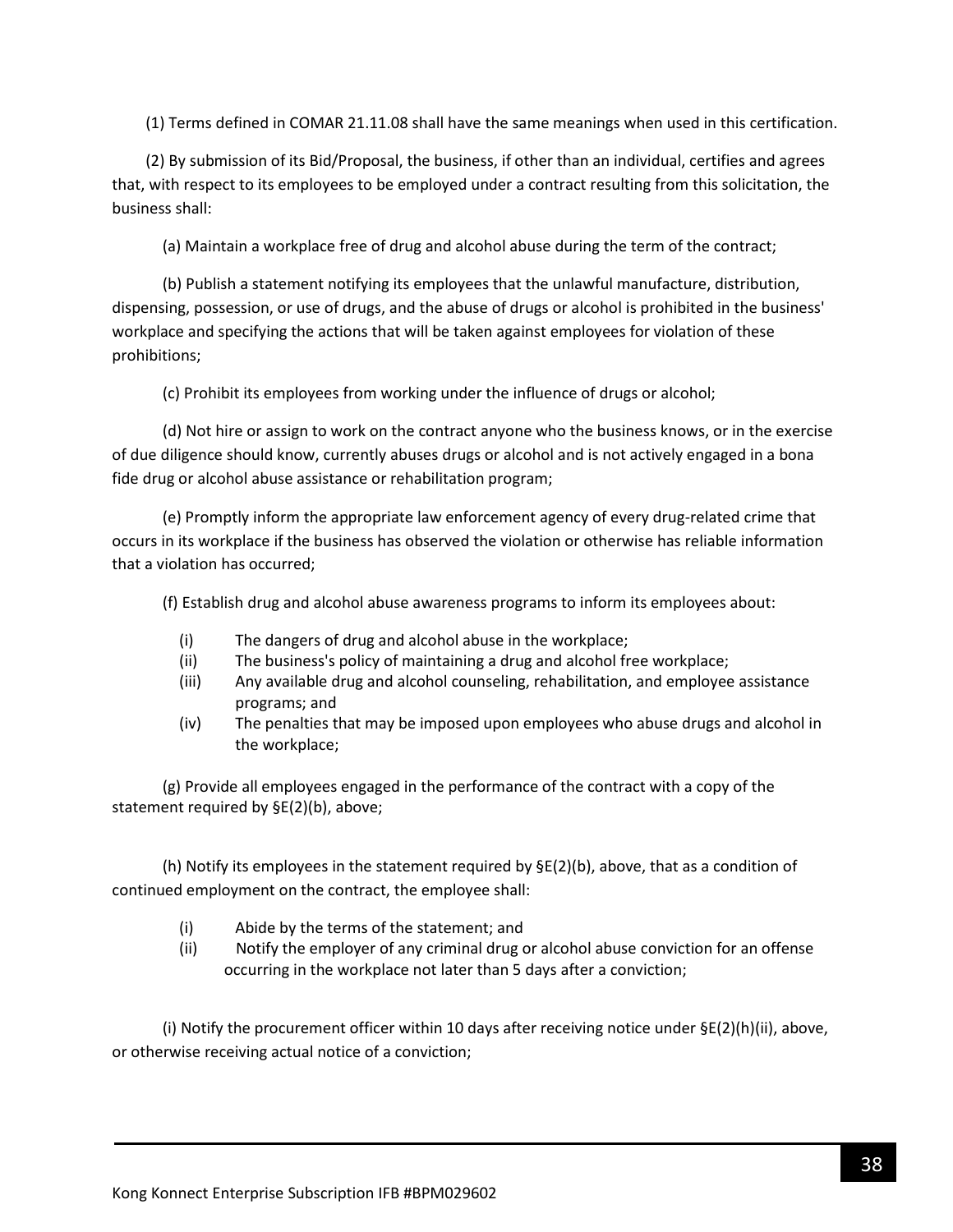(j) Within 30 days after receiving notice under §E(2)(h)(ii), above, or otherwise receiving actual notice of a conviction, impose either of the following sanctions or remedial measures on any employee who is convicted of a drug or alcohol abuse offense occurring in the workplace:

- (i) Take appropriate personnel action against an employee, up to and including termination; or
- (ii) Require an employee to satisfactorily participate in a bona fide drug or alcohol abuse assistance or rehabilitation program; and

(k) Make a good faith effort to maintain a drug and alcohol-free workplace through implementation of §E(2)(a)—(j), above.

(3) If the business is an individual, the individual shall certify and agree as set forth in  $\S E(4)$ , below, that the individual shall not engage in the unlawful manufacture, distribution, dispensing, possession, or use of drugs or the abuse of drugs or alcohol in the performance of the contract.

(4) I acknowledge and agree that:

(a) The award of the contract is conditional upon compliance with COMAR 21.11.08 and this certification;

(b) The violation of the provisions of COMAR 21.11.08 or this certification shall be cause to suspend payments under, or terminate the contract for default under COMAR 21.07.01.11 or 21.07.03.15, as applicable; and

(c) The violation of the provisions of COMAR 21.11.08 or this certification in connection with the contract may, in the exercise of the discretion of the Board of Public Works, result in suspension and debarment of the business under COMAR 21.08.03.

# F. CERTAIN AFFIRMATIONS VALID

# I FURTHER AFFIRM THAT:

To the best of my knowledge, information, and belief, each of the affirmations, certifications, or acknowledgements contained in that certain Bid/Proposal Affidavit dated \_\_\_\_\_\_\_\_ , 2021\_\_\_ , and executed by me for the purpose of obtaining the contract to which this Exhibit is attached remains true and correct in all respects as if made as of the date of this Contract Affidavit and as if fully set forth herein.

I DO SOLEMNLY DECLARE AND AFFIRM UNDER THE PENALTIES OF PERJURY THAT THE CONTENTS OF THIS AFFIDAVIT ARE TRUE AND CORRECT TO THE BEST OF MY KNOWLEDGE, INFORMATION, AND BELIEF.

Date: \_\_\_\_\_\_\_\_\_\_\_\_\_\_\_

By: example and the state of authorized Representative and Affiant)

\_\_\_\_\_\_\_\_\_\_\_\_\_\_\_\_\_\_\_\_\_\_\_\_\_\_\_\_\_\_\_\_\_ (signature of Authorized Representative and Affiant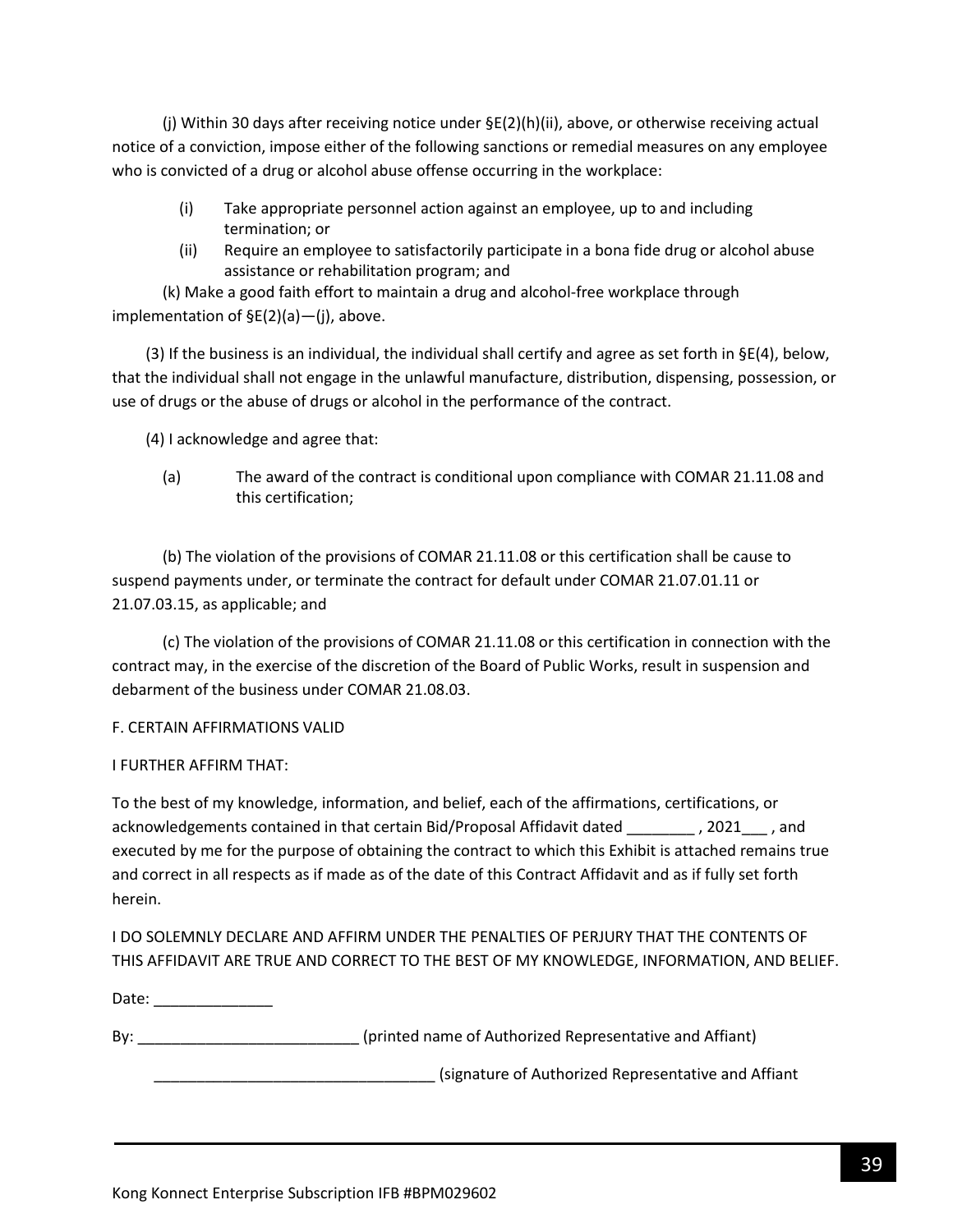### **ATTACHMENT D – BID PRICING INSTRUCTIONS**

In order to assist Bidders in the preparation of their Bid and to comply with the requirements of this solicitation, Bid Pricing Instructions and a Bid Form have been prepared. Bidders shall submit their Bid on the Bid Form in accordance with the instructions on the Bid Form and as specified herein. Do not alter the Bid Form or the Bid Form may be rejected. The Bid Form is to be signed and dated, where requested, by an individual who is authorized to bind the Bidder to the prices entered on the Bid Form. The Bid Form is used to calculate the Bidder's TOTAL BID PRICE. Follow these instructions carefully when completing your Bid Form:

- A) All Unit and Extended Prices must be clearly entered in dollars and cents, e.g., \$24.15. Make your decimal points clear and distinct.
- B) All Unit Prices must be the actual price per unit the State will pay for the specific item or service identified in this IFB and may not be contingent on any other factor or condition in any manner.
- C) All calculations shall be rounded to the nearest cent, i.e., .344 shall be .34 and .345 shall be .35.
- D) Any goods or services required through this IFB and proposed by the vendor at **No Cost to the State** must be clearly entered in the Unit Price, if appropriate, and Extended Price with **\$0.00**.
- E) Every blank in every Bid Form shall be filled in. Any blanks may result in the Bid being regarded as non-responsive and thus rejected. Any changes or corrections made to the Bid Form by the Bidder prior to submission shall be initialed and dated.
- F) Except as instructed on the Bid Form, nothing shall be entered on or attached to the Bid Form that alters or proposes conditions or contingencies on the prices. Alterations and/or conditions usually render the Bid non-responsive, which means it will be rejected.
- G) It is imperative that the prices included on the Bid Form have been entered correctly and calculated accurately by the Bidder and that the respective total prices agree with the entries on the Bid Form. Any incorrect entries or inaccurate calculations by the Bidder will be treated as provided in COMAR 21.05.03.03E and 21.05.02.12 and may cause the Bid to be rejected.
- H) If option years are included, Bidders must submit pricing for each option year. Any option to renew will be exercised at the sole discretion of the State and will comply with all terms and conditions in force at the time the option is exercised. If exercised, the option period shall be for a period identified in the IFB at the prices entered in the Bid Form.
- I) All Bid prices entered below are to be fully loaded prices that include all costs/expenses associated with the provision of services as required by the IFB. The Bid price shall include, but is not limited to, all: labor, profit/overhead, general operating, administrative, and all other expenses and costs necessary to perform the work set forth in the solicitation. No other amounts will be paid to the Contractor. If labor rates are requested, those amounts shall be fully loaded rates; no overtime amounts will be paid.
- J) Unless indicated elsewhere in the IFB, sample amounts used for calculations on the Bid Form are typically estimates for bidding purposes only. The Department does not guarantee a minimum or maximum number of units or usage in the performance of this Contract.
- K) Failure to adhere to any of these instructions may result in the Bid being determined non-responsive and rejected by the Department.

The Bid shall contain all price information in the format specified on these pages. Complete the Bid Form only as provided in the Bid Pricing Instructions. Do not amend, alter or leave blank any items on the Bid Form. If option years are included, Bidders must submit Bids for each option year. Failure to adhere to any of these instructions may result in the bid being determined non-responsive and rejected by the Department.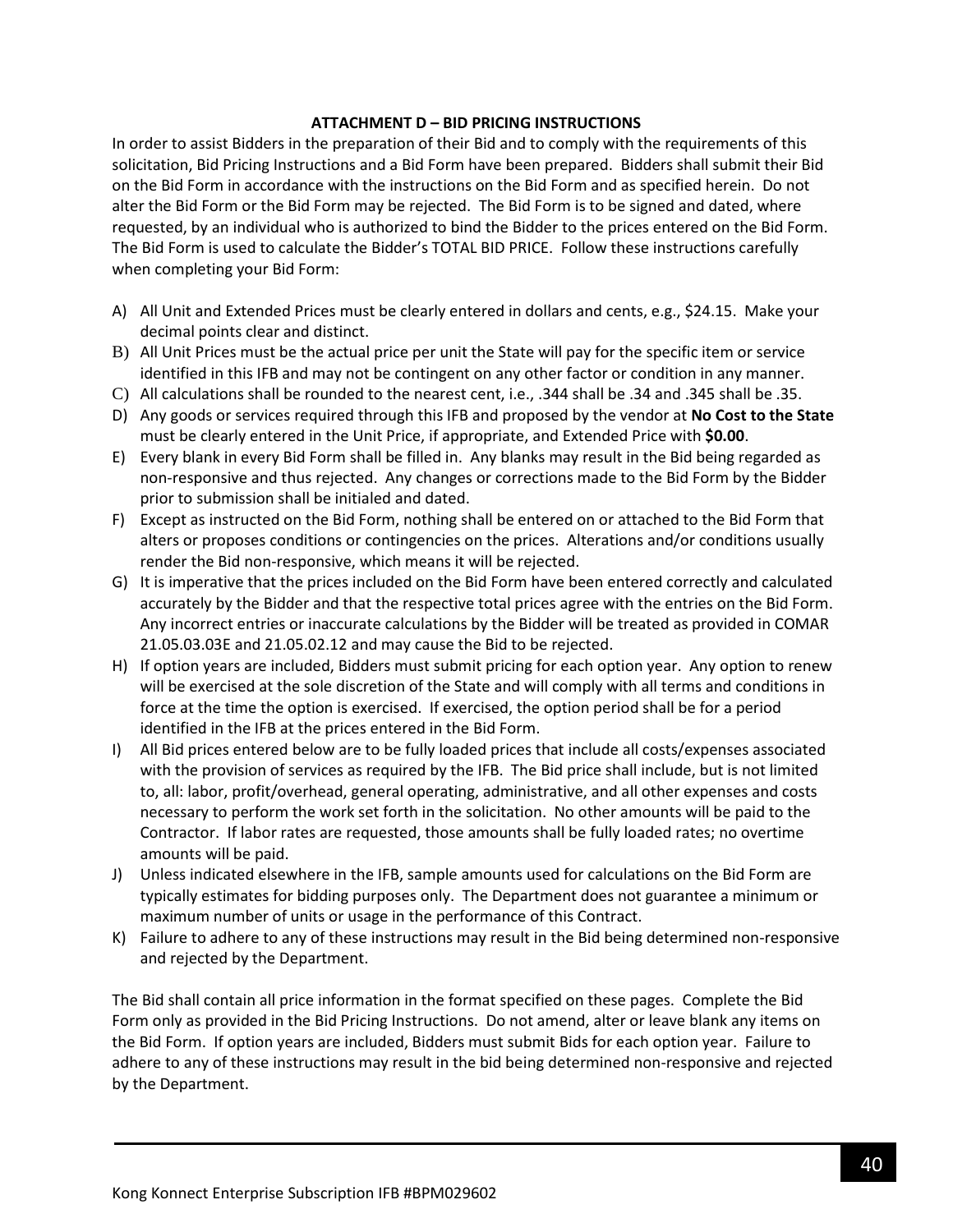# **ATTACHMENT D – BID PRICE FORM Kong Konnect Enterprise Subscription IFB # BPM029602**

<span id="page-40-0"></span>

| Product       | Subscription | <b>Usage Units</b>        | # of Units | Unit Price                         | <b>Total Price</b> |
|---------------|--------------|---------------------------|------------|------------------------------------|--------------------|
| Description   | Term         |                           |            |                                    |                    |
|               |              |                           |            |                                    |                    |
| Kong          | 12 Months    | Services                  | 14         | \$                                 | \$                 |
| Konnect       |              |                           |            |                                    |                    |
|               |              | API Requests/Year         | 50 million | \$                                 | \$                 |
| Enterprise    |              |                           |            |                                    |                    |
| (Self-Hosted) |              | <b>DevPortal Services</b> | 14         | \$                                 | \$                 |
|               |              |                           |            |                                    |                    |
|               |              | Support - Platinum        | 1          | \$                                 | \$                 |
|               |              |                           |            |                                    |                    |
|               |              |                           |            | <b>Total Price for 2022 - 2023</b> | \$                 |
|               |              |                           |            |                                    |                    |

| *BASIS FOR AWARD               |  |  |  |
|--------------------------------|--|--|--|
| Submitted By:                  |  |  |  |
|                                |  |  |  |
| <b>Printed Name and Title:</b> |  |  |  |
|                                |  |  |  |
|                                |  |  |  |
|                                |  |  |  |
|                                |  |  |  |
|                                |  |  |  |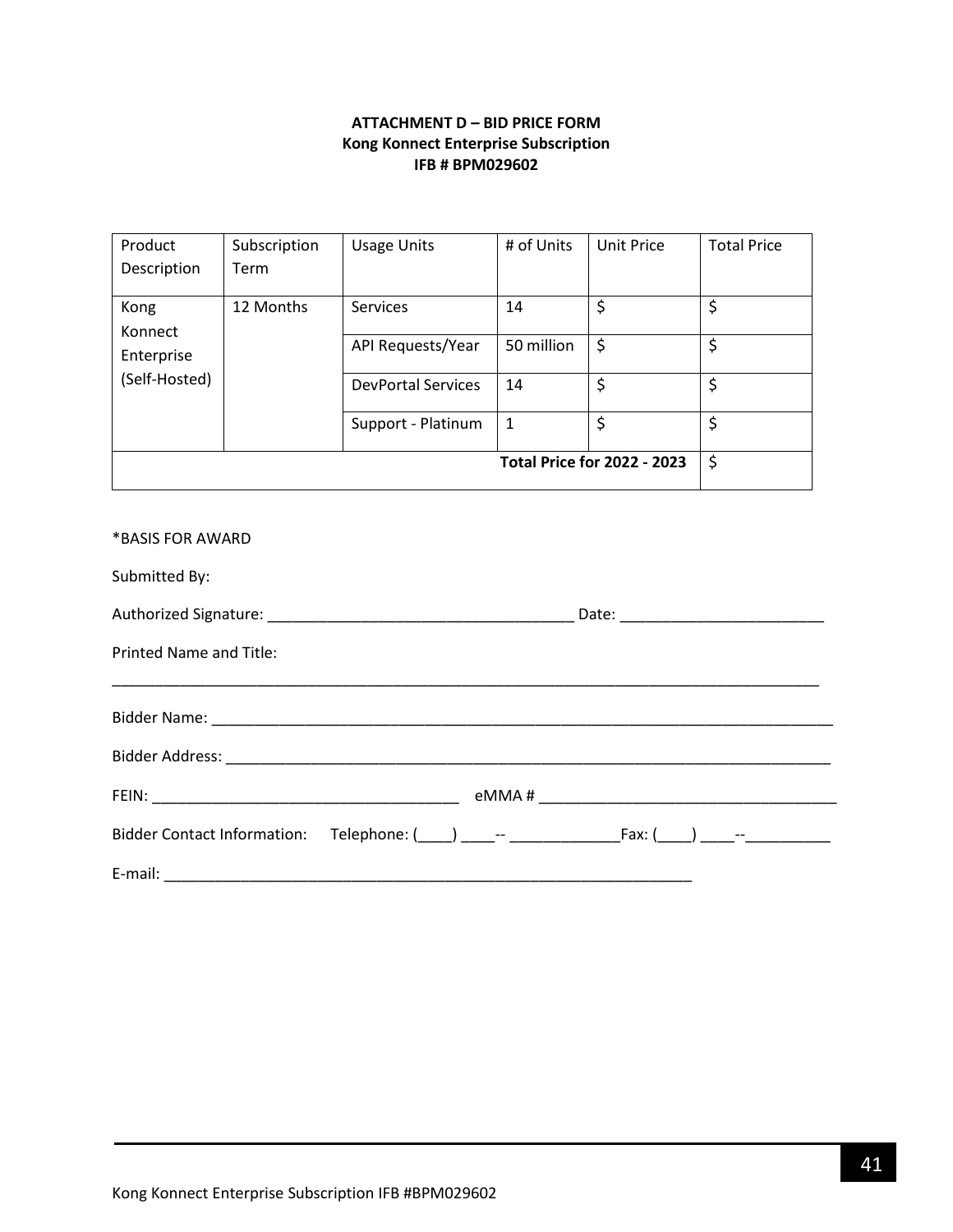#### **ATTACHMENT E – FEDERAL FUNDS ATTACHMENT**

[Reference, among other provisions, 45 C.F.R. § 75.335]

<span id="page-41-0"></span>In addition to other provisions required by the IFB and Contract related to the federal funds that may be included in any Contract to be awarded as a result of this IFB, the following provisions are applicable:

A. Contracts for more than the simplified acquisition threshold currently set at \$150,000, which is the inflation adjusted amount determined by the Civilian Agency Acquisition Council and the Defense Acquisition Regulations Council (Councils) as authorized by 41 U.S.C. 1908, must address administrative, contractual, or legal remedies in instances where contractors violate or breach contract terms, and provide for such sanctions and penalties as appropriate.

B. All contracts in excess of \$10,000 must address termination for cause and for convenience by the non-Federal entity including the manner by which it will be affected and the basis for settlement.

C. Debarment and Suspension (Executive Orders 12549 and 12689) (see 2 CFR 180.220 and 45 CFR 75.212) A party listed on the government-wide exclusions in the System for Award Management (SAM), in accordance with the OMB guidelines at 2 CFR part 180 that implement Executive Orders 12549 (3 CFR part 1986 Comp., p. 189) and 12689 (3 CFR part 1989 Comp., p. 235), "Debarment and Suspension" is not eligible for award under this IFB. SAM Exclusions contains the names of parties debarred, suspended, or otherwise excluded by agencies, as well as parties declared ineligible under statutory or regulatory authority other than Executive Order 12549. Any Contractor awarded a Contract as a result of this IFB is responsible for ensuring that any party with which it subcontracts is not debarred or suspended and is in full compliance with the executive orders and federal regulations cited in this paragraph.

D. Byrd Anti-Lobbying Amendment (31 U.S.C. 1352)—Contractors that apply or bid for an award exceeding \$100,000 must file the required attached certification. Each tier (including the Contractor and any subcontractor(s)) certifies to the tier above that it will not and has not used federal appropriated funds to pay any person or organization for influencing or attempting to influence an officer or employee of any agency, a member of Congress, officer or employee of Congress, or an employee of a member of Congress in connection with obtaining any federal contract, grant or any other award covered by 31 U.S.C. 1352. Each tier must also disclose any lobbying with non-federal funds that takes place in connection with obtaining any Federal award. Such disclosures are forwarded from tier to tier up to the non-federal awardee (which, in this case, is the State of Maryland).

1. *Form and rule*: All prospective and present contractors and subcontractors (this includes all levels of funding) who receive more than \$100,000 in federal funds must submit the attached form "Certification Against Lobbying." It assures, generally, that contractors and subcontractors receiving federal funds will not lobby federal entities with federal funds, and that, as is required, they will disclose other lobbying on form SF-111.

2. *Form and instructions*: "Form LLL, Disclosure of Lobbying Activities" must be submitted by those receiving more than \$100,000 in federal funds, to disclose any lobbying of federal entities (a) with profits from federal contracts or (b) funded with nonfederal funds.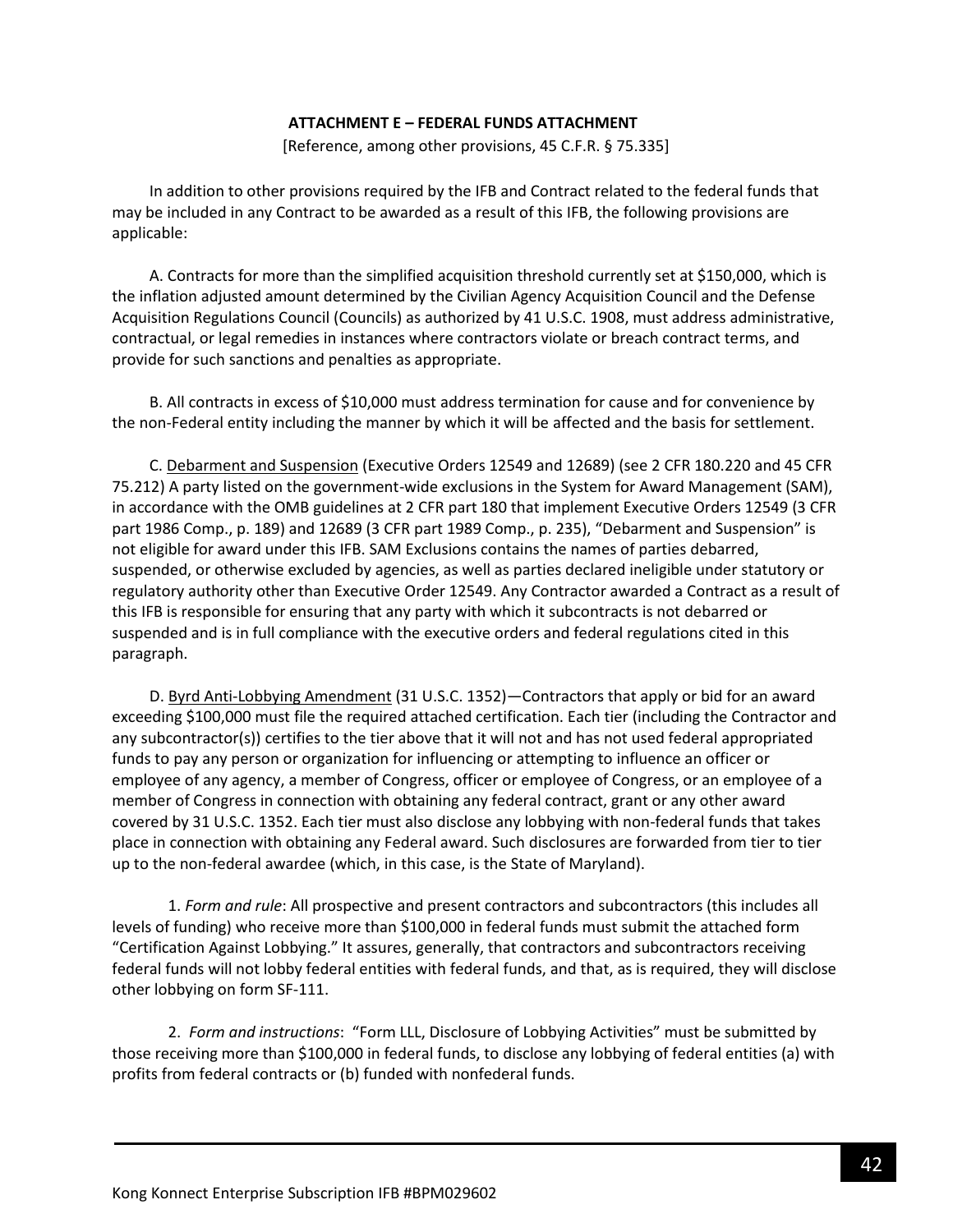E. Section 504 of the Rehabilitation Act of 1973. Any Contractor awarded a Contract as a result of this RFP certifies that it will comply with Section 504 of the Rehabilitation Act of 1973, as amended (29 U.S.C. § 791 *et seq.*), and all regulations promulgated thereunder. Section 504 prohibits discrimination on the basis of handicap in all federally assisted programs and activities. It requires the analysis and making of any changes needed in three general areas of operation— programs, activities, and facilities and employment. It states, among other things, that: *Grantees that provide health ... services should undertake tasks such as ensuring emergency treatment for the hearing impaired and making certain that persons with impaired sensory or speaking skills are not denied effective notice with regard to benefits, services, and waivers of rights or consents to treatments*.

F. Age Discrimination Act of 1975. Any Contractor awarded a Contract as a result of this IFB certifies that it shall not discriminate on the basis of Age, according to the requirements of the Age Discrimination Act of 1975.

G. Title VI of the Civil Rights Act of 1964. Any Contractor awarded a Contract are a result of this IFB certifies that it shall comply with Title VI of the Civil Rights Act of 1964 and shall not discriminate in participation by race, color, or national origin.

H. Section 1557 of the ACA. Any Contractor awarded a Contract as a result of this IFB certifies that it shall comply with Section 1557 of the Affordable Care Act (42 U.S.C. § 18116) and any regulations promulgated thereunder. Section 1557 prohibits discrimination on the basis of race, color, national origin, sex, age, or disability in certain health programs or activities. Section 1557 further provides that, except as provided in Title I or the Patient Protection and Affordable Care Act (as amended, the ACA), an individual shall not, on the grounds prohibited under Title VI of the Civil Rights Act of 1964, Title IX of the Education Amendments of 1972, the Age Discrimination Act of 1975, or Section 504 of the Rehabilitation Act of 1973, be excluded from participation in, be denied the benefits of, or be subjected to discrimination under any health program or activity, any part of which is receiving federal financial assistance or any program or activity that is administered by any entity (such as MHBE) established under Title I of the ACA.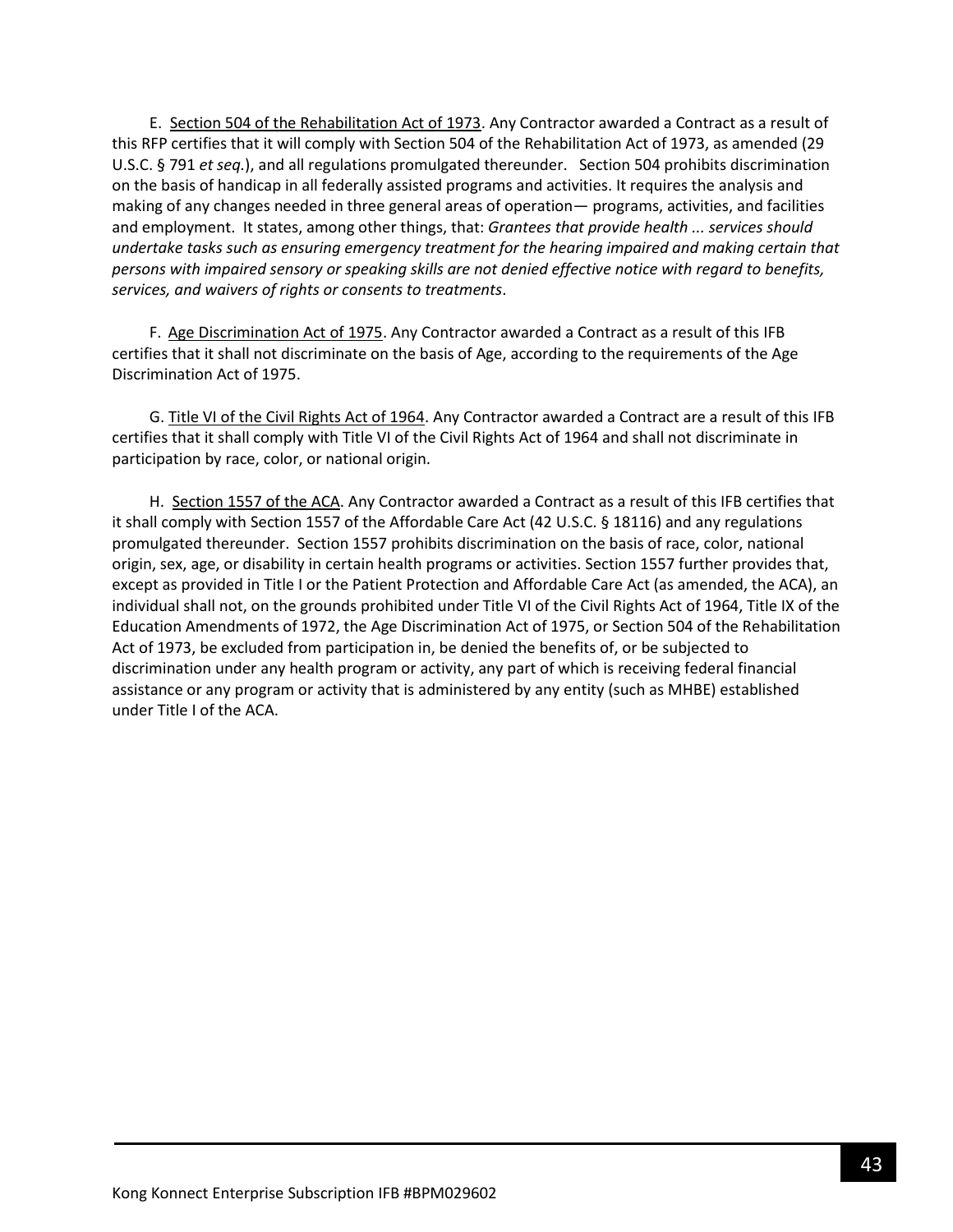# **ATTACHMENT E-1 – CERTIFICATION AGAINST LOBBYING**

### **U.S. Department of Health and Human Services**

# **CERTIFICATION REGARDING LOBBYING**

Certification for Contracts, Grants, Loans, and Cooperative Agreements

<span id="page-43-0"></span>The undersigned certifies, to the best of his or her knowledge and belief, that:

(1) No Federal appropriated funds have been paid or will be paid, by or on behalf of the undersigned, to any person for influencing or attempting to influence an officer or employee of any agency, a Member of Congress, an officer or employee of Congress, or an employee of a Member of Congress in connection with the awarding of any Federal contract, the making of any Federal grant, the making of any Federal loan, the entering into of any cooperative agreement, and the extension, continuation, renewal, amendment, or modification of any Federal contract, grant, loan, or cooperative agreement.

(2) If any funds other than Federal appropriated funds have been paid or will be paid to any person for influencing or attempting to influence an officer or employee of any agency, a Member of Congress, an officer or employee of Congress, or an employee of a Member of Congress in connection with this Federal contract, grant, loan, or cooperative agreement, the undersigned shall complete and submit Standard Form-LLL, "Disclosure Form to Report Lobbying," in accordance with its instructions.

(3) The undersigned shall require that the language of this certification be included in the award documents for all sub-awards at all tiers (including subcontracts, sub-grants, and contracts under grants, loans, and cooperative agreements) and that all sub-recipients shall certify and disclose accordingly.

This certification is a material representation of fact upon which reliance was placed when this transaction was made or entered into. Submission of this certification is a prerequisite for making or entering into this transaction imposed by Section 1352, title 31, U.S. Code. Any person who fails to file the required certification shall be subject to a civil penalty of not less than \$10,000 and not more than \$100,000 for each such failure.

| Award No.                                                   | <b>Organizational Entry</b>       |
|-------------------------------------------------------------|-----------------------------------|
| Name and Title of Official Signing for Organizational Entry | Telephone No. Of Signing Official |
| Signature of Above Official                                 | Date Signed                       |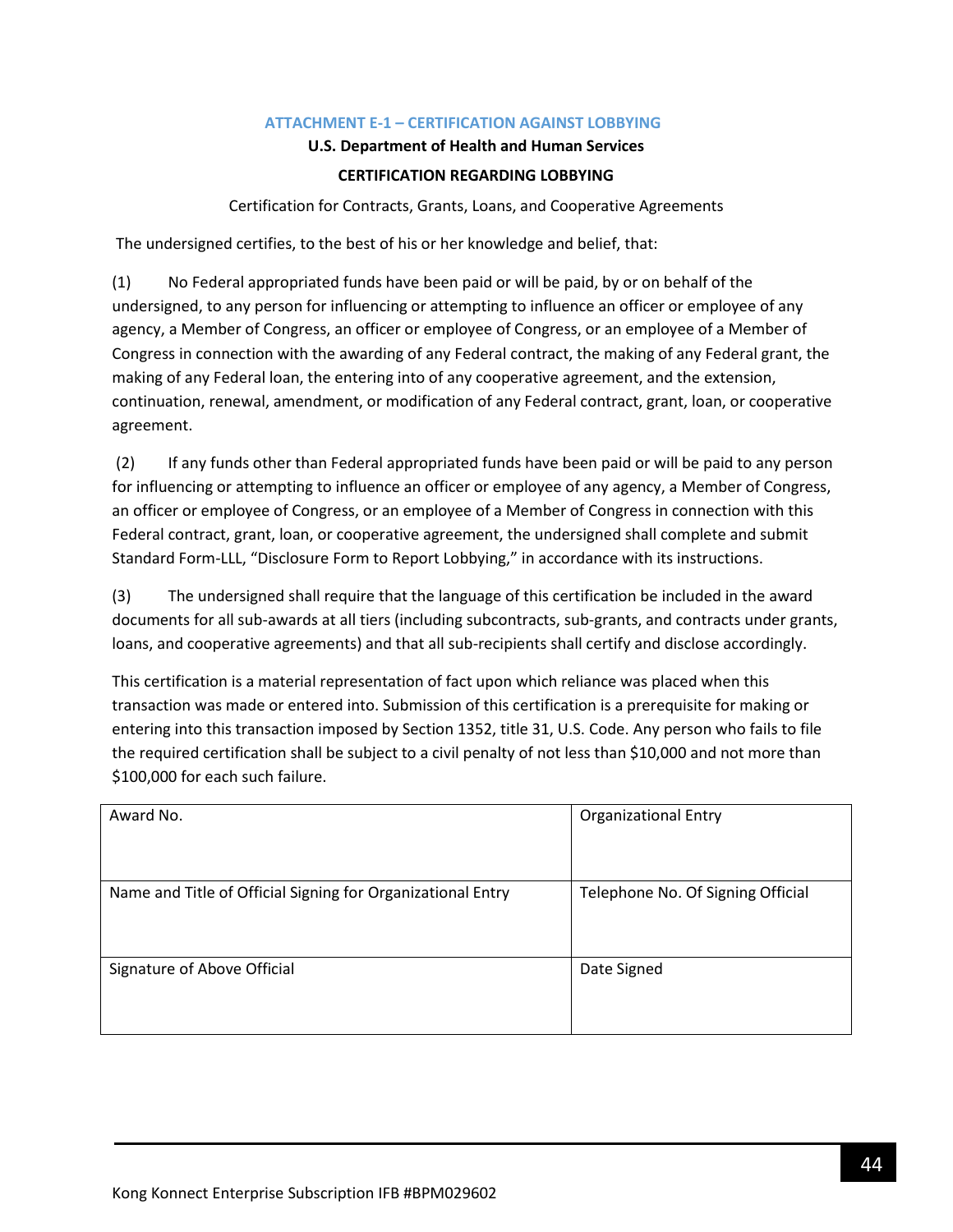# **ATTACHMENT E-2**

# **DISCLOSURE OF LOBBYING ACTIVITIES**

# **Complete this form to disclose lobbying activities pursuant to 31 U.S.C. 1352**

| 1. Type of Federal Action:                                                                       | 2. Status of Federal Action: |                                                     | 3. Report Type:                                      |  |
|--------------------------------------------------------------------------------------------------|------------------------------|-----------------------------------------------------|------------------------------------------------------|--|
| a. Contract                                                                                      | a. Bid/offer/application     |                                                     | a. Initial filing                                    |  |
| b. Grant                                                                                         | b. Initial award             |                                                     | b. Material change                                   |  |
| c. Cooperative                                                                                   | c. Post-award                |                                                     |                                                      |  |
| Agreement                                                                                        |                              |                                                     | For Material Change Only:                            |  |
| d. Loan                                                                                          |                              |                                                     | Year quarter                                         |  |
| e. Loan guarantee                                                                                |                              |                                                     | Date of last report ________                         |  |
| f. Loan insurance                                                                                |                              |                                                     |                                                      |  |
| 4. Name and Address of Reporting Entity:                                                         |                              |                                                     | 5. If Reporting Entity in No. 4 is a Subawardee,     |  |
|                                                                                                  |                              | <b>Enter Name and Address of Prime:</b>             |                                                      |  |
|                                                                                                  |                              |                                                     |                                                      |  |
| $\Box$ Prime $\Box$ Subawardee Tier ______, if                                                   |                              |                                                     |                                                      |  |
| known:                                                                                           |                              | Congressional District, if known:                   |                                                      |  |
| Congressional District, if known:                                                                |                              |                                                     |                                                      |  |
| 6. Federal Department/Agency:                                                                    |                              |                                                     | 7. Federal Program Name/Description:                 |  |
|                                                                                                  |                              |                                                     |                                                      |  |
|                                                                                                  |                              |                                                     |                                                      |  |
|                                                                                                  |                              | CFDA Number, if applicable:                         |                                                      |  |
| 8. Federal Action Number, if known:                                                              |                              | 9. Award Amount, if known:                          |                                                      |  |
|                                                                                                  |                              |                                                     |                                                      |  |
|                                                                                                  |                              | \$<br>b. Individuals Performing Services (including |                                                      |  |
| 10. a. Name and Address of Lobbying                                                              |                              |                                                     |                                                      |  |
| Registrant                                                                                       |                              |                                                     | address if different from No. 10a) (last name, first |  |
| (if individual, last name, first name, MI):                                                      |                              | name, MI):                                          |                                                      |  |
|                                                                                                  |                              |                                                     |                                                      |  |
|                                                                                                  |                              |                                                     |                                                      |  |
| 11. Amount of Payment (check all that apply)                                                     |                              |                                                     | 13. Type of Payment (check all that apply)           |  |
|                                                                                                  |                              |                                                     |                                                      |  |
|                                                                                                  |                              | $\Box$ a. retainer                                  |                                                      |  |
|                                                                                                  |                              | $\Box$ b. one-time                                  |                                                      |  |
| 12. Form of Payment (check all that apply)                                                       |                              | $\Box$ c. commission                                |                                                      |  |
| $\Box$ b. in-kind, specify:<br>$\Box$ a. cash                                                    |                              | $\Box$ d. contingent fee                            |                                                      |  |
| nature                                                                                           |                              | $\Box$ e. deferred                                  |                                                      |  |
| value:                                                                                           |                              | $\Box$ f. other; specify:                           |                                                      |  |
|                                                                                                  |                              |                                                     |                                                      |  |
| 14. Brief Description of Services Performed or to be Performed and Date(s) of Service, including |                              |                                                     |                                                      |  |
| officer(s), employee(s), or Member(s) contacted, for Payment Indicated in Item 11:               |                              |                                                     |                                                      |  |
|                                                                                                  |                              |                                                     |                                                      |  |
|                                                                                                  |                              |                                                     |                                                      |  |
|                                                                                                  |                              |                                                     |                                                      |  |
|                                                                                                  |                              |                                                     |                                                      |  |
| (attach Continuation Sheet(s) SF-LLLA, if necessary)                                             |                              |                                                     |                                                      |  |
| 15. Continuation Sheet(s) SF-LLLA attached:                                                      |                              | □ Yes                                               | $\Box$ No                                            |  |
|                                                                                                  |                              |                                                     |                                                      |  |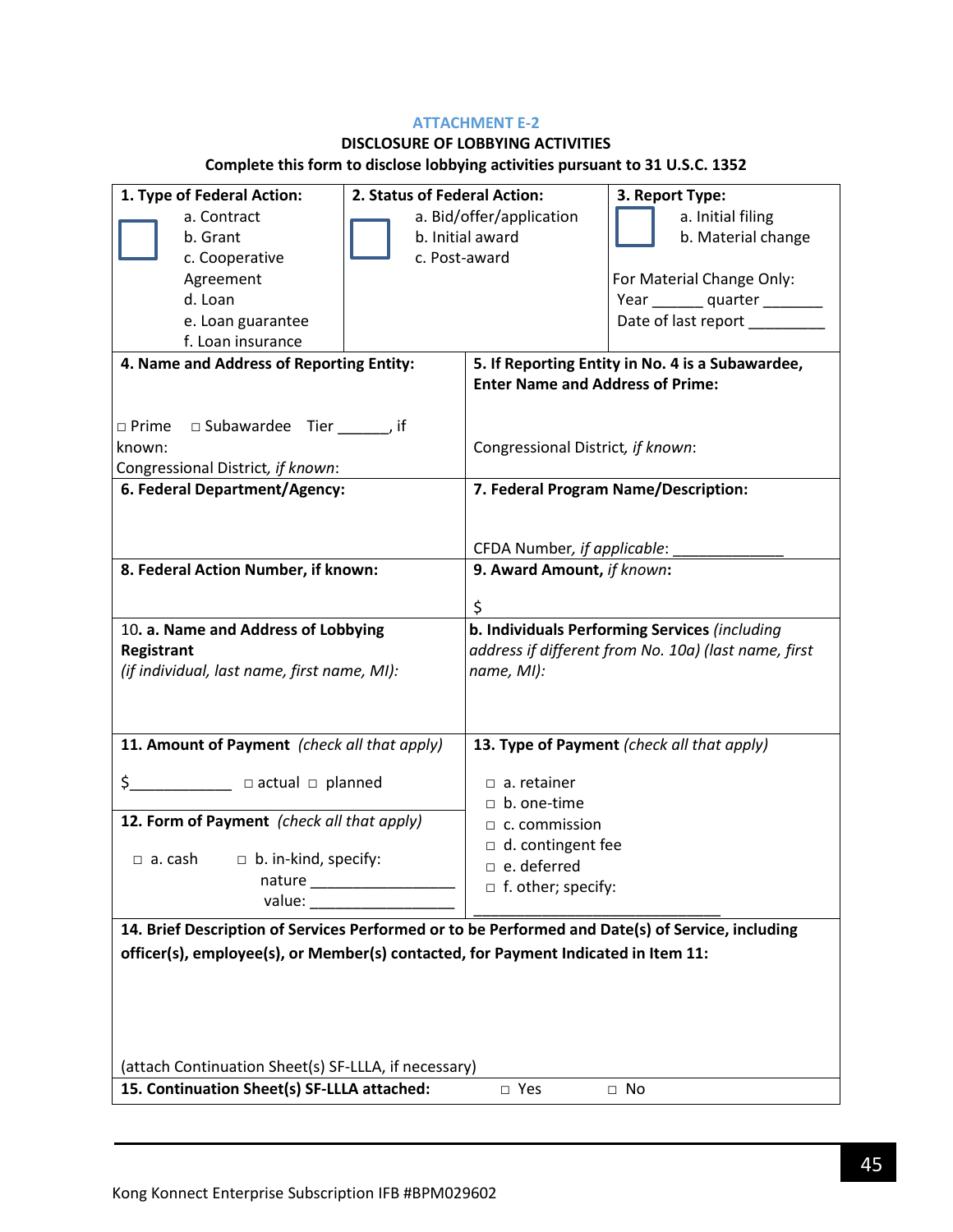| 16. Information requested through this form is<br>authorized by title 31 U.S.C. Section 1352. This<br>disclosure of lobbying activities is a material<br>representation of fact upon which reliance was<br>placed by the tier above when this transaction<br>was made or entered into. This disclosure is<br>required pursuant to 31 U.S.C. 1352. This<br>information will be available for public<br>inspection. Any person who fails to file the<br>required disclosure shall be subject to a civil<br>penalty of not less than\$10,000 and not more<br>than \$100,000 for each such failure. | Signature:                                                         |
|-------------------------------------------------------------------------------------------------------------------------------------------------------------------------------------------------------------------------------------------------------------------------------------------------------------------------------------------------------------------------------------------------------------------------------------------------------------------------------------------------------------------------------------------------------------------------------------------------|--------------------------------------------------------------------|
|                                                                                                                                                                                                                                                                                                                                                                                                                                                                                                                                                                                                 | Print Name:                                                        |
|                                                                                                                                                                                                                                                                                                                                                                                                                                                                                                                                                                                                 | Title:                                                             |
|                                                                                                                                                                                                                                                                                                                                                                                                                                                                                                                                                                                                 | Telephone No.:<br>Date:                                            |
| <b>Federal Use Only</b>                                                                                                                                                                                                                                                                                                                                                                                                                                                                                                                                                                         | Authorized for Local Reproduction<br>Standard Form LLL (Rev. 7-97) |

# **INSTRUCTIONS FOR COMPLETION OF SF-LLL, DISCLOSURE OF LOBBYING ACTIVITIES**

This disclosure form shall be completed by the reporting entity, whether sub-awardee or prime Federal recipient, at the initiation or receipt of a covered Federal action, or a material change to a previous filing, pursuant to title 31 U.S.C. Section 1352. The filing of a form is required for each payment or agreement to make payment to any lobbying entity for influencing or attempting to influence an officer or employee of any agency, a Member of Congress, an officer or employee of Congress, or an employee of a Member of Congress in connection with a covered Federal action. Complete all items that apply for both the initial filing and material change report. Refer to the implementing guidance published by the Office of Management and Budget for additional information.

1. Identify the type of covered Federal action for which lobbying activity is and/or has been secured to influence the outcome of a covered Federal action.

2. Identify the status of the covered Federal action.

3. Identify the appropriate classification of this report. If this is a follow-up report caused by a material change to the information previously reported, enter the year and quarter in which the change occurred. Enter the date of the last previously submitted report by this reporting entity for this covered Federal action.

4. Enter the full name, address, city, State and zip code of the reporting entity. Include Congressional District, if known. Check the appropriate classification of the reporting entity that designates if it is, or expects to be, a prime or sub-award recipient. Identify the tier of the sub-awardee, e.g., the first sub-awardee of the prime is the 1st tier. Sub-awards include but are not limited to subcontracts, sub-grants and contract awards under grants.

5. If the organization filing the report in item 4 checks "Sub-awardee," then enter the full name, address, city, State and zip code of the prime Federal recipient. Include Congressional District, if known.